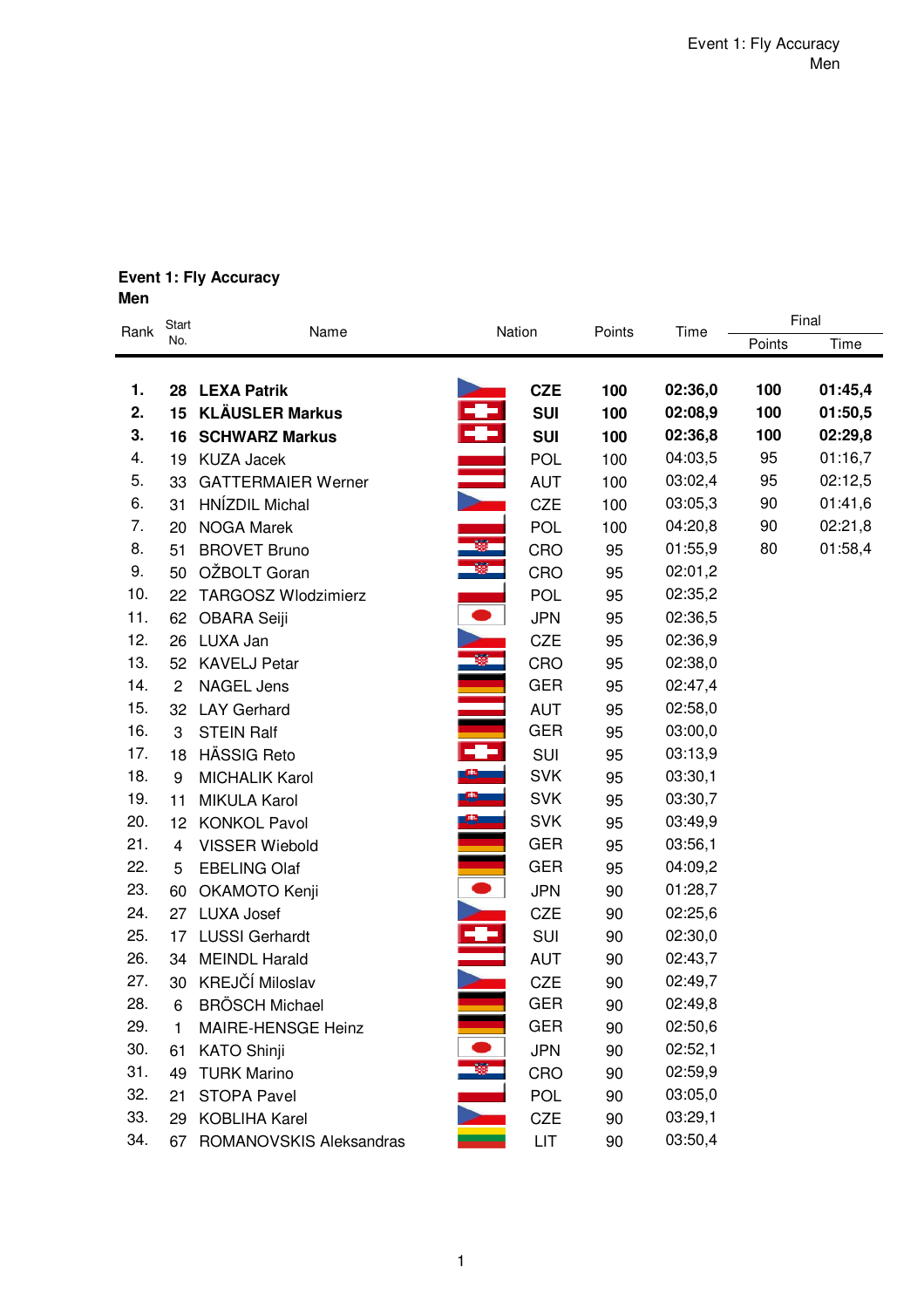| 35. | 46 | <b>KRANSBERG Gustav</b>     |      | <b>SWE</b> | 85 | 01:23,2 |
|-----|----|-----------------------------|------|------------|----|---------|
| 36. | 48 | POPOVIČ Marko               |      | <b>CRO</b> | 85 | 02:12,7 |
| 37. | 68 | PRISMANTAS Kristupas        |      | LIT        | 85 | 02:21,2 |
| 38. | 43 | STEVANOVIČ Dušan            |      | <b>SLO</b> | 85 | 02:26,8 |
| 39. | 47 | WÄNLUND Häkan               |      | <b>SWE</b> | 85 | 02:27,0 |
| 40. | 55 | <b>GUSTAVSEN Thorgeir</b>   |      | <b>NOR</b> | 85 | 02:43,9 |
| 41. | 13 | VALÁŠEK Tomáš               |      | <b>SVK</b> | 85 | 03:02,6 |
| 42. | 53 | <b>MITTEL Henry</b>         |      | <b>USA</b> | 85 | 03:36,5 |
| 43. | 45 | <b>ERICSON Ola</b>          |      | <b>SWE</b> | 80 | 01:48,0 |
| 44. | 36 | <b>BAGUE Presas Rafael</b>  | 覆    | <b>ESP</b> | 80 | 02:01,6 |
| 45. | 70 | SVIRBUTAVICIUS Marijonas    |      | <b>LIT</b> | 80 | 02:13,9 |
| 46. | 10 | MÉSZÁROS Jan                |      | <b>SVK</b> | 80 | 02:55,9 |
| 47. | 14 | MÉSZÁROS Juraj              |      | <b>SVK</b> | 80 | 04:22,0 |
| 48. | 24 | <b>GRYWOCZ Damian</b>       |      | <b>POL</b> | 75 | 01:51,8 |
| 49. | 23 | PAPRZYCKI Janusz            |      | <b>POL</b> | 75 | 02:49,8 |
| 50. | 35 | <b>MEINDL Gerhard</b>       |      | <b>AUT</b> | 75 | 03:03,7 |
| 51. | 37 | HERNÁNDEZ González Leonardo | 1927 | <b>ESP</b> | 75 | 03:07,9 |
| 52. | 69 | <b>VAITOSKA Pranas</b>      |      | <b>LIT</b> | 75 | 03:54,7 |
| 53. | 39 | RÓDENAS Chinea Pedro J.     | 1927 | <b>ESP</b> | 70 | 03:46,1 |
| 54. | 44 | <b>ERICSON Lars-Eric</b>    |      | <b>SWE</b> | 65 | 01:29,2 |
| 55. | 42 | SOTENŠEK Tomo               |      | <b>SLO</b> | 65 | 03:39,2 |
| 56. | 56 | <b>HARALD Okern Jensen</b>  |      | <b>NOR</b> | 65 | 04:30,2 |
| 57. | 54 | PAGANI Edoardo              |      | <b>ITA</b> | 30 | 03:54,5 |
| 58. | 38 | <b>CASALS Cano Jorge</b>    | 編    | <b>ESP</b> | 20 | 05,29,0 |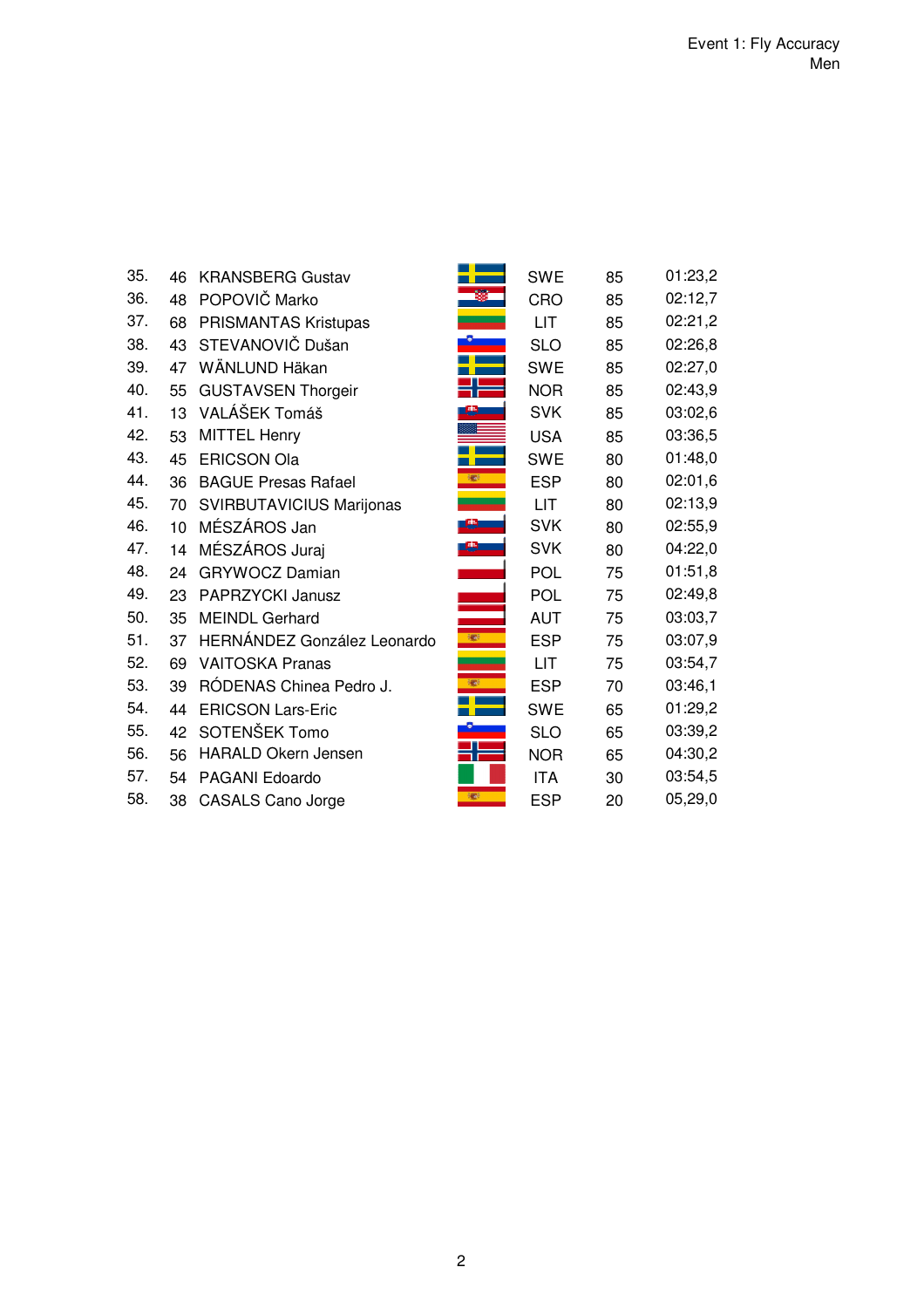# **Event 2: Fly Distance Single Handed Men**

| Rank | Start<br>No. | Name                       | Nation   |            | Distance 1 | Distance 2 | Points | Final |  |
|------|--------------|----------------------------|----------|------------|------------|------------|--------|-------|--|
|      |              |                            |          |            |            |            |        |       |  |
| 1.   |              | 22 TARGOSZ Wlodzimierz     |          | <b>POL</b> | 66,15      | 61,24      | 127,39 | 61,27 |  |
| 2.   | 29           | <b>KOBLIHA Karel</b>       |          | <b>CZE</b> | 63,2       | 59,2       | 122,4  | 59,55 |  |
| 3.   | 26           | <b>LUXA Jan</b>            |          | <b>CZE</b> | 60,8       | 59,9       | 120,7  | 59,46 |  |
| 4.   | 6            | <b>BRÖSCH Michael</b>      |          | <b>GER</b> | 62,37      | 60,26      | 122,63 | 58,89 |  |
| 5.   | 53           | <b>MITTEL Henry</b>        |          | <b>USA</b> | 61,07      | 61,01      | 122,08 | 57,76 |  |
| 6.   | $\mathbf{2}$ | <b>NAGEL Jens</b>          |          | <b>GER</b> | 62,95      | 61,21      | 124,16 | 56,78 |  |
| 7.   | 28           | <b>LEXA Patrik</b>         |          | <b>CZE</b> | 61,02      | 59,58      | 120,6  | 56,52 |  |
| 8.   | 50           | OŽBOLT Goran               |          | CRO        | 60,86      | 59,83      | 120,69 | 56,03 |  |
| 9.   | 1            | MAIRE-HENSGE Heinz         |          | <b>GER</b> | 60,67      | 58,99      | 119,66 |       |  |
| 10.  | 16           | <b>SCHWARZ Markus</b>      | ł        | SUI        | 60,32      | 55,46      | 115,78 |       |  |
| 11.  | 30           | KREJČÍ Miloslav            |          | <b>CZE</b> | 60         | 56,16      | 116,16 |       |  |
| 12.  | 19           | <b>KUZA Jacek</b>          |          | <b>POL</b> | 59,79      | 57,6       | 117,39 |       |  |
| 13.  | 56           | <b>HARALD Okern Jensen</b> |          | <b>NOR</b> | 59,26      | 56,69      | 115,95 |       |  |
| 14.  | 47           | WÄNLUND Häkan              |          | SWE        | 58,77      | 56,83      | 115,6  |       |  |
| 15.  |              | 24 GRYWOCZ Damian          |          | <b>POL</b> | 58,63      | 56,71      | 115,34 |       |  |
| 16.  | 10           | MÉSZÁROS Jan               |          | <b>SVK</b> | 58,58      | 57,92      | 116,5  |       |  |
| 17.  |              | 12 KONKOL Pavol            |          | <b>SVK</b> | 58,38      | 56,42      | 114,8  |       |  |
| 18.  |              | 27 LUXA Josef              |          | <b>CZE</b> | 58,1       | 57,91      | 116,01 |       |  |
| 19.  | 3            | <b>STEIN Ralf</b>          |          | <b>GER</b> | 58,04      | 55,2       | 113,24 |       |  |
| 20.  | 20           | <b>NOGA Marek</b>          |          | <b>POL</b> | 57,82      | 57,2       | 115,02 |       |  |
| 21.  | 62           | OBARA Seiji                |          | <b>JPN</b> | 57,77      | 53,17      | 110,94 |       |  |
| 22.  | 4            | <b>VISSER Wiebold</b>      |          | <b>GER</b> | 57,56      | 57,29      | 114,85 |       |  |
| 23.  | 48           | POPOVIČ Marko              | 攀        | CRO        | 57,33      | 53,69      | 111,02 |       |  |
| 24.  | 14           | MÉSZÁROS Juraj             | <b>中</b> | <b>SVK</b> | 57,27      | 55,36      | 112,63 |       |  |
| 25.  | 9            | <b>MICHALIK Karol</b>      |          | <b>SVK</b> | 56,64      | 53,78      | 110,42 |       |  |
| 26.  | 44           | <b>ERICSON Lars-Eric</b>   |          | <b>SWE</b> | 56,25      | 55,76      | 112,01 |       |  |
| 27.  | 70           | SVIRBUTAVICIUS Marijonas   |          | LIT        | 56,18      | 54,74      | 110,92 |       |  |
| 28.  | 60           | OKAMOTO Kenji              |          | <b>JPN</b> | 55,88      | 50,31      | 106,19 |       |  |
| 29.  | 42           | SOTENŠEK Tomo              |          | <b>SLO</b> | 55,17      | 53,81      | 108,98 |       |  |
| 30.  | 5            | <b>EBELING Olaf</b>        |          | <b>GER</b> | 55,07      | 54,2       | 109,27 |       |  |
| 31.  | 11           | <b>MIKULA Karol</b>        |          | <b>SVK</b> | 54,2       | 53,3       | 107,5  |       |  |
| 32.  | 36           | <b>BAGUE Presas Rafael</b> |          | <b>ESP</b> | 54,18      | 53,9       | 108,08 |       |  |
| 33.  | 31           | HNÍZDIL Michal             |          | CZE        | 54,13      | 54,06      | 108,19 |       |  |
| 34.  | 17           | <b>LUSSI Gerhardt</b>      |          | SUI        | 53,34      | 50,84      | 104,18 |       |  |
| 35.  |              | 54 PAGANI Edoardo          |          | <b>ITA</b> | 53,3       | 52,22      | 105,52 |       |  |
| 36.  | 18           | HÄSSIG Reto                | - -      | SUI        | 53,26      | 52,72      | 105,98 |       |  |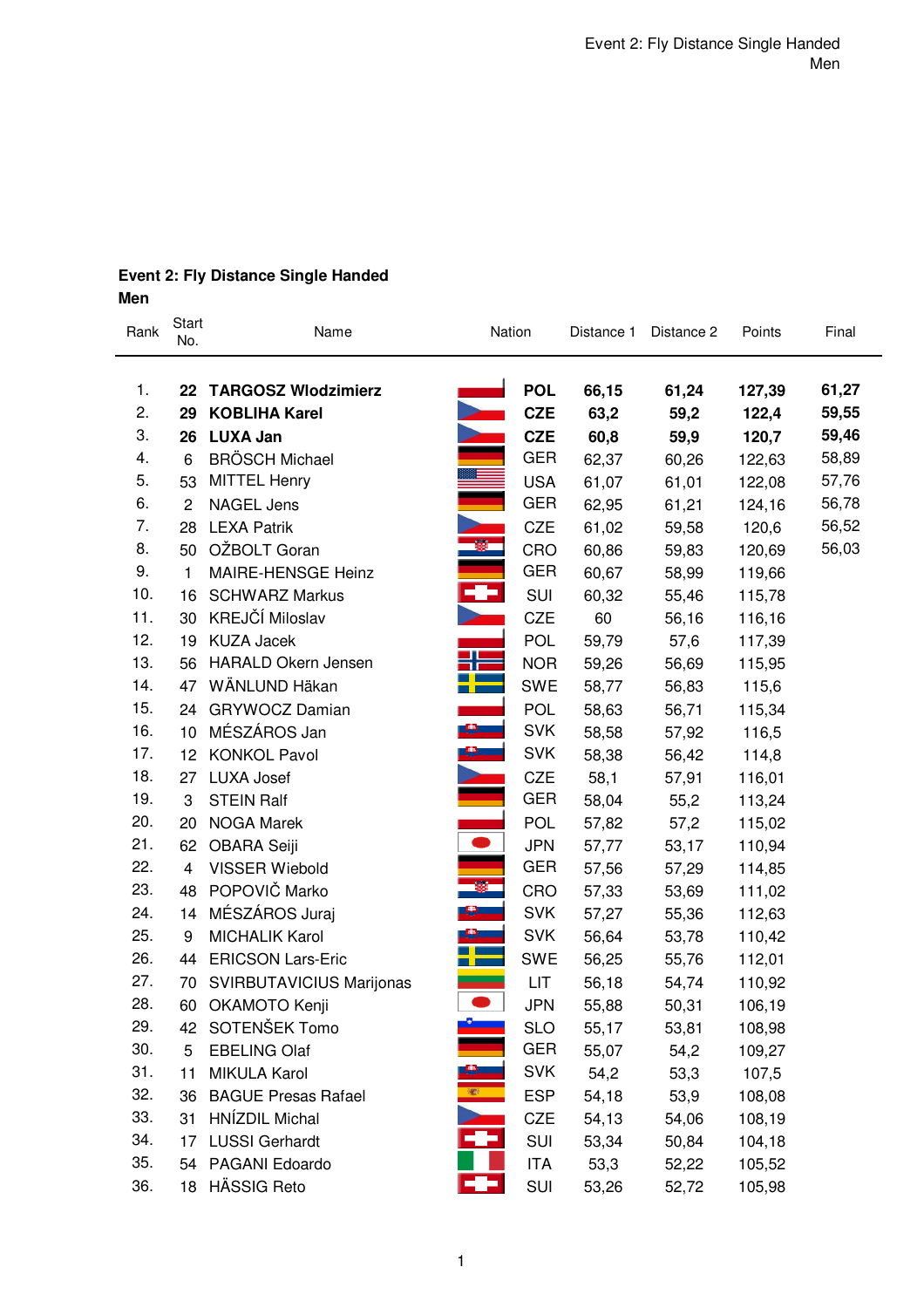| 37. | 43 | STEVANOVIČ Dušan            |                | <b>SLO</b> | 52,9  | 51,62 | 104,52 |
|-----|----|-----------------------------|----------------|------------|-------|-------|--------|
| 38. | 61 | <b>KATO Shinji</b>          |                | <b>JPN</b> | 52,84 | 52,68 | 105,52 |
| 39. | 21 | <b>STOPA Pavel</b>          |                | <b>POL</b> | 52,63 | 52,48 | 105,11 |
| 40. | 49 | <b>TURK Marino</b>          |                | CRO        | 52,54 | 48,94 | 101,48 |
| 41. | 46 | <b>KRANSBERG Gustav</b>     |                | <b>SWE</b> | 52,45 | 52,2  | 104,65 |
| 42. | 33 | <b>GATTERMAIER Werner</b>   |                | <b>AUT</b> | 51,73 | 50,46 | 102,19 |
| 43. | 51 | <b>BROVET Bruno</b>         |                | CRO        | 51,39 | 51,17 | 102,56 |
| 44. | 13 | VALÁŠEK Tomáš               |                | <b>SVK</b> | 50,67 | 49,32 | 99,99  |
| 45. | 68 | PRISMANTAS Kristupas        |                | LIT.       | 50,57 | 48,92 | 99,49  |
| 46. | 34 | <b>MEINDL Harald</b>        |                | <b>AUT</b> | 50,18 | 47,06 | 97,24  |
| 47. | 59 | <b>MILLER Andy</b>          | $\blacksquare$ | <b>GBR</b> | 50,1  | 48,87 | 98,97  |
| 48. | 15 | <b>KLÄUSLER Markus</b>      |                | SUI        | 49,97 | 49,76 | 99,73  |
| 49. | 55 | <b>GUSTAVSEN Thorgeir</b>   |                | <b>NOR</b> | 49,92 | 49,52 | 99,44  |
| 50. | 23 | PAPRZYCKI Janusz            |                | <b>POL</b> | 49,32 | 48,37 | 97,69  |
| 51. | 37 | HERNÁNDEZ González Leonardo |                | <b>ESP</b> | 48,4  | 46,02 | 94,42  |
| 52. | 45 | <b>ERICSON Ola</b>          |                | <b>SWE</b> | 47,68 | 45,61 | 93,29  |
| 53. | 32 | <b>LAY Gerhard</b>          |                | <b>AUT</b> | 47,61 | 46,31 | 93,92  |
| 54. | 52 | <b>KAVELJ Petar</b>         |                | <b>CRO</b> | 47,55 | 47,32 | 94,87  |
| 55. | 67 | ROMANOVSKIS Aleksandras     |                | LIT.       | 44,94 | 44,08 | 89,02  |
| 56. | 35 | <b>MEINDL Gerhard</b>       |                | <b>AUT</b> | 44,61 | 39,89 | 84,5   |
| 57. | 39 | RÓDENAS Chinea Pedro J.     | W              | <b>ESP</b> | 44,56 | 42,66 | 87,22  |
| 58. | 69 | <b>VAITOSKA Pranas</b>      |                | <b>LIT</b> | 42,96 | 42,22 | 85,18  |
| 59. |    | 38 CASALS Cano Jorge        | 編              | <b>ESP</b> | 40,58 | 38,15 | 78,73  |
|     |    |                             |                |            |       |       |        |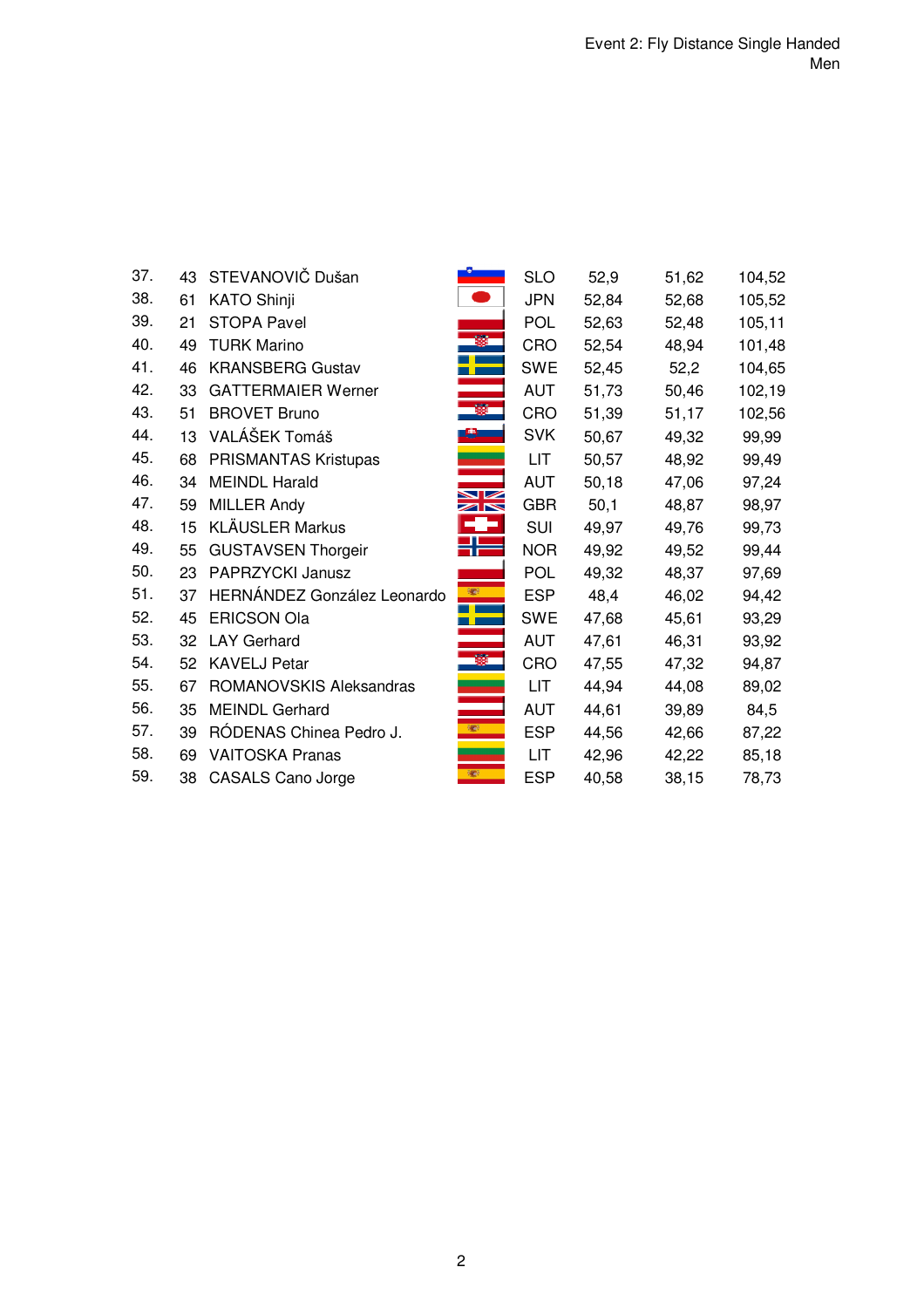### **Event 3: Spinning Accouracy Arenberg Target Men**

|      | Start          | Name                            |                      |            |        |         | Final  |         |  |  |
|------|----------------|---------------------------------|----------------------|------------|--------|---------|--------|---------|--|--|
| Rank | No.            |                                 |                      | Nation     | Points | Time    | Points | Time    |  |  |
|      |                |                                 |                      |            |        |         |        |         |  |  |
| 1.   | 50             | OŽBOLT Goran                    |                      | <b>CRO</b> | 98     | 01:37,0 | 100    | 01:18,5 |  |  |
| 2.   | 20             | <b>NOGA Marek</b>               |                      | <b>POL</b> | 100    | 02:23,9 | 100    | 01:36,4 |  |  |
| 3.   | 16             | <b>SCHWARZ Markus</b>           | ł                    | <b>SUI</b> | 98     | 02:01,0 | 98     | 01:40,5 |  |  |
| 4.   |                | 28 LEXA Patrik                  | $\ddot{\bullet}$     | CZE        | 98     | 02:01,1 | 96     | 01:19,8 |  |  |
| 5.   | 70             | <b>SVIRBUTAVICIUS Marijonas</b> |                      | LIT        | 100    | 01:42,1 | 92     | 01:20,1 |  |  |
| 6.   | 43             | STEVANOVIČ Dušan                |                      | <b>SLO</b> | 100    | 02:21,8 | 92     | 01:45,3 |  |  |
| 7.   | 48             | POPOVIČ Marko                   | ÷                    | CRO        | 100    | 01:41,2 | 88     | 01:36,6 |  |  |
| 8.   | 15             | <b>KLÄUSLER Markus</b>          |                      | SUI        | 100    | 03:01,5 | 86     | 02:33,6 |  |  |
| 9.   | $\overline{2}$ | <b>NAGEL Jens</b>               |                      | <b>GER</b> | 98     | 02:04,9 |        |         |  |  |
| 10.  | 27             | <b>LUXA Josef</b>               |                      | <b>CZE</b> | 98     | 02:06,9 |        |         |  |  |
| 11.  | 5              | <b>EBELING Olaf</b>             |                      | <b>GER</b> | 98     | 02:09,6 |        |         |  |  |
| 12.  | 67             | ROMANOVSKIS Aleksandras         | $\frac{1}{\sqrt{2}}$ | <b>LIT</b> | 98     | 02:20,6 |        |         |  |  |
| 13.  | 11             | <b>MIKULA Karol</b>             |                      | <b>SVK</b> | 98     | 02:27,0 |        |         |  |  |
| 14.  | 26             | LUXA Jan                        |                      | <b>CZE</b> | 98     | 02:38,6 |        |         |  |  |
| 15.  | 30             | KREJČÍ Miloslav                 |                      | <b>CZE</b> | 98     | 02:54,0 |        |         |  |  |
| 16.  | 1              | MAIRE-HENSGE Heinz              |                      | <b>GER</b> | 98     | 02:56,5 |        |         |  |  |
| 17.  | 9              | <b>MICHALIK Karol</b>           |                      | <b>SVK</b> | 98     | 03:00,5 |        |         |  |  |
| 18.  | 29             | <b>KOBLIHA Karel</b>            |                      | <b>CZE</b> | 96     | 01:46,0 |        |         |  |  |
| 19.  | 52             | <b>KAVELJ Petar</b>             |                      | CRO        | 96     | 02:08,3 |        |         |  |  |
| 20.  | 46             | <b>KRANSBERG Gustav</b>         |                      | <b>SWE</b> | 96     | 02:12,3 |        |         |  |  |
| 21.  |                | 19 KUZA Jacek                   |                      | POL        | 96     | 02:55,8 |        |         |  |  |
| 22.  |                | 42 SOTENŠEK Tomo                |                      | <b>SLO</b> | 96     | 03:09,8 |        |         |  |  |
| 23.  | 51             | <b>BROVET Bruno</b>             | 羅                    | CRO        | 94     | 01:35,6 |        |         |  |  |
| 24.  | 31             | <b>HNÍZDIL Michal</b>           |                      | <b>CZE</b> | 94     | 01:42,7 |        |         |  |  |
| 25.  | 3              | <b>STEIN Ralf</b>               |                      | <b>GER</b> | 94     | 02:25,5 |        |         |  |  |
| 26.  | 10             | MÉSZÁROS Jan                    | <u>e – </u>          | <b>SVK</b> | 94     | 02:27,6 |        |         |  |  |
| 27.  |                | 22 TARGOSZ Wlodzimierz          |                      | POL        | 94     | 02:34,0 |        |         |  |  |
| 28.  |                | 17 LUSSI Gerhardt               | ÷                    | SUI        | 94     | 02:55,8 |        |         |  |  |
| 29.  |                | 14 MÉSZÁROS Juraj               |                      | <b>SVK</b> | 94     | 02:58,0 |        |         |  |  |
| 30.  | 44             | <b>ERICSON Lars-Eric</b>        |                      | <b>SWE</b> | 94     | 03:11,0 |        |         |  |  |
| 31.  |                | 37 HERNÁNDEZ González Leonardo  | e I                  | <b>ESP</b> | 92     | 02:02,9 |        |         |  |  |
| 32.  | 53             | <b>MITTEL Henry</b>             |                      | <b>USA</b> | 92     | 02:05,1 |        |         |  |  |
| 33.  |                | 23 PAPRZYCKI Janusz             |                      | POL        | 92     | 02:06,5 |        |         |  |  |
| 34.  |                | 60 OKAMOTO Kenji                |                      | <b>JPN</b> | 92     | 02:11,3 |        |         |  |  |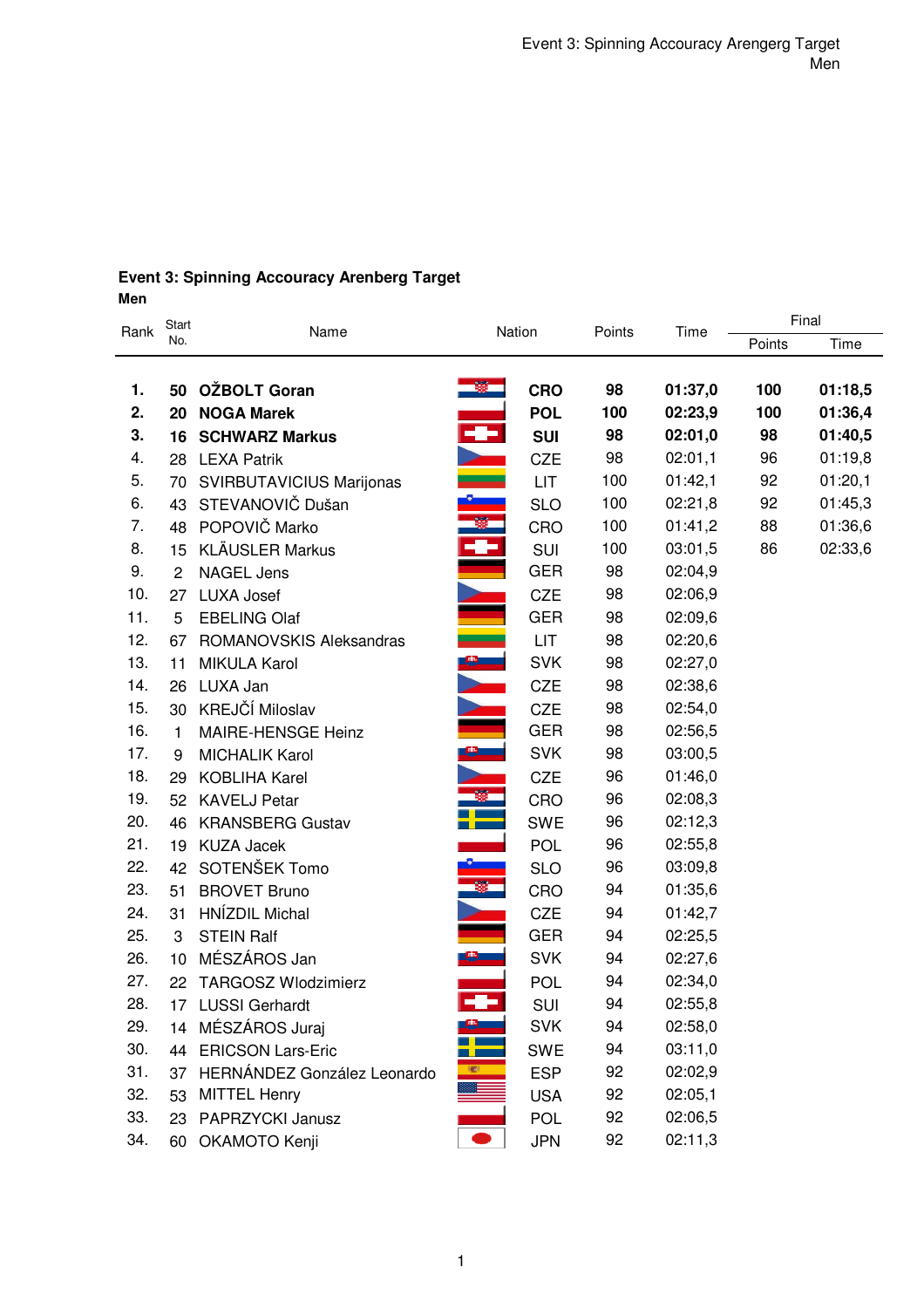| 35. | 13             | VALÁŠEK Tomáš              |      | <b>SVK</b> | 92 | 02:15,4 |
|-----|----------------|----------------------------|------|------------|----|---------|
| 36. | 18             | <b>HÄSSIG Reto</b>         |      | <b>SUI</b> | 92 | 02:56,0 |
| 37. | $\overline{4}$ | <b>VISSER Wiebold</b>      |      | <b>GER</b> | 92 | 02:59,9 |
| 38. | 35             | <b>MEINDL Gerhard</b>      |      | <b>AUT</b> | 90 | 01:53,5 |
| 39. | 68             | PRISMANTAS Kristupas       |      | LIT        | 90 | 02:33,1 |
| 40. | 12             | <b>KONKOL Pavol</b>        |      | <b>SVK</b> | 90 | 03:03,0 |
| 41. | 55             | <b>GUSTAVSEN Thorgeir</b>  |      | <b>NOR</b> | 90 | 03:34,6 |
| 42. | 32             | <b>LAY Gerhard</b>         |      | <b>AUT</b> | 88 | 01:49,7 |
| 43. | 47             | WÄNLUND Häkan              |      | <b>SWE</b> | 88 | 01:50,5 |
| 44. | 6              | <b>BRÖSCH Michael</b>      |      | <b>GER</b> | 88 | 02:09,3 |
| 45. | 45             | <b>ERICSON Ola</b>         |      | <b>SWE</b> | 88 | 02:32,1 |
| 46. | 21             | <b>STOPA Pavel</b>         |      | <b>POL</b> | 88 | 02:51,8 |
| 47. | 24             | <b>GRYWOCZ Damian</b>      |      | <b>POL</b> | 86 | 02:10,0 |
| 48. | 49             | <b>TURK Marino</b>         |      | CRO        | 86 | 02:11,9 |
| 49. | 34             | <b>MEINDL Harald</b>       |      | <b>AUT</b> | 84 | 02:44,1 |
| 50. | 61             | <b>KATO Shinji</b>         |      | <b>JPN</b> | 82 | 02:49,7 |
| 51. | 90             | <b>HATI Allan</b>          |      | <b>EST</b> | 80 | 02:31,5 |
| 52. | 39             | RÓDENAS Chinea Pedro J.    | 覆    | <b>ESP</b> | 80 | 02:31,7 |
| 53. | 36             | <b>BAGUE Presas Rafael</b> | 1927 | <b>ESP</b> | 72 | 01:55,0 |
| 54. | 33             | <b>GATTERMAIER Werner</b>  |      | <b>AUT</b> | 72 | 02:47,0 |
| 55. | 38             | <b>CASALS Cano Jorge</b>   | 瓣    | <b>ESP</b> | 70 | 03:03,3 |
| 56. | 63             | <b>KITAGAWA Tatsuhisa</b>  |      | <b>JPN</b> | 68 | 03:00,9 |
| 57. | 69             | <b>VAITOSKA Pranas</b>     |      | LIT        | 68 | 03:12,2 |
| 58. | 62             | <b>OBARA Seiji</b>         |      | <b>JPN</b> | 66 | 02:53,5 |
| 59. | 54             | PAGANI Edoardo             |      | <b>ITA</b> | 66 | 03:41,2 |
| 60. | 64             | <b>TATESHIMA Tatsuya</b>   |      | <b>JPN</b> | 62 | 02:36,6 |
|     |                |                            |      |            |    |         |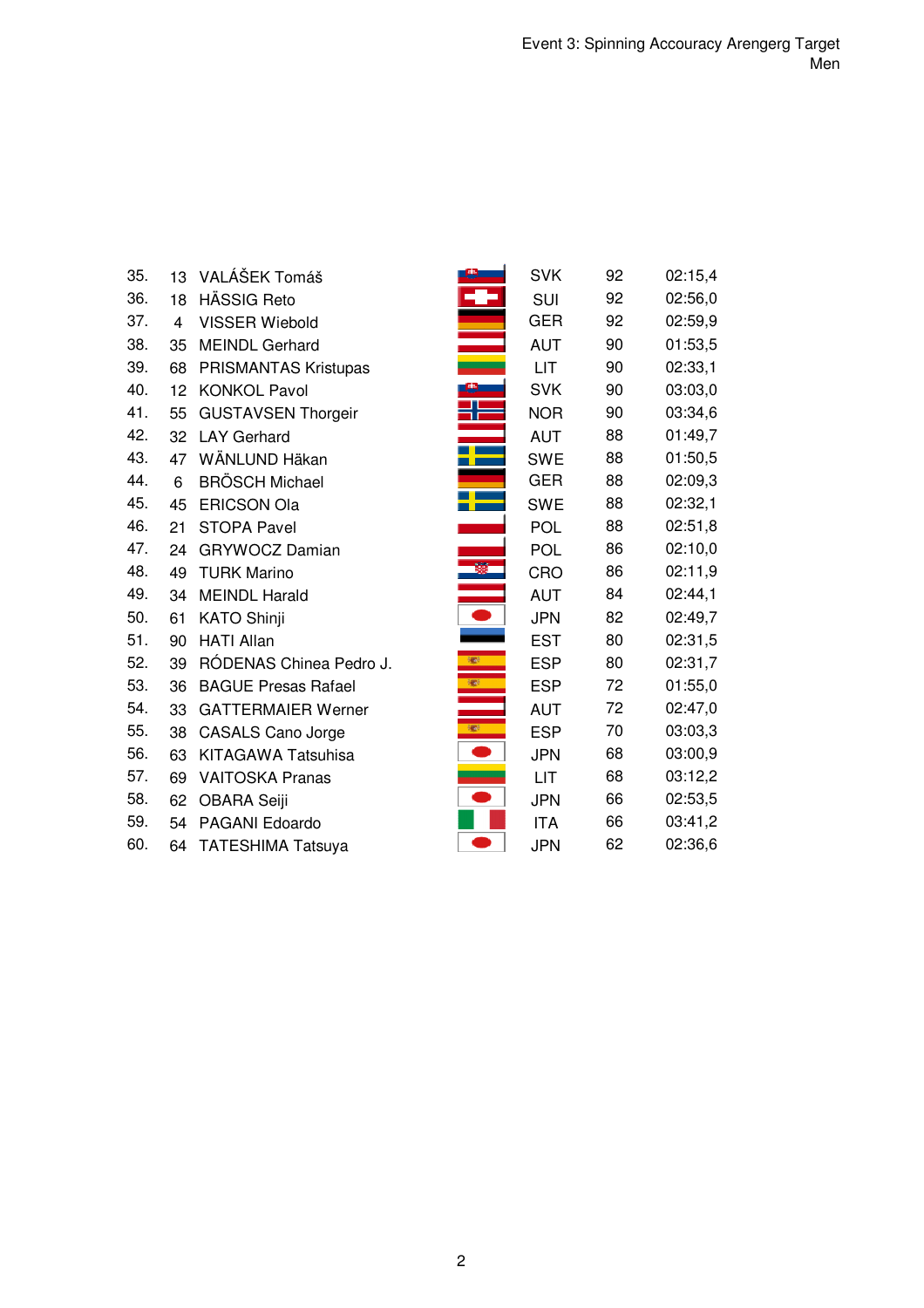# **Event 4: Spinning Accuracy Men**

|      | Start          | Name                            |                    | Nation     | Points | Time    | Final  |         |  |
|------|----------------|---------------------------------|--------------------|------------|--------|---------|--------|---------|--|
| Rank | No.            |                                 |                    |            |        |         | Points | Time    |  |
|      |                |                                 |                    |            |        |         |        |         |  |
| 1.   | 26             | LUXA Jan                        |                    | <b>CZE</b> | 100    | 04:42,6 | 100    | 03:29,1 |  |
| 2.   | 29             | <b>KOBLIHA Karel</b>            |                    | <b>CZE</b> | 95     | 03:20,1 | 95     | 02:17,1 |  |
| 3.   | 70             | <b>SVIRBUTAVICIUS Marijonas</b> | <b>TAILM</b>       | <b>LIT</b> | 95     | 02:47,6 | 95     | 02:38,1 |  |
| 4.   | 31             | HNÍZDIL Michal                  |                    | <b>CZE</b> | 100    | 03:18,0 | 95     | 02:38,5 |  |
| 5.   | 1              | MAIRE-HENSGE Heinz              |                    | <b>GER</b> | 100    | 05:09,4 | 95     | 03:17,3 |  |
| 6.   | 10             | MÉSZÁROS Jan                    |                    | <b>SVK</b> | 100    | 04:18,0 | 95     | 03:33,9 |  |
| 7.   | 50             | OŽBOLT Goran                    | ÷                  | CRO        | 95     | 03:00,1 | 85     | 02:28,4 |  |
| 8.   | 17             | <b>LUSSI Gerhardt</b>           |                    | SUI        | 100    | 04:17,6 | 85     | 03:36,6 |  |
| 9.   | 52             | <b>KAVELJ Petar</b>             |                    | CRO        | 95     | 03:33,9 |        |         |  |
| 10.  | 5              | <b>EBELING Olaf</b>             |                    | <b>GER</b> | 95     | 03:37,8 |        |         |  |
| 11.  | $\overline{2}$ | <b>NAGEL Jens</b>               |                    | <b>GER</b> | 95     | 04:00,4 |        |         |  |
| 12.  | 67             | ROMANOVSKIS Aleksandras         | ≣                  | LIT        | 95     | 04:03,9 |        |         |  |
| 13.  | 68             | PRISMANTAS Kristupas            |                    | LIT        | 95     | 04:07,5 |        |         |  |
| 14.  | 28             | <b>LEXA Patrik</b>              |                    | <b>CZE</b> | 95     | 04:20,0 |        |         |  |
| 15.  | 22             | <b>TARGOSZ Wlodzimierz</b>      |                    | <b>POL</b> | 95     | 04:26,9 |        |         |  |
| 16.  | 15             | <b>KLÄUSLER Markus</b>          | È٦                 | SUI        | 95     | 04:32,2 |        |         |  |
| 17.  | 21             | <b>STOPA Pavel</b>              |                    | <b>POL</b> | 95     | 05:32,9 |        |         |  |
| 18.  | 30             | KREJČÍ Miloslav                 |                    | CZE        | 95     | 06:05,2 |        |         |  |
| 19.  | 48             | POPOVIČ Marko                   | 靀                  | CRO        | 90     | 03:10,7 |        |         |  |
| 20.  | 23             | PAPRZYCKI Janusz                |                    | POL        | 90     | 03:24,2 |        |         |  |
| 21.  | 46             | <b>KRANSBERG Gustav</b>         | - 1                | <b>SWE</b> | 90     | 03:30,5 |        |         |  |
| 22.  | 36             | <b>BAGUE Presas Rafael</b>      |                    | <b>ESP</b> | 90     | 03:31,4 |        |         |  |
| 23.  | 47             | WÄNLUND Häkan                   |                    | <b>SWE</b> | 90     | 03:34,4 |        |         |  |
| 24.  | 20             | <b>NOGA Marek</b>               |                    | <b>POL</b> | 90     | 03:40,2 |        |         |  |
| 25.  | 3              | <b>STEIN Ralf</b>               |                    | <b>GER</b> | 90     | 03:47,7 |        |         |  |
| 26.  | 27             | <b>LUXA Josef</b>               |                    | <b>CZE</b> | 90     | 03:58,0 |        |         |  |
| 27.  | 9              | <b>MICHALIK Karol</b>           |                    | <b>SVK</b> | 90     | 04:17,3 |        |         |  |
| 28.  | 35             | <b>MEINDL Gerhard</b>           |                    | <b>AUT</b> | 85     | 03:18,9 |        |         |  |
| 29.  |                | 16 SCHWARZ Markus               |                    | SUI        | 85     | 03:25,6 |        |         |  |
| 30.  | 43             | STEVANOVIČ Dušan                | E I<br>O<br>O<br>O | <b>SLO</b> | 85     | 03:29,0 |        |         |  |
| 31.  | 32             | <b>LAY Gerhard</b>              |                    | <b>AUT</b> | 85     | 03:32,6 |        |         |  |
| 32.  | 60             | OKAMOTO Kenji                   |                    | <b>JPN</b> | 85     | 04:11,9 |        |         |  |
| 33.  | 13             | VALÁŠEK Tomáš                   |                    | <b>SVK</b> | 85     | 04:34,6 |        |         |  |
| 34.  |                | 34 MEINDL Harald                |                    | <b>AUT</b> | 85     | 04:58,7 |        |         |  |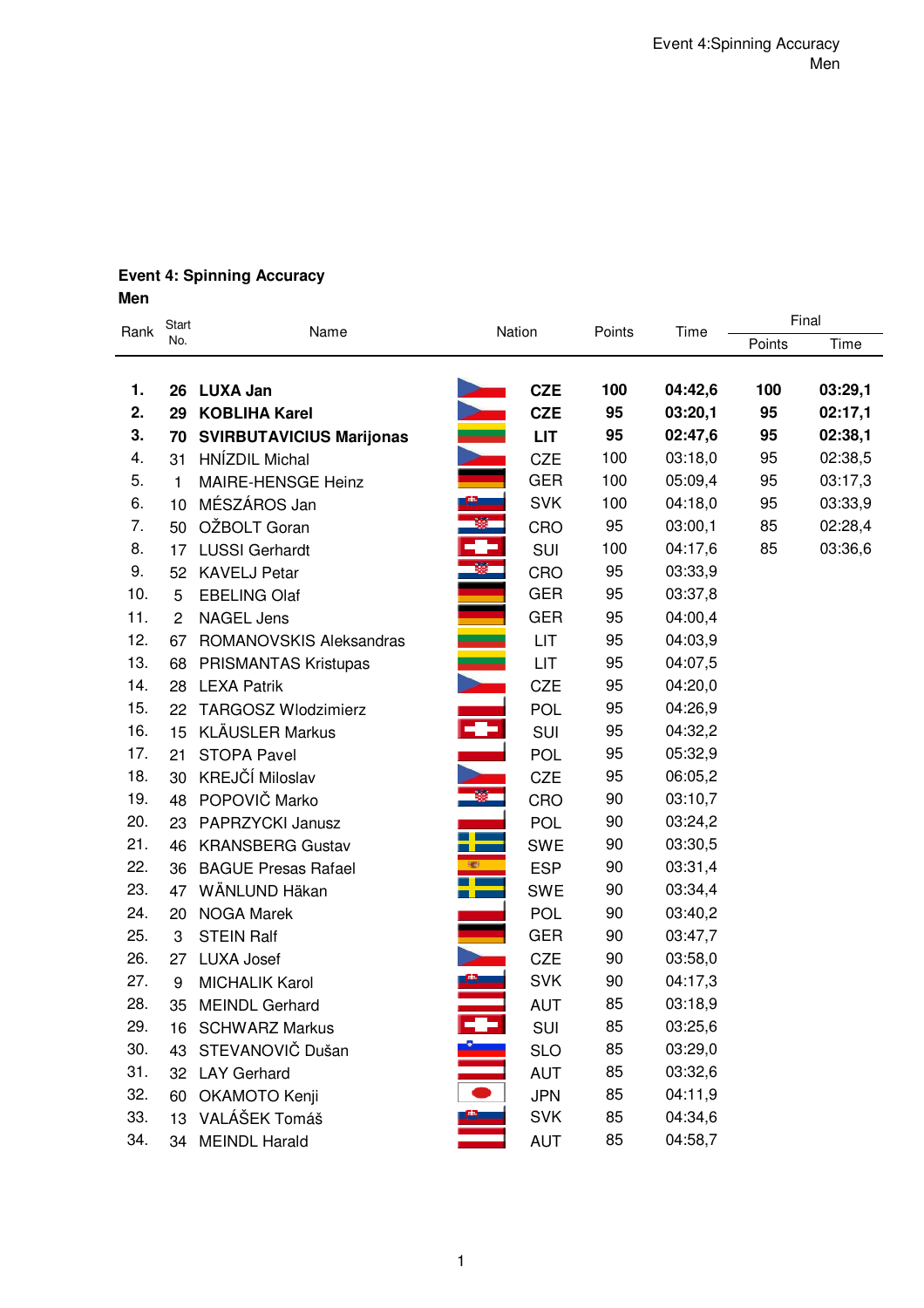| 35. | 19             | <b>KUZA Jacek</b>           |      | POL        | 85 | 05:00,6 |
|-----|----------------|-----------------------------|------|------------|----|---------|
| 36. | 14             | MÉSZÁROS Juraj              |      | <b>SVK</b> | 85 | 05:37,4 |
| 37. | 24             | <b>GRYWOCZ Damian</b>       |      | <b>POL</b> | 80 | 03:31,0 |
| 38. | 6              | <b>BRÖSCH Michael</b>       |      | <b>GER</b> | 80 | 03:42,0 |
| 39. | 53             | <b>MITTEL Henry</b>         |      | <b>USA</b> | 80 | 03:43,0 |
| 40. | 11             | <b>MIKULA Karol</b>         |      | <b>SVK</b> | 80 | 03:56,3 |
| 41. | 49             | <b>TURK Marino</b>          |      | CRO        | 80 | 03:59,3 |
| 42. | 44             | <b>ERICSON Lars-Eric</b>    |      | <b>SWE</b> | 80 | 04:31,3 |
| 43. | 12             | <b>KONKOL Pavol</b>         |      | <b>SVK</b> | 80 | 05:07,1 |
| 44. | $\overline{4}$ | <b>VISSER Wiebold</b>       |      | <b>GER</b> | 80 | 05:17,8 |
| 45. | 61             | <b>KATO Shinji</b>          |      | <b>JPN</b> | 75 | 04:24,8 |
| 46. | 33             | <b>GATTERMAIER Werner</b>   |      | <b>AUT</b> | 75 | 04:36,9 |
| 47. | 51             | <b>BROVET Bruno</b>         |      | CRO        | 70 | 03:38,4 |
| 48. | 39             | RÓDENAS Chinea Pedro J.     | 理    | <b>ESP</b> | 70 | 03:58,0 |
| 49. | 18             | HÄSSIG Reto                 | ÷    | <b>SUI</b> | 65 | 04:38,5 |
| 50. | 69             | <b>VAITOSKA Pranas</b>      |      | <b>LIT</b> | 65 | 05:43,9 |
| 51. | 42             | SOTENŠEK Tomo               |      | <b>SLO</b> | 65 | 05:49,6 |
| 52. | 45             | <b>ERICSON Ola</b>          |      | <b>SWE</b> | 50 | 04:07,4 |
| 53. | 37             | HERNÁNDEZ González Leonardo | 3837 | <b>ESP</b> | 50 | 04:16,6 |
| 54. | 55             | <b>GUSTAVSEN Thorgeir</b>   |      | <b>NOR</b> | 50 | 05:25,0 |
| 55. | 90             | <b>LAHI Allan</b>           |      | <b>EST</b> | 45 | 05:19,9 |
| 56. | 63             | KITAGAWA Tatsuhisa          |      | <b>JPN</b> | 40 | 04:58,0 |
| 57. | 54             | PAGANI Edoardo              |      | <b>ITA</b> | 35 | 06:21,3 |
| 58. | 62             | <b>OBARA Seiji</b>          |      | <b>JPN</b> | 30 | 05:24,3 |
| 59. | 64             | <b>TATESHIMA Tatsuya</b>    |      | <b>JPN</b> | 25 | 04:34,5 |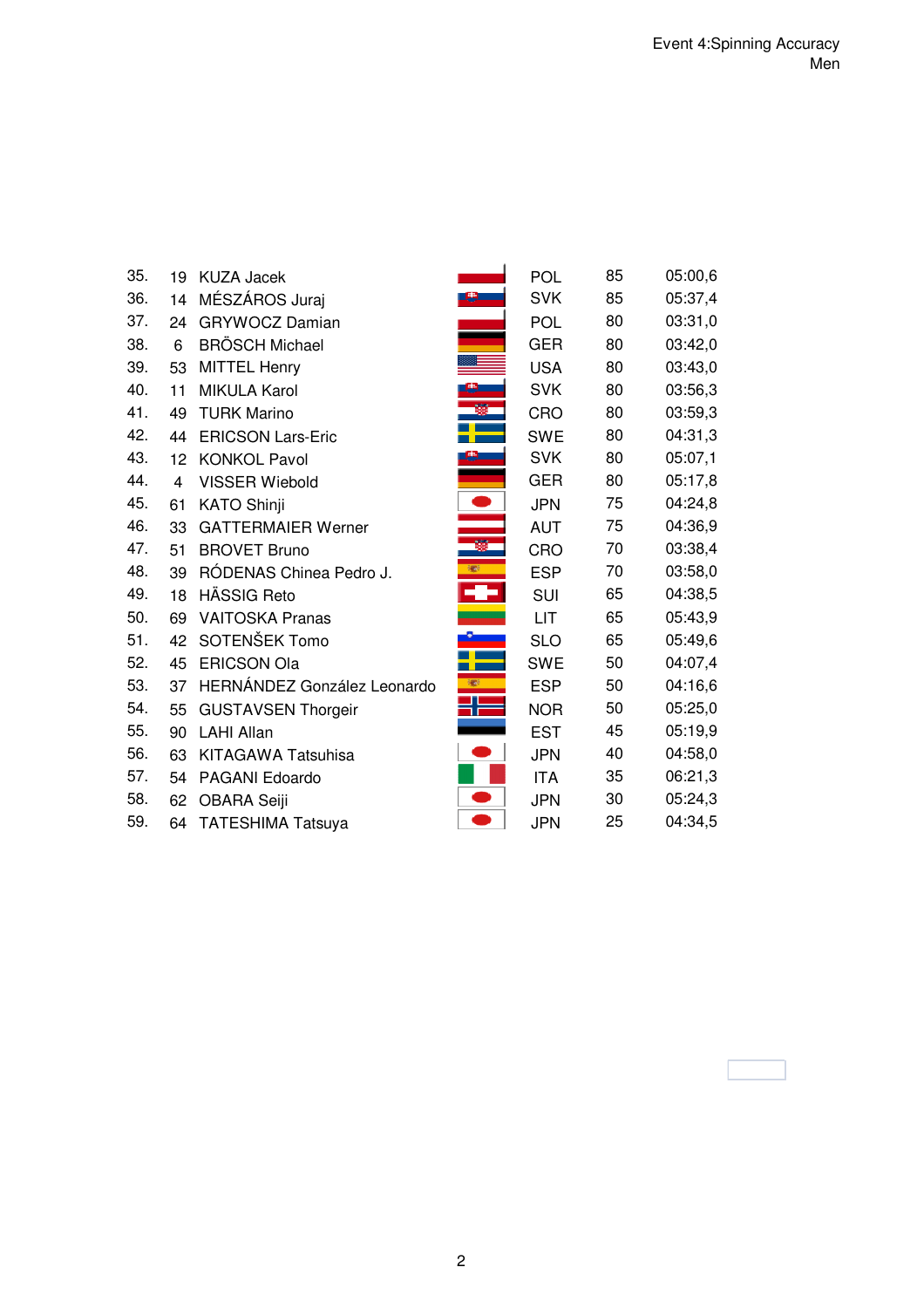# **Event 5: Spinning Distance Single Handed Men**

| Rank | Start<br>No.   | Name                        | Nation                           |            | Distance | Points  | Final |
|------|----------------|-----------------------------|----------------------------------|------------|----------|---------|-------|
| 1.   |                | 38 CASALS Cano Jorge        | (1)                              | <b>ESP</b> | 81,45    | 122,175 | 81,44 |
| 2.   | 10             | MÉSZÁROS Jan                |                                  | <b>SVK</b> | 81,72    | 122,580 | 80,43 |
| 3.   | 43             | STEVANOVIČ Dušan            | $\frac{c}{\sqrt{1-\frac{c}{c}}}$ | <b>SLO</b> | 80,97    | 121,455 | 79,24 |
| 4.   | 22             | <b>TARGOSZ Wlodzimierz</b>  |                                  | POL        | 78,37    | 117,555 | 78,36 |
| 5.   | 61             | <b>KATO Shinji</b>          | $\bullet$                        | <b>JPN</b> | 78,66    | 117,990 | 74,96 |
| 6.   | 70             | SVIRBUTAVICIUS Marijonas    |                                  | <b>LIT</b> | 78,36    | 117,540 | 74,30 |
| 7.   | 21             | <b>STOPA Pavel</b>          |                                  | <b>POL</b> | 78,11    | 117,165 | 69,98 |
| 8.   | 41             | FEAJARDO Julia Alejandro    |                                  | <b>ESP</b> | 81,02    | 121,530 | 68,34 |
| 9.   | 14             | MÉSZÁROS Juraj              | <b>B</b>                         | <b>SVK</b> | 77,51    | 116,265 |       |
| 10.  | 19             | <b>KUZA Jacek</b>           |                                  | <b>POL</b> | 76,86    | 115,290 |       |
| 11.  | 37             | HERNÁNDEZ González Leonardo | B.                               | <b>ESP</b> | 76,60    | 114,900 |       |
| 12.  | 53             | <b>MITTEL Henry</b>         |                                  | <b>USA</b> | 76,46    | 114,690 |       |
| 13.  | 9              | <b>MICHALIK Karol</b>       | <b>中一</b>                        | <b>SVK</b> | 76,18    | 114,270 |       |
| 14.  | $\overline{2}$ | <b>NAGEL Jens</b>           |                                  | <b>GER</b> | 76,17    | 114,255 |       |
| 15.  | 23             | PAPRZYCKI Janusz            |                                  | <b>POL</b> | 76,17    | 114,255 |       |
| 16.  | 6              | <b>BRÖSCH Michael</b>       |                                  | <b>GER</b> | 75,75    | 113,625 |       |
| 17.  | 39             | RÓDENAS Chinea Pedro J.     | <b>B</b>                         | <b>ESP</b> | 75,41    | 113,115 |       |
| 18.  | 31             | HNÍZDIL Michal              |                                  | <b>CZE</b> | 75,33    | 112,995 |       |
| 19.  | 4              | <b>VISSER Wiebold</b>       |                                  | <b>GER</b> | 75,29    | 112,935 |       |
| 20.  | 15             | <b>KLÄUSLER Markus</b>      |                                  | SUI        | 75,23    | 112,845 |       |
| 21.  | $\mathbf{1}$   | MAIRE-HENSGE Heinz          |                                  | <b>GER</b> | 74,96    | 112,440 |       |
| 22.  | 30             | KREJČÍ Miloslav             |                                  | <b>CZE</b> | 74,81    | 112,215 |       |
| 23.  | 51             | <b>BROVET Bruno</b>         |                                  | CRO        | 74,71    | 112,065 |       |
| 24.  | 12             | <b>KONKOL Pavol</b>         |                                  | <b>SVK</b> | 74,57    | 111,855 |       |
| 25.  | 20             | <b>NOGA Marek</b>           |                                  | <b>POL</b> | 74,32    | 111,480 |       |
| 26.  | 26             | LUXA Jan                    | $\overline{}$                    | <b>CZE</b> | 74,25    | 111,375 |       |
| 27.  | 28             | <b>LEXA Patrik</b>          |                                  | CZE        | 74,06    | 111,090 |       |
| 28.  | 68             | <b>PRISMANTAS Kristupas</b> |                                  | LIT        | 73,68    | 110,520 |       |
| 29.  | 60             | OKAMOTO Kenji               |                                  | <b>JPN</b> | 73,33    | 109,995 |       |
| 30.  | 5              | <b>EBELING Olaf</b>         |                                  | <b>GER</b> | 72,75    | 109,125 |       |
| 31.  | 27             | LUXA Josef                  |                                  | <b>CZE</b> | 72,69    | 109,035 |       |
| 32.  | 3              | <b>STEIN Ralf</b>           |                                  | <b>GER</b> | 72,61    | 108,915 |       |
| 33.  | 52             | <b>KAVELJ Petar</b>         |                                  | CRO        | 72,10    | 108,150 |       |
| 34.  |                | 40 FERRAN Valles Vicent     |                                  | <b>ESP</b> | 71,95    | 107,925 |       |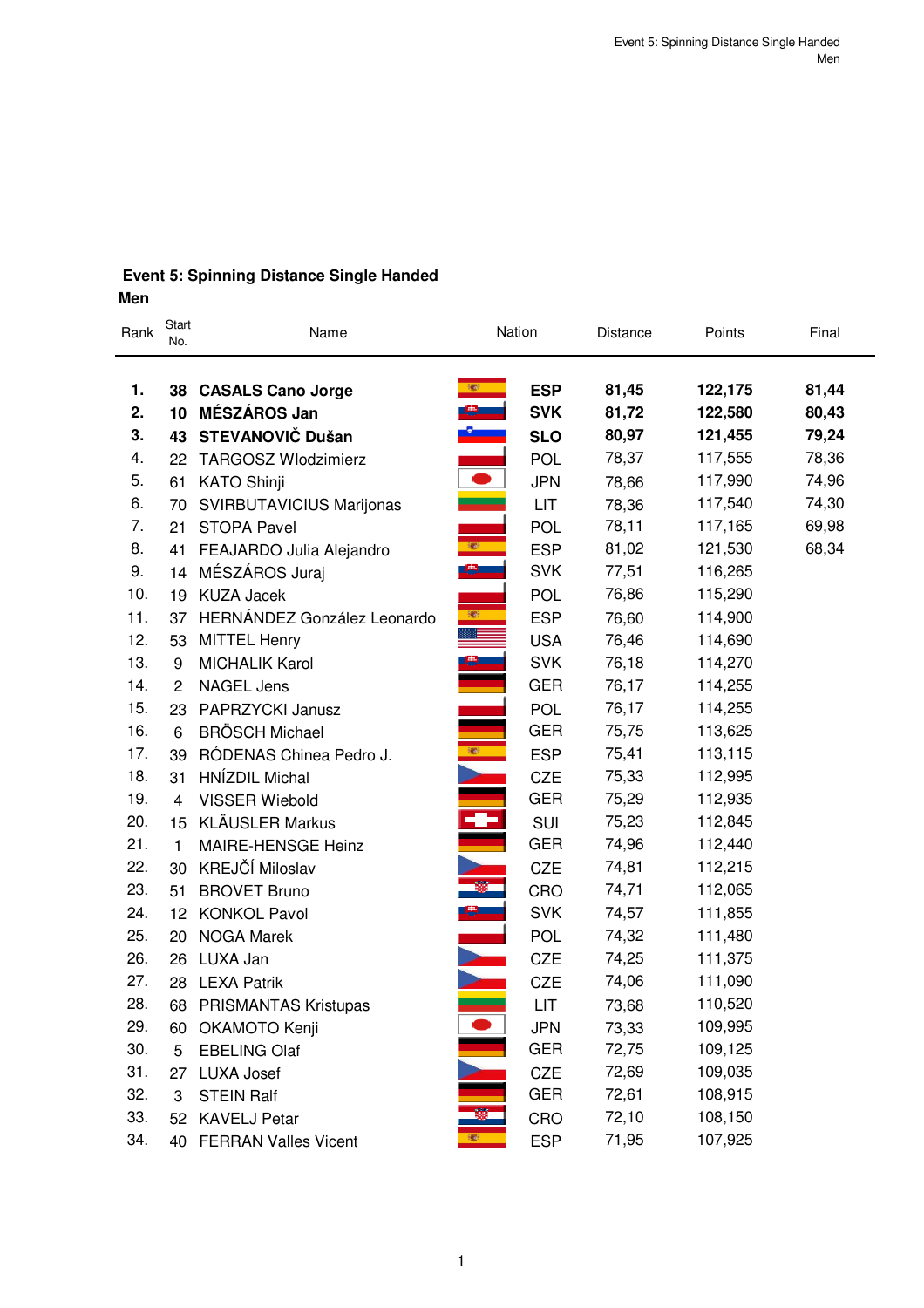| 35. | 11 | <b>MIKULA Karol</b>        |                                         | <b>SVK</b> | 71,91 | 107,865 |
|-----|----|----------------------------|-----------------------------------------|------------|-------|---------|
| 36. | 29 | <b>KOBLIHA Karel</b>       |                                         | <b>CZE</b> | 71,81 | 107,715 |
| 37. | 50 | OŽBOLT Goran               |                                         | CRO        | 71,73 | 107,595 |
| 38. | 24 | <b>GRYWOCZ Damian</b>      |                                         | <b>POL</b> | 71,51 | 107,265 |
| 39. | 42 | SOTENŠEK Tomo              |                                         | <b>SLO</b> | 70,97 | 106,455 |
| 40. | 67 | ROMANOVSKIS Aleksandras    |                                         | LIT.       | 70,02 | 105,030 |
| 41. | 33 | <b>GATTERMAIER Werner</b>  |                                         | <b>AUT</b> | 69,91 | 104,865 |
| 42. | 49 | <b>TURK Marino</b>         |                                         | CRO        | 69,72 | 104,580 |
| 43. | 18 | HÄSSIG Reto                | 53                                      | <b>SUI</b> | 69,70 | 104,550 |
| 44. | 13 | VALÁŠEK Tomáš              |                                         | <b>SVK</b> | 69,51 | 104,265 |
| 45. | 35 | <b>MEINDL Gerhard</b>      |                                         | <b>AUT</b> | 69,29 | 103,935 |
| 46. | 36 | <b>BAGUE Presas Rafael</b> | 編                                       | <b>ESP</b> | 69,28 | 103,920 |
| 47. | 16 | <b>SCHWARZ Markus</b>      |                                         | SUI        | 69,17 | 103,755 |
| 48. | 32 | <b>LAY Gerhard</b>         |                                         | <b>AUT</b> | 68,99 | 103,485 |
| 49. | 45 | <b>ERICSON Ola</b>         |                                         | <b>SWE</b> | 67,53 | 101,295 |
| 50. | 48 | POPOVIČ Marko              |                                         | CRO        | 67,17 | 100,755 |
| 51. | 65 | MURAYAMA Hiroshi           |                                         | <b>JPN</b> | 66,84 | 100,260 |
| 52. | 46 | <b>KRANSBERG Gustav</b>    |                                         | <b>SWE</b> | 66,80 | 100,200 |
| 53. | 55 | <b>GUSTAVSEN Thorgeir</b>  | ז ר                                     | <b>NOR</b> | 66,60 | 99,900  |
| 54. | 17 | <b>LUSSI Gerhardt</b>      |                                         | SUI        | 65,57 | 98,355  |
| 55. | 62 | OBARA Seiji                |                                         | <b>JPN</b> | 64,90 | 97,350  |
| 56. | 58 | <b>HOWLETT Colin</b>       | $\blacktriangleright$<br>$\blacksquare$ | <b>GBR</b> | 63,66 | 95,490  |
| 57. | 56 | <b>HARALD Okern Jensen</b> |                                         | <b>NOR</b> | 62,81 | 94,215  |
| 58. | 63 | <b>KITAGAWA Tatsuhisa</b>  |                                         | <b>JPN</b> | 61,89 | 92,835  |
| 59. | 59 | <b>MILLER Andy</b>         | ↘∠<br>$\blacksquare$                    | <b>GBR</b> | 59,55 | 89,325  |
| 60. | 34 | <b>MEINDL Harald</b>       |                                         | <b>AUT</b> | 59,33 | 88,995  |
| 61. | 54 | PAGANI Edoardo             |                                         | <b>ITA</b> | 54,63 | 81,945  |
| 62. | 69 | <b>VAITOSKA Pranas</b>     |                                         | LIT        | 49,28 | 73,920  |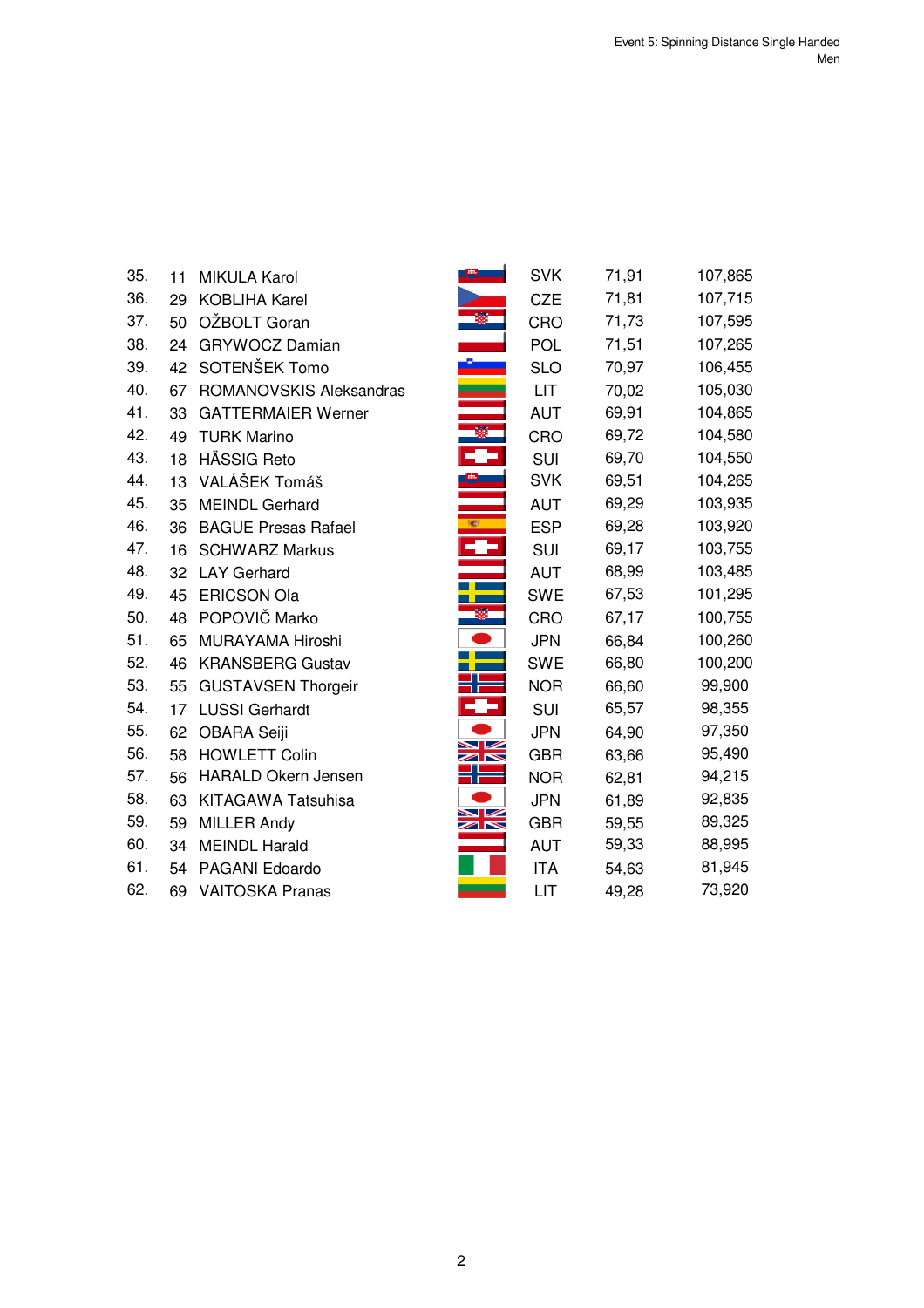# **Event 1 - 5 Pentathlon**

**Men**

| Rank | Start<br>No. | Name                       |                         | Nation     | D <sub>1</sub> | D <sub>2</sub> | D <sub>3</sub> | D <sub>4</sub> | D <sub>5</sub> | <b>TOTAL</b> |
|------|--------------|----------------------------|-------------------------|------------|----------------|----------------|----------------|----------------|----------------|--------------|
|      |              |                            |                         |            |                |                |                |                |                |              |
| 1.   | 22           | <b>TARGOSZ Wlodzimierz</b> |                         | <b>POL</b> | 95             | 127,39         | 94             | 95             | 117,555        | 528,945      |
| 2.   | 2            | <b>NAGEL Jens</b>          |                         | <b>GER</b> | 95             | 124,16         | 98             | 95             | 114,255        | 526,415      |
| 3.   | 26           | <b>LUXA Jan</b>            |                         | <b>CZE</b> | 95             | 120,70         | 98             | 100            | 111,375        | 525,075      |
| 4.   |              | 28 LEXA Patrik             |                         | CZE        | 100            | 120,60         | 98             | 95             | 111,090        | 524,690      |
| 5.   | 1            | MAIRE-HENSGE Heinz         |                         | <b>GER</b> | 90             | 119,66         | 98             | 100            | 112,440        | 520,100      |
| 6.   | 20           | <b>NOGA Marek</b>          |                         | POL.       | 100            | 115,02         | 100            | 90             | 111,480        | 516,500      |
| 7.   | 50           | OŽBOLT Goran               |                         | CRO        | 95             | 120,69         | 98             | 95             | 107,595        | 516,285      |
| 8.   | 31           | HNÍZDIL Michal             |                         | CZE        | 100            | 108,19         | 94             | 100            | 112,995        | 515,185      |
| 9.   | 19           | <b>KUZA Jacek</b>          |                         | <b>POL</b> | 100            | 117,39         | 96             | 85             | 115,290        | 513,680      |
| 10.  | 10           | MÉSZÁROS Jan               | $\mathbf{e}_{-}$        | <b>SVK</b> | 80             | 116,50         | 94             | 100            | 122,580        | 513,080      |
| 11.  | 30           | KREJČÍ Miloslav            |                         | CZE        | 90             | 116,16         | 98             | 95             | 112,215        | 511,375      |
| 12.  | 29           | KOBLIHA Karel              |                         | CZE        | 90             | 122,40         | 96             | 95             | 107,715        | 511,115      |
| 13.  | 9            | <b>MICHALIK Karol</b>      |                         | <b>SVK</b> | 95             | 110,42         | 98             | 90             | 114,270        | 507,690      |
| 14.  | 15           | <b>KLÄUSLER Markus</b>     | ÷                       | SUI        | 100            | 99,73          | 100            | 95             | 112,845        | 507,575      |
| 15.  | 5            | <b>EBELING Olaf</b>        |                         | <b>GER</b> | 95             | 109,27         | 98             | 95             | 109,125        | 506,395      |
| 16.  | 70           | SVIRBUTAVICIUS Marijonas   |                         | LIT        | 80             | 110,92         | 100            | 95             | 117,540        | 503,460      |
| 17.  | 27           | <b>LUXA Josef</b>          | $\overline{\mathbf{r}}$ | CZE        | 90             | 116,01         | 98             | 90             | 109,035        | 503,045      |
| 18.  | 16           | <b>SCHWARZ Markus</b>      |                         | SUI        | 100            | 115,78         | 98             | 85             | 103,755        | 502,535      |
| 19.  | 3            | <b>STEIN Ralf</b>          |                         | <b>GER</b> | 95             | 113,24         | 94             | 90             | 108,915        | 501,155      |
| 20.  | 43           | STEVANOVIČ Dušan           |                         | <b>SLO</b> | 85             | 104,52         | 100            | 85             | 121,455        | 495,975      |
| 21.  | 21           | STOPA Pavel                |                         | POL.       | 90             | 105,11         | 88             | 95             | 117,165        | 495,275      |
| 22.  | 4            | VISSER Wiebold             |                         | <b>GER</b> | 95             | 114,85         | 92             | 80             | 112,935        | 494,785      |
| 23.  | 6            | <b>BRÖSCH Michael</b>      |                         | <b>GER</b> | 90             | 122,63         | 88             | 80             | 113,625        | 494,255      |
| 24.  | 53           | <b>MITTEL Henry</b>        |                         | <b>USA</b> | 85             | 122,08         | 92             | 80             | 114,690        | 493,770      |
| 25.  | 12           | <b>KONKOL Pavol</b>        |                         | <b>SVK</b> | 95             | 114,80         | 90             | 80             | 111,855        | 491,655      |
| 26.  | 52           | <b>KAVELJ Petar</b>        | ø,                      | CRO        | 95             | 94,87          | 96             | 95             | 108,150        | 489,020      |
| 27.  | 11           | MIKULA Karol               | 8. Jan                  | <b>SVK</b> | 95             | 107,50         | 98             | 80             | 107,865        | 488,365      |
| 28.  | 14           | MÉSZÁROS Juraj             |                         | <b>SVK</b> | 80             | 112,63         | 94             | 85             | 116,265        | 487,895      |
| 29.  | 48           | POPOVIČ Marko              |                         | CRO        | 85             | 111,02         | 100            | 90             | 100,755        | 486,775      |
| 30.  | 17           | <b>LUSSI Gerhardt</b>      | ÷                       | SUI        | 90             | 104,18         | 94             | 100            | 98,355         | 486,535      |
| 31.  | 60           | OKAMOTO Kenji              |                         | <b>JPN</b> | 90             | 106,19         | 92             | 85             | 109,995        | 483,185      |
| 32.  |              | 68 PRISMANTAS Kristupas    |                         | LIT        | 85             | 99,49          | 90             | 95             | 110,520        | 480,010      |
| 33.  | 67           | ROMANOVSKIS Aleksandras    |                         | LIT        | 90             | 89,02          | 98             | 95             | 105,030        | 477,050      |
| 34.  | 46           | <b>KRANSBERG Gustav</b>    | l,                      | <b>SWE</b> | 85             | 104,65         | 96             | 90             | 100,200        | 475,850      |
| 35.  | 51           | <b>BROVET Bruno</b>        |                         | CRO        | 95             | 102,56         | 94             | 70             | 112,065        | 473,625      |
| 36.  | 61           | <b>KATO Shinji</b>         |                         | <b>JPN</b> | 90             | 105,52         | 82             | 75             | 117,990        | 470,510      |
| 37.  |              | 23 PAPRZYCKI Janusz        |                         | <b>POL</b> | 75             | 97,69          | 92             | 90             | 114,255        | 468,945      |
| 38.  |              | 13 VALÁŠEK Tomáš           |                         | <b>SVK</b> | 85             | 99,99          | 92             | 85             | 104,265        | 466,255      |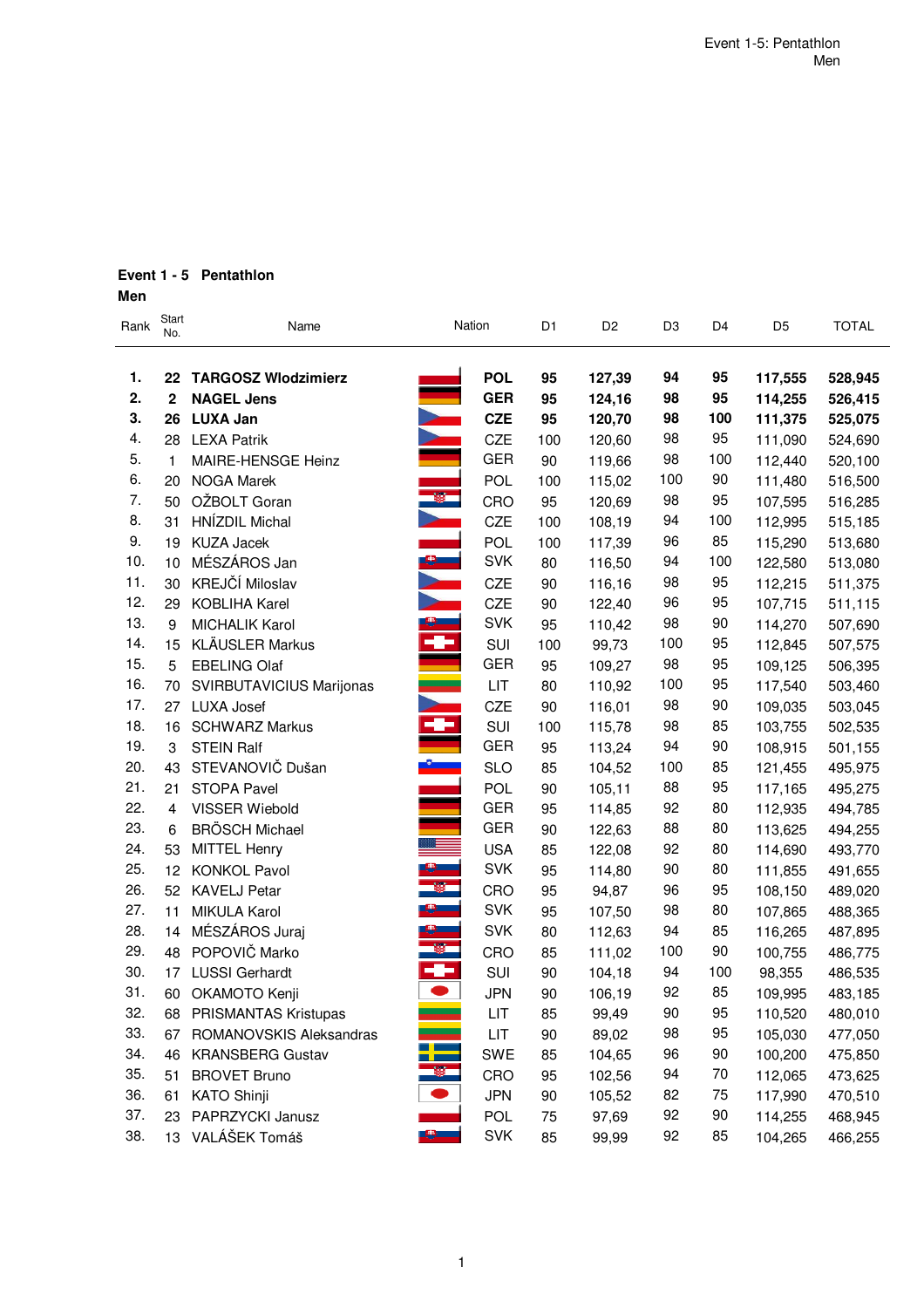| 39. |    | 32 LAY Gerhard              |               | <b>AUT</b> | 95        | 93,92  | 88        | 85          | 103,485 | 465,405 |
|-----|----|-----------------------------|---------------|------------|-----------|--------|-----------|-------------|---------|---------|
| 40. | 24 | <b>GRYWOCZ Damian</b>       |               | POL        | 75        | 115,34 | 86        | 80          | 107,265 | 463,605 |
| 41. | 18 | <b>HÄSSIG Reto</b>          | ÷             | <b>SUI</b> | 95        | 105,98 | 92        | 65          | 104,550 | 462,530 |
| 42. | 49 | <b>TURK Marino</b>          | $\mathcal{R}$ | CRO        | 90        | 101,48 | 86        | 80          | 104,580 | 462,060 |
| 43. | 33 | <b>GATTERMAIER Werner</b>   |               | <b>AUT</b> | 100       | 102,19 | 72        | 75          | 104,865 | 454,055 |
| 44. | 36 | <b>BAGUE Presas Rafael</b>  |               | <b>ESP</b> | 80        | 108,08 | 72        | 90          | 103,920 | 454,000 |
| 45. | 34 | <b>MEINDL Harald</b>        |               | <b>AUT</b> | 90        | 97,24  | 84        | 85          | 88,995  | 445,235 |
| 46. | 42 | SOTENŠEK Tomo               |               | <b>SLO</b> | 65        | 108,98 | 96        | 65          | 106,455 | 441,435 |
| 47. | 35 | <b>MEINDL Gerhard</b>       |               | <b>AUT</b> | 75        | 84,50  | 90        | 85          | 103,935 | 438,435 |
| 48. | 37 | HERNÁNDEZ González Leonardo | 樂 -           | <b>ESP</b> | 75        | 94,42  | 92        | 50          | 114,900 | 426,320 |
| 49. | 55 | <b>GUSTAVSEN Thorgeir</b>   | ╬═            | <b>NOR</b> | 85        | 99,44  | 90        | 50          | 99,900  | 424,340 |
| 50. | 39 | RÓDENAS Chinea Pedro J.     | B.            | <b>ESP</b> | 70        | 87,22  | 80        | 70          | 113,115 | 420,335 |
| 51. | 45 | <b>ERICSON Ola</b>          |               | <b>SWE</b> | 80        | 93,29  | 88        | 50          | 101,295 | 412,585 |
| 52. | 62 | OBARA Seiji                 |               | <b>JPN</b> | 95        | 110,94 | 66        | 30          | 97,350  | 399,290 |
| 53. | 47 | WÄNLUND Häkan               | --            | <b>SWE</b> | 85        | 115,60 | 88        | 90          | 0,000   | 378,600 |
| 54. | 69 | <b>VAITOSKA Pranas</b>      |               | LIT        | 75        | 85,18  | 68        | 65          | 73,920  | 367,100 |
| 55. | 44 | <b>ERICSON Lars-Eric</b>    |               | <b>SWE</b> | 65        | 112,01 | 94        | 80          | 0,000   | 351,010 |
| 56. | 54 | PAGANI Edoardo              |               | <b>ITA</b> | 30        | 105,52 | 66        | 35          | 81,945  | 318,465 |
| 57. | 38 | <b>CASALS Cano Jorge</b>    | 1987          | <b>ESP</b> | 20        | 78,73  | 70        | 0           | 122,175 | 290,909 |
| 58. | 56 | HARALD Okern Jensen         | ╬═            | <b>NOR</b> | 65        | 115,95 | $\pmb{0}$ | $\mathbf 0$ | 94,215  | 275,165 |
| 59. | 63 | KITAGAWA Tatsuhisa          |               | <b>JPN</b> | 0         | 0,00   | 68        | 40          | 92,835  | 200,835 |
| 60. | 59 | <b>MILLER Andy</b>          | XK            | <b>GBR</b> | $\pmb{0}$ | 98,97  | 0         | 0           | 89,325  | 188,295 |
| 61. | 90 | <b>LAHI Allan</b>           |               | <b>EST</b> | 0         | 0,00   | 80        | 45          | 0,000   | 125,000 |
| 62. | 41 | FEAJARDO Julia Alejandro    | 樂             | <b>ESP</b> | 0         | 0,00   | 0         | 0           | 121,530 | 121,530 |
| 63. | 40 | <b>FERRAN Valles Vicent</b> |               | <b>ESP</b> | $\pmb{0}$ | 0,00   | 0         | 0           | 107,925 | 107,925 |
| 64. | 65 | MURAYAMA Hiroshi            |               | <b>JPN</b> | 0         | 0,00   | 0         | 0           | 100,260 | 100,260 |
| 65. | 58 | <b>HOWLETT Colin</b>        | ➤<br>$\times$ | <b>GBR</b> | 0         | 0,00   | 0         | 0           | 95,490  | 95,490  |
| 66. | 64 | <b>TATESHIMA Tatsuya</b>    |               | <b>JPN</b> | 0         | 0,00   | 62        | 25          | 0,000   | 87,000  |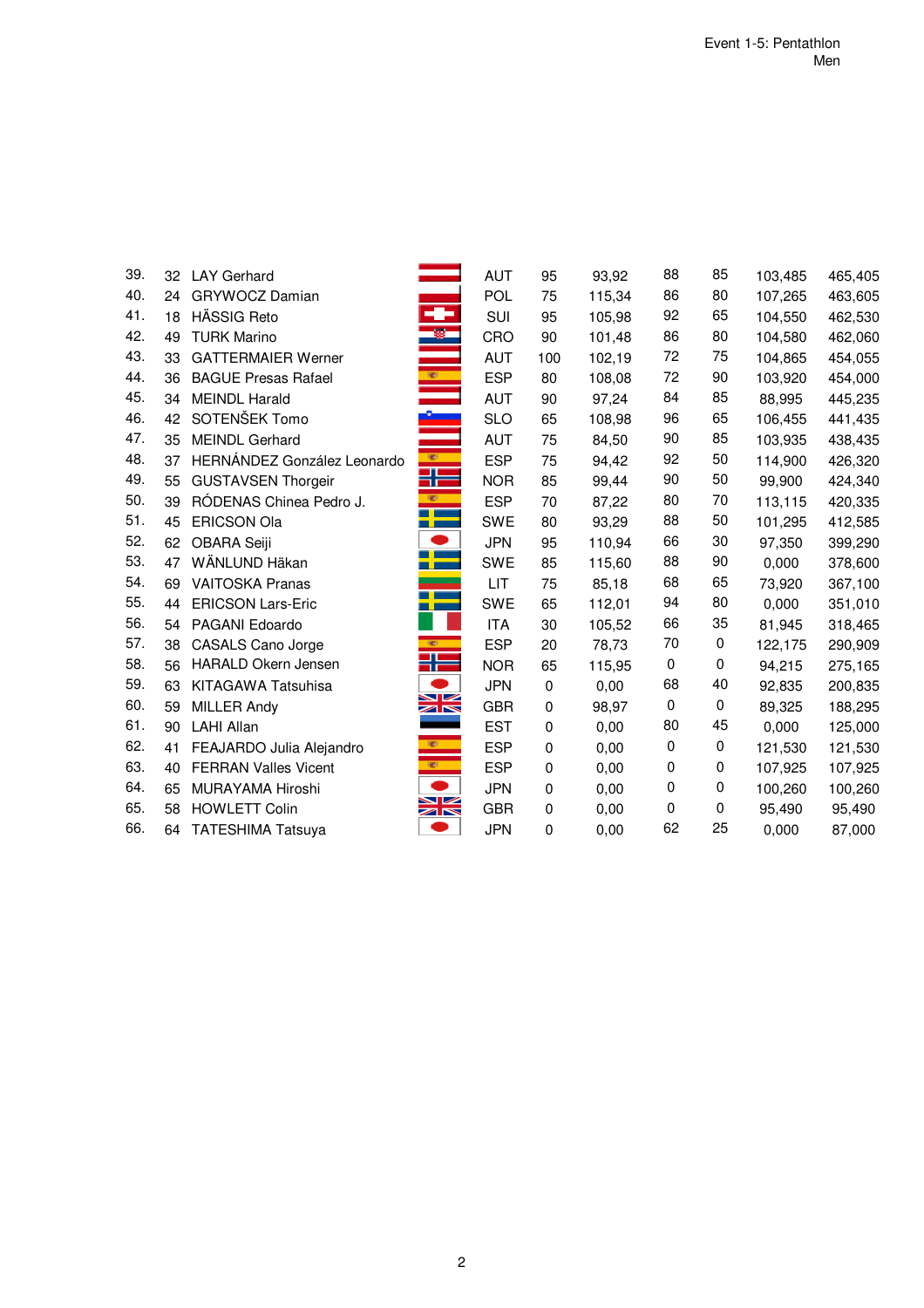# **Team Results 5 Camp**

**Men**

| Rank |            | Nation     | Name 1                            | Points  | Name 2                         | Points  | Name 3                            | Points  | Name 4                                   | Points  | Teamscore |
|------|------------|------------|-----------------------------------|---------|--------------------------------|---------|-----------------------------------|---------|------------------------------------------|---------|-----------|
| 1    |            | <b>CZE</b> | LUXA<br>Jan                       | 525,075 | LUXA<br>Josef                  | 503,045 | <b>LEXA</b><br><b>Patrik</b>      | 524,690 | <b>KOBLIHA</b><br>Karel                  | 511,115 | 2063,925  |
| 2    |            | <b>POL</b> | <b>KUZA</b><br>Jacek              | 513,680 | <b>NOGA</b><br><b>Marek</b>    | 516,500 | <b>STOPA</b><br>Pavel             | 495,275 | <b>TARGOSZ</b><br>Wlodzimierz            | 528,945 | 2054,400  |
| 3    |            | <b>GER</b> | <b>MAIRE-HENSGE</b><br>Heinz      | 520,100 | <b>NAGEL</b><br>Jens           | 526,415 | <b>STEIN</b><br>Ralf              | 501,155 | <b>VISSER</b><br>Wiebold                 | 494,785 | 2042,455  |
| 4    |            | <b>SVK</b> | <b>MICHALIK</b><br>Karol          | 507,690 | <b>MÉSZÁROS</b><br>Jan         | 513,080 | <b>MIKULA</b><br>Karol            | 488,365 | <b>MÉSZÁROS</b><br>Juraj                 | 487,895 | 1997,030  |
| 5    | -3-        | <b>CHE</b> | <b>KLÄUSLER</b><br>Markus         | 507,575 | <b>SCHWARZ</b><br>Markus       | 502,535 | LUSSI<br>Gerhardt                 | 486,535 | <b>HÄSSIG</b><br>Reto                    | 462,530 | 1959,175  |
| 6    |            | CRO        | POPOVIČ<br>Marko                  | 486,775 | <b>TURK</b><br>Marino          | 462,060 | <b>OŽBOLT</b><br>Goran            | 516,285 | <b>BROVET</b><br><b>Bruno</b>            | 473,625 | 1938,745  |
| 7    |            | LIT        | <b>ROMANOVSKIS</b><br>Aleksandras | 477,050 | <b>PRISMANTAS</b><br>Kristupas | 480,010 | <b>VAITOSKA</b><br>Pranas         | 367,100 | SVIRBUTAVICIU<br>S Marijonas             | 503,460 | 1827,620  |
| 8    |            | <b>AUT</b> | <b>LAY Gerhard</b>                | 465,405 | <b>GATTERMAIER</b><br>Werner   | 454,055 | <b>MEINDL</b><br>Harald           | 445,235 | <b>MEINDL</b><br>Gerhard                 | 438,435 | 1803,130  |
| 9    |            | <b>SWE</b> | <b>ERICSON</b><br>Lars-Eric       | 351,010 | <b>ERICSON</b><br>Olaf         | 412,585 | <b>KRANSBERG</b><br>Gustav        | 475,850 | <b>WÄNLUND</b><br>Häkan                  | 378,600 | 1618,045  |
| 10   | <b>SEP</b> | <b>ESP</b> | <b>BAGUE</b><br>Presas Rafael     | 454,000 | <b>CASALS</b><br>Cano Jorge    | 290,909 | <b>RÓDENAS</b><br>Chinea Pedro J. | 420,335 | <b>HERNÁNDEZ</b><br>Gonzales<br>Leonardo | 426,320 | 1591,564  |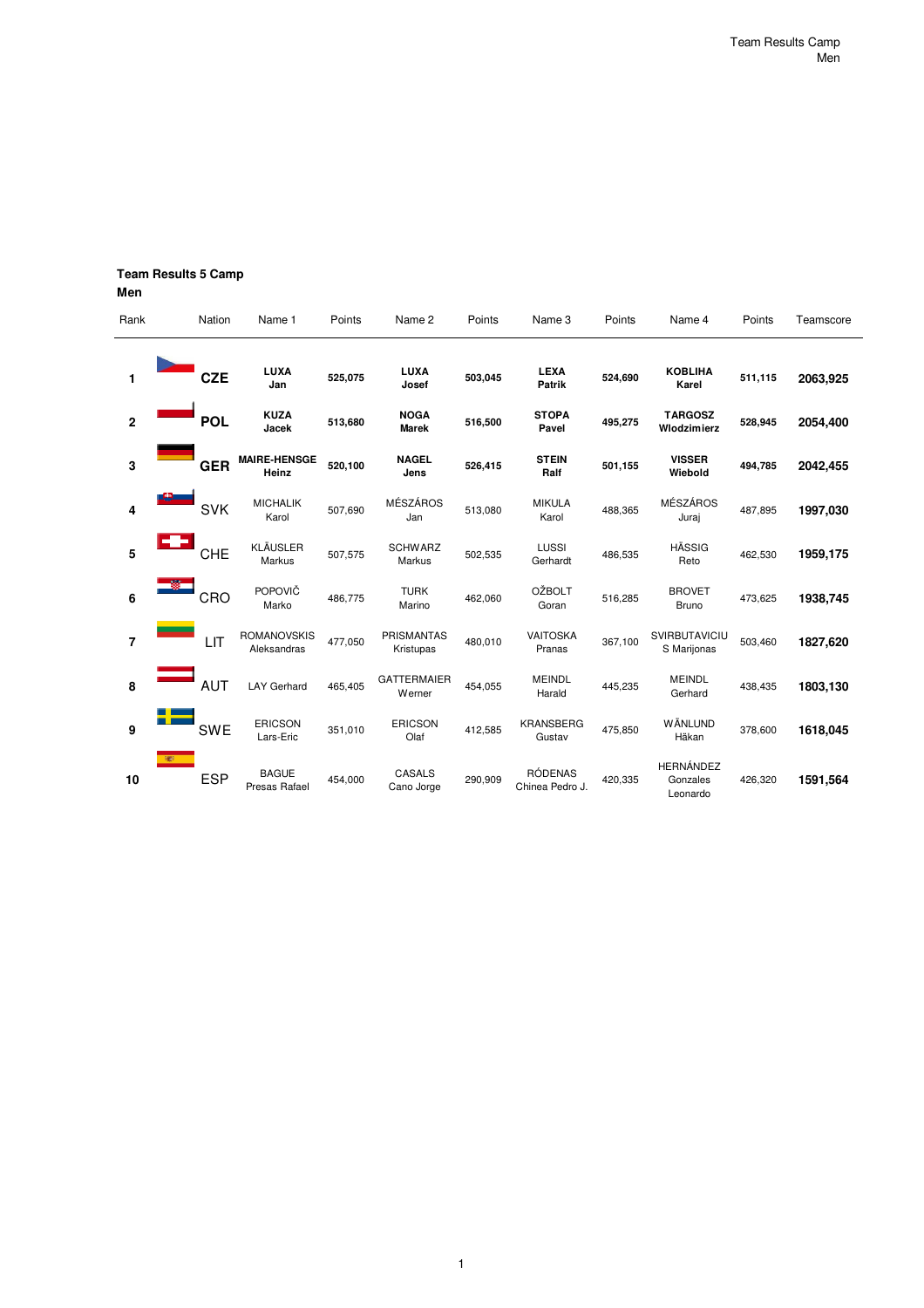### **Event 6: Fly Distance Double Handed Men**

**1. 29 KOBLIHA Karel CZE 78,49 78,34 156,83 84,63 2. 28 LEXA Patrik CZE 83,35 79,28 162,63 83,65 3. 27 LUXA Josef CZE 80,41 79,58 159,99 82,38** 4. 30 KREJČÍ Miloslav CZE 81,37 79,31 160,68 80,05 5. 22 TARGOSZ Wlodzimierz **POL 77,90 77,10 155 77,06** 6. 1 MAIRE-HENSGE Heinz **GER** 81,78 78,42 160,2 75,71 7. 16 SCHWARZ Markus **SUI 77,16** 74,49 151,65 72,25 8. 44 ERICSON Lars-Eric **SWE 77,16 76,29 153,45 70,83** 9. 26 LUXA Jan CZE 77,09 75,33 152,42 10. 2 NAGEL Jens **GER** GER 75,38 75,09 150,47 11. 4 VISSER Wiebold **GER** 74,55 69,51 144,06 12. 20 NOGA Marek **POL 74,14 72,30 146.44** 13. 9 MICHALIK Karol SVK 73,90 71,83 145,73<br>
14. 10 MÉSZÁROS Jan SVK 73,69 69,93 143,62<br>
15. 15 KLÄUSLER Markus SUI 73,09 71,23 144,32<br>
16. 5 EBELING Olaf SUI 72,81 69,35 142,16<br>
17. 47 WÄNLUND Häkan SWE 72,81 72,21 145,02 14. 10 MÉSZÁROS Jan SVK 73,69 69,93 143,62 15. 15 KLÄUSLER Markus SUI 19. SUI 73,09 71,23 144,32 16. 5 EBELING Olaf GER 72,81 69,35 142.16 17. 47 WÄNLUND Häkan SWE 72,81 72,21 145,02 18. 19 KUZA Jacek **POL 72,51 70,22 142,73** 19. 6 BRÖSCH Michael **GER** 68,88 139,77 20. 21 STOPA Pavel **POL 69,83** 68,66 138,49 21. 53 MITTEL Henry **Decision Server States 12. 12 KONKOL Pavol**<br>22. 12 KONKOL Pavol **Decision SER 69,03** 68,04 137,0<br>23. 3 STEIN Ralf **Decision CONTRACT 126,3** 22. 12 KONKOL Pavol **SUBLIC SVK** 69,03 68,04 137,07 23. 3 STEIN Ralf **GER** GER 68,64 67,72 136,36 24. 24 GRYWOCZ Damian **POL 68,46** 68,27 136,73 25. 31 HNÍZDIL Michal CZE 68,24 67,22 135,46 26. 11 MIKULA Karol **COVID-19 12 SVK 67,89 66,51 134,4** 27. 56 HARALD Okern Jensen **Norman Strategy 12. 12. 12. 13. 13. 133,87** 28. 18 HÄSSIG Reto SUI 67,17 65,98 133,15 29. 23 PAPRZYCKI Janusz **POL 66,36 64,85 131,21** 30. 14 MÉSZÁROS Juraj **SVK 65,30 64,46 129,76** 31. 61 KATO Shinji JPN 64,94 59,80 124,74 32. 33 GATTERMAIER Werner **AUT 44,28** 60,65 124,93 33. 37 HERNÁNDEZ González Leonardo **ESP** ESP 63,88 60,55 124.43 Start<br>Rank New Start Chame Start Start Controller Nation Distance 1 Distance 2 Points Final name Name Nation Distance 1 Distance 2<br>No.

34. 46 KRANSBERG Gustav **STERES SWE 63,41 63,13 126,54** 

1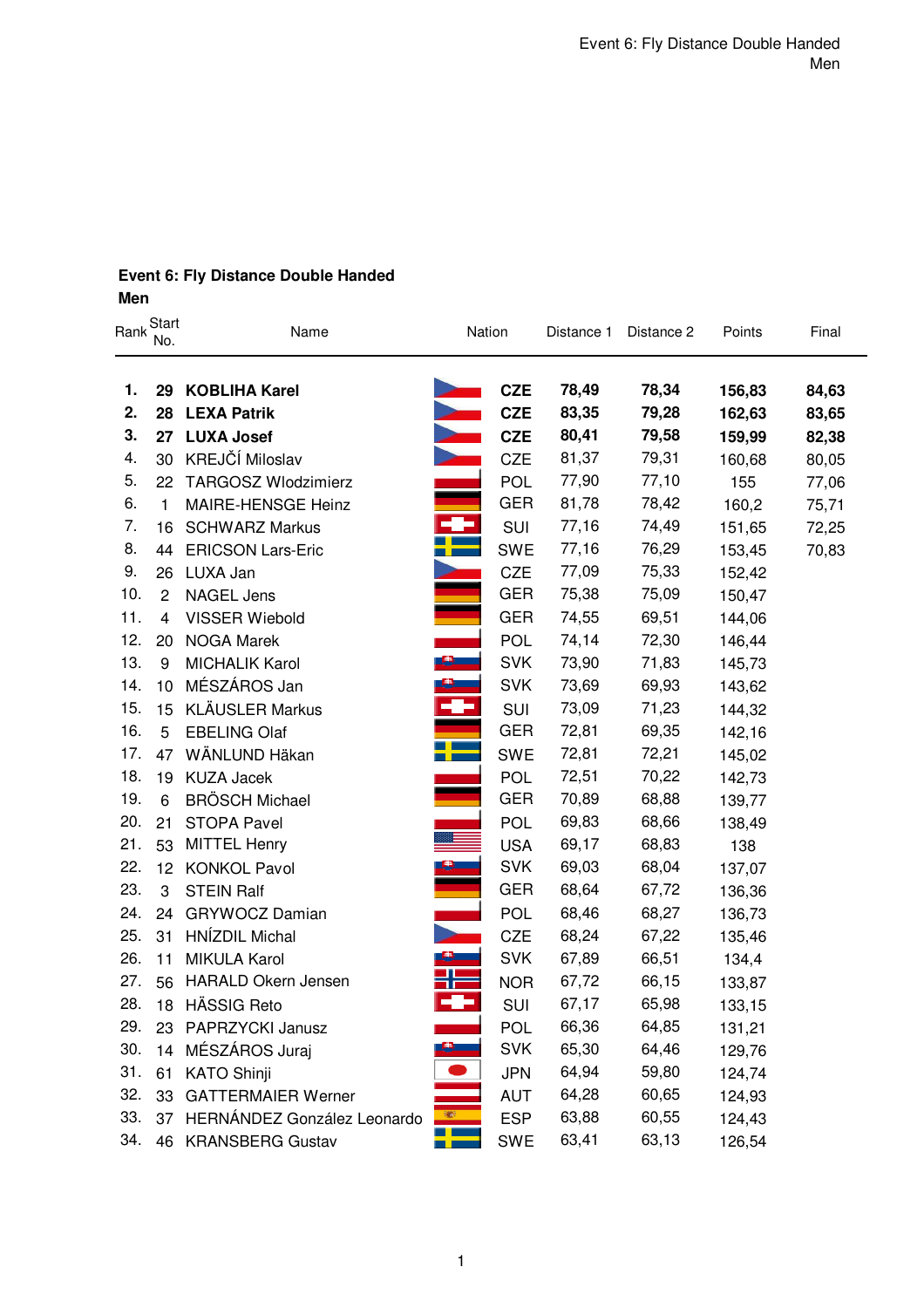| 35. |    | 62 OBARA Seiji             |                      | <b>JPN</b> | 63,12 | 58,60 | 121,72 |
|-----|----|----------------------------|----------------------|------------|-------|-------|--------|
| 36. | 17 | <b>LUSSI Gerhardt</b>      | ÷                    | <b>SUI</b> | 62,84 | 61,27 | 124,11 |
| 37. |    | 36 BAGUE Presas Rafael     | <b>RESERVE</b>       | <b>ESP</b> | 59,85 | 58,56 | 118,41 |
| 38. | 60 | OKAMOTO Kenji              |                      | <b>JPN</b> | 59,84 | 59,08 | 118,92 |
| 39. |    | 39 RÓDENAS Chinea Pedro J. | S                    | <b>ESP</b> | 59,74 | 55,34 | 115,08 |
| 40. |    | 55 GUSTAVSEN Thorgeir      |                      | <b>NOR</b> | 58,83 | 58,35 | 117,18 |
| 41. |    | 58 HOWLETT Colin           | ➤∠<br>$\blacksquare$ | <b>GBR</b> | 52,02 | 48,71 | 100,73 |
| 42. |    | 13 VALÁŠEK Tomáš           |                      | <b>SVK</b> | 51,66 | 50,94 | 102,6  |
| 43. |    | 45 ERICSON Ola             |                      | <b>SWE</b> | 50,57 | 50,45 | 101,02 |
| 44. | 59 | <b>MILLER Andy</b>         | $\geq$               | <b>GBR</b> | 48,90 | 48,56 | 97,46  |
| 45. |    | 38 CASALS Cano Jorge       |                      | <b>ESP</b> | 46,25 | 41,97 | 88,22  |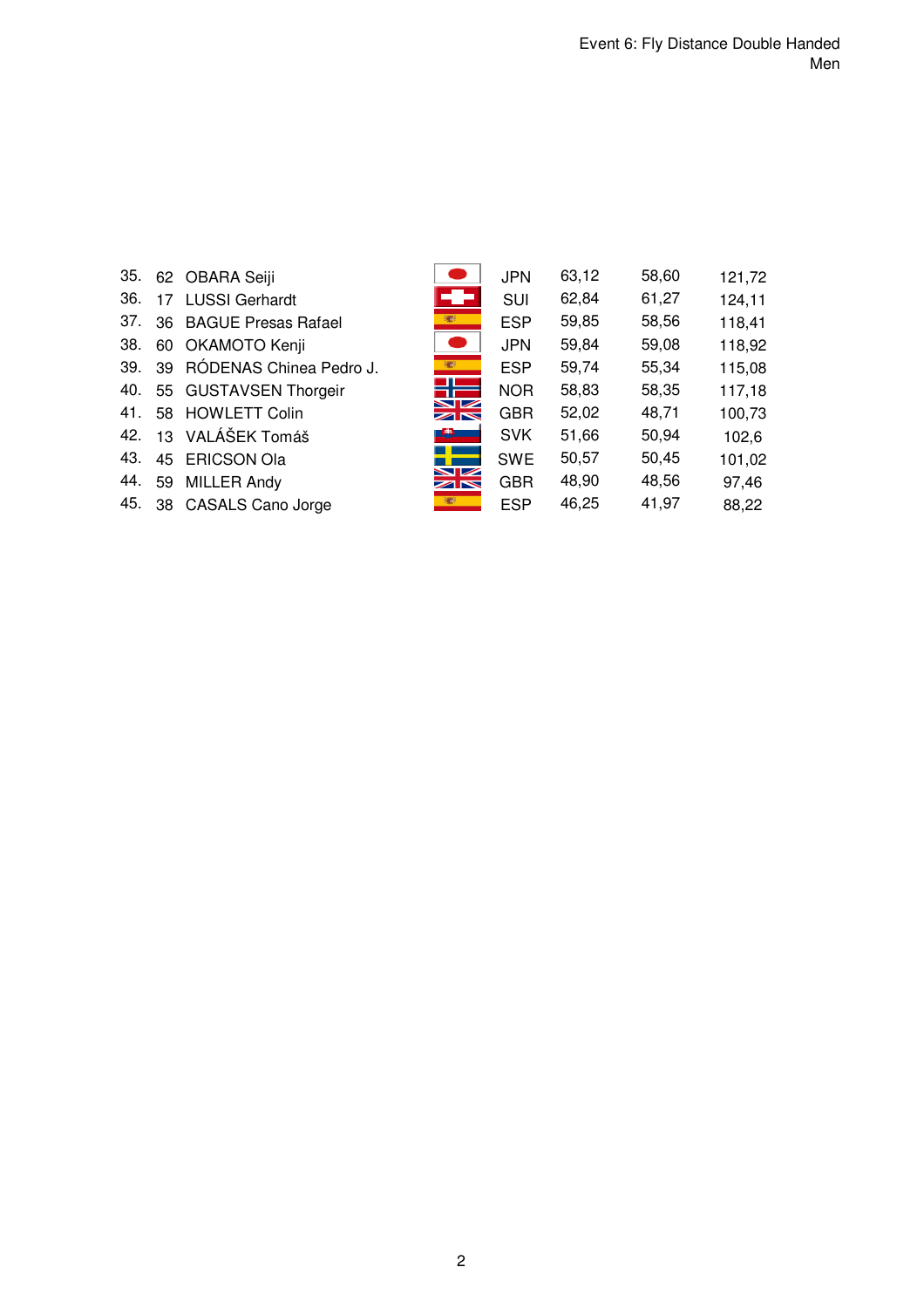# **Event 7: Spinning Distance Double Handed Men**

| Rank     | Start<br>No.      | Name                                         |                                  | Nation                   | Distance           | Points             | Final            |
|----------|-------------------|----------------------------------------------|----------------------------------|--------------------------|--------------------|--------------------|------------------|
| 1.<br>2. | 65<br>$\mathbf 2$ | <b>MURAYAMA Hiroshi</b><br><b>NAGEL Jens</b> |                                  | <b>JPN</b><br><b>GER</b> | 110,410<br>109,200 | 165,615<br>163,800 | 111,28<br>109,88 |
| 3.       | 27                | <b>LUXA Josef</b>                            |                                  | <b>CZE</b>               | 107,290            | 160,935            | 107,88           |
| 4.       | 5                 | <b>EBELING Olaf</b>                          |                                  | <b>GER</b>               | 107,420            | 161,130            | 106,44           |
| 5.       | 63                | <b>KITAGAWA Tatsuhisa</b>                    | $\bullet$                        | <b>JPN</b>               | 110,120            | 165,180            | 103,68           |
| 6.       | 4                 | <b>VISSER Wiebold</b>                        |                                  | <b>GER</b>               | 110,810            | 166,215            | 0,00             |
| 7.       | 44                | <b>ERICSON Lars-Eric</b>                     |                                  | <b>SWE</b>               | 108,930            | 163,395            | 0,00             |
| 8.       | 41                | FEAJARDO Julia Alejandro                     |                                  | <b>ESP</b>               | 108,200            | 162,300            | 0,00             |
| 9.       | 19                | <b>KUZA Jacek</b>                            |                                  | POL                      | 107,180            | 160,770            |                  |
| 10.      | 9                 | <b>MICHALIK Karol</b>                        | $\bullet$ $\blacksquare$         | <b>SVK</b>               | 106,940            | 160,410            |                  |
| 11.      | 31                | HNÍZDIL Michal                               |                                  | <b>CZE</b>               | 106,920            | 160,380            |                  |
| 12.      | 11                | <b>MIKULA Karol</b>                          |                                  | <b>SVK</b>               | 106,830            | 160,245            |                  |
| 13.      | 58                | <b>HOWLETT Colin</b>                         | $\blacksquare$<br>$\blacksquare$ | <b>GBR</b>               | 106,750            | 160,125            |                  |
| 14.      | 1                 | MAIRE-HENSGE Heinz                           |                                  | <b>GER</b>               | 106,640            | 159,960            |                  |
| 15.      | 26                | LUXA Jan                                     |                                  | <b>CZE</b>               | 106,300            | 159,450            |                  |
| 16.      | 30                | KREJČÍ Miloslav                              |                                  | <b>CZE</b>               | 106,020            | 159,030            |                  |
| 17.      | 38                | <b>CASALS Cano Jorge</b>                     | 925                              | <b>ESP</b>               | 105,850            | 158,775            |                  |
| 18.      | 6                 | <b>BRÖSCH Michael</b>                        |                                  | <b>GER</b>               | 105,830            | 158,745            |                  |
| 19.      | 39                | RÓDENAS Chinea Pedro J.                      | iger.                            | <b>ESP</b>               | 105,550            | 158,325            |                  |
| 20.      | 53                | <b>MITTEL Henry</b>                          |                                  | <b>USA</b>               | 105,300            | 157,950            |                  |
| 21.      | 64                | <b>TATESHIMA Tatsuya</b>                     |                                  | <b>JPN</b>               | 105,030            | 157,545            |                  |
| 22.      | 3                 | <b>STEIN Ralf</b>                            |                                  | <b>GER</b>               | 104,620            | 156,930            |                  |
| 23.      | 36                | <b>BAGUE Presas Rafael</b>                   | æ,                               | <b>ESP</b>               | 104,460            | 156,690            |                  |
| 24.      | 15                | <b>KLÄUSLER Markus</b>                       |                                  | SUI                      | 104,360            | 156,540            |                  |
| 25.      | 46                | <b>KRANSBERG Gustav</b>                      |                                  | <b>SWE</b>               | 103,820            | 155,730            |                  |
| 26.      | 23                | <b>PAPRZYCKI Janusz</b>                      |                                  | <b>POL</b>               | 103,750            | 155,625            |                  |
| 27.      | 21                | <b>STOPA Pavel</b>                           | $\blacksquare$                   | <b>POL</b>               | 103,040            | 154,560            |                  |
| 28.      | 59                | <b>MILLER Andy</b>                           | $\blacktriangleright$            | <b>GBR</b>               | 102,960            | 154,440            |                  |
| 29.      | 10                | MÉSZÁROS Jan                                 |                                  | <b>SVK</b>               | 102,940            | 154,410            |                  |
| 30.      | 29                | <b>KOBLIHA Karel</b>                         |                                  | <b>CZE</b>               | 102,920            | 154,380            |                  |
| 31.      | 60                | OKAMOTO Kenji                                |                                  | <b>JPN</b>               | 102,680            | 154,020            |                  |
| 32.      | 28                | <b>LEXA Patrik</b>                           |                                  | CZE                      | 101,740            | 152,610            |                  |
| 33.      | 40                | <b>FERRAN Valles Vicent</b>                  | O                                | <b>ESP</b>               | 101,550            | 152,325            |                  |
| 34.      | 12 <sup>7</sup>   | <b>KONKOL Pavol</b>                          | æ.                               | <b>SVK</b>               | 100,100            | 150,150            |                  |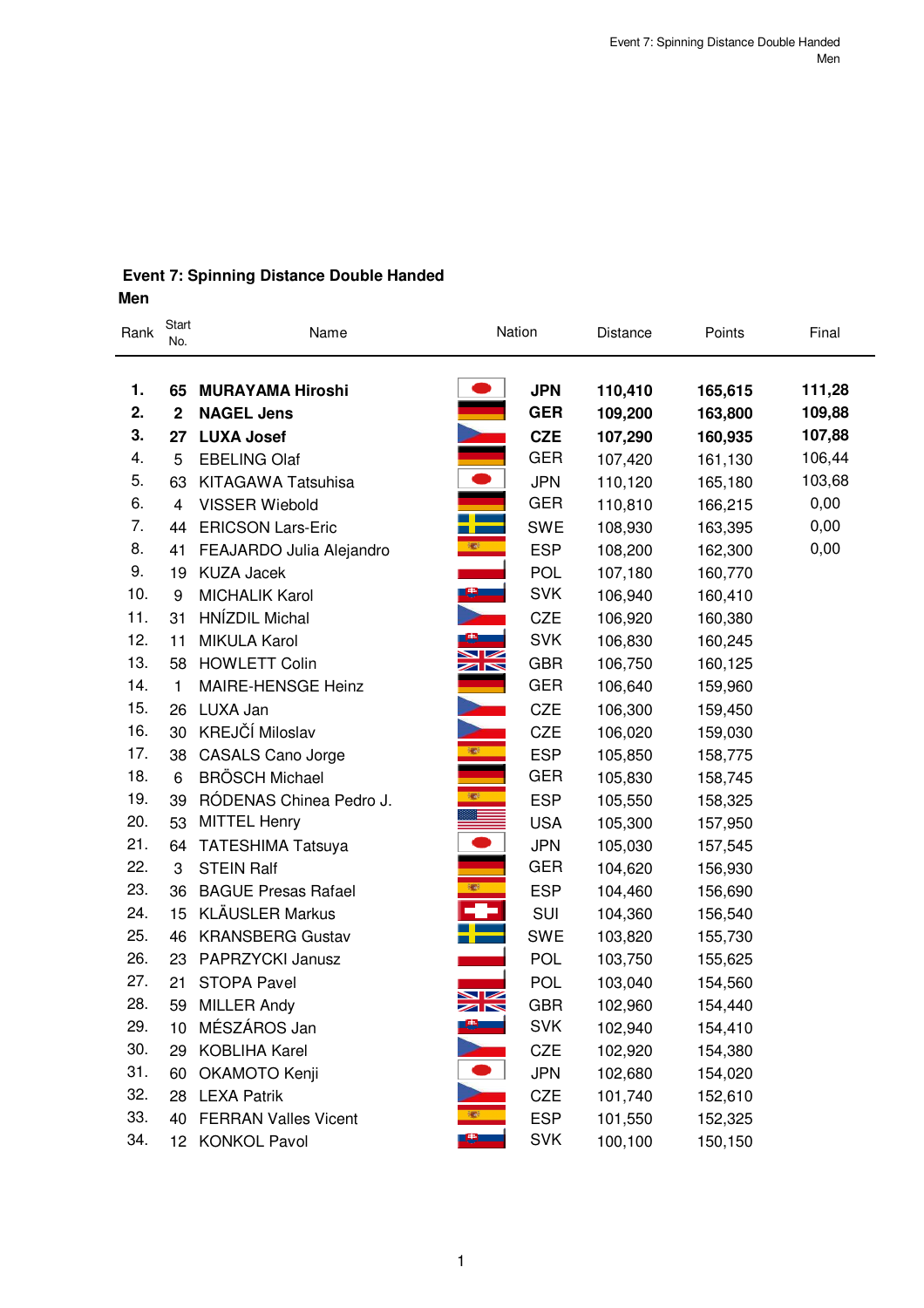| 35. |    | 33 GATTERMAIER Werner          |    | AUT        | 99,840 | 149,760 |
|-----|----|--------------------------------|----|------------|--------|---------|
| 36. |    | 14 MÉSZÁROS Juraj              |    | <b>SVK</b> | 99,330 | 148,995 |
| 37. |    | 22 TARGOSZ Wlodzimierz         |    | <b>POL</b> | 98,750 | 148,125 |
| 38. |    | 37 HERNÁNDEZ González Leonardo |    | <b>ESP</b> | 98,540 | 147,810 |
| 39. |    | 20 NOGA Marek                  |    | <b>POL</b> | 98,370 | 147,555 |
| 40. |    | 18 HÄSSIG Reto                 | æ. | <b>SUI</b> | 97,650 | 146,475 |
| 41. |    | 55 GUSTAVSEN Thorgeir          |    | <b>NOR</b> | 97,020 | 145,530 |
| 42. |    | 45 ERICSON Ola                 |    | <b>SWE</b> | 93,840 | 140,760 |
| 43. |    | 13 VALÁŠEK Tomáš               |    | <b>SVK</b> | 89,500 | 134,250 |
| 44. |    | 24 GRYWOCZ Damian              |    | <b>POL</b> | 87,830 | 131,745 |
| 45. | 17 | <b>LUSSI Gerhardt</b>          |    | <b>SUI</b> | 86,370 | 129,555 |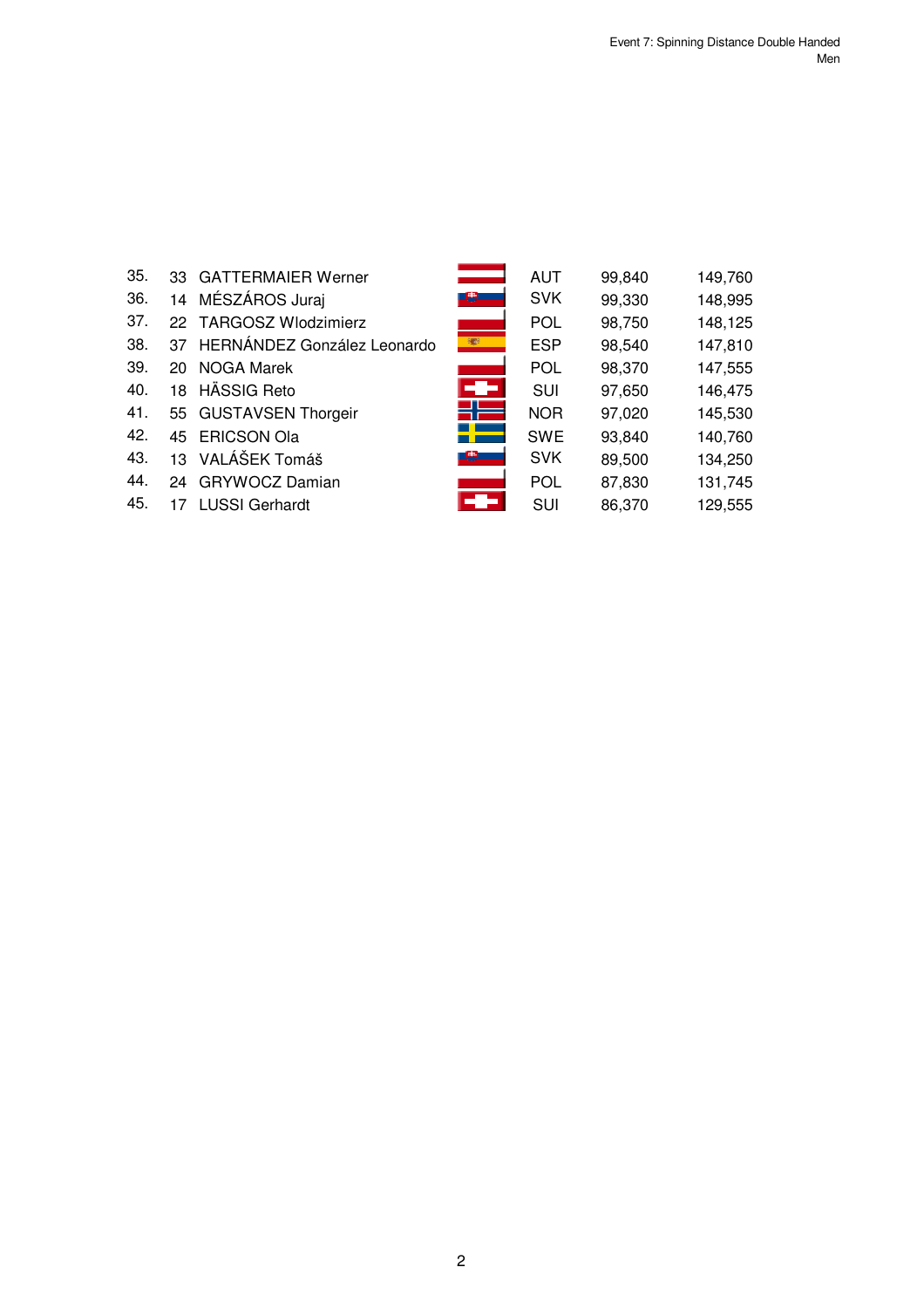# **Event 1 - 7, Hepathlon**

**Men**

| k   | Ran Start<br>No. | Name                        | Nation                     | $D1-5$  | D <sub>6</sub> | D7      | <b>TOTAL</b> |
|-----|------------------|-----------------------------|----------------------------|---------|----------------|---------|--------------|
| 1.  | $\mathbf{2}$     | <b>NAGEL Jens</b>           | <b>GER</b>                 | 526,415 | 150,470        | 163,800 | 840,685      |
| 2.  | $\blacksquare$   | <b>MAIRE-HENSGE Heinz</b>   | <b>GER</b>                 | 520,100 | 160,200        | 159,960 | 840,260      |
| 3.  | 28               | <b>LEXA Patrik</b>          | <b>CZE</b>                 | 524,690 | 162,630        | 152,610 | 839,930      |
| 4.  | 26               | LUXA Jan                    | <b>CZE</b>                 | 525,075 | 152,420        | 159,450 | 836,945      |
| 5.  | 22               | <b>TARGOSZ Wlodzimierz</b>  | POL                        | 528,945 | 155,000        | 148,125 | 832,070      |
| 6.  | 30               | KREJČÍ Miloslav             | <b>CZE</b>                 | 511,375 | 160,680        | 159,030 | 831,085      |
| 7.  | 27               | LUXA Josef                  | <b>CZE</b>                 | 503,045 | 159,990        | 160,935 | 823,970      |
| 8.  | 29               | <b>KOBLIHA Karel</b>        | <b>CZE</b>                 | 511,115 | 156,830        | 154,380 | 822,325      |
| 9.  | 19               | <b>KUZA Jacek</b>           | <b>POL</b>                 | 513,680 | 142,730        | 160,770 | 817,180      |
| 10. | 9                | <b>MICHALIK Karol</b>       | $\bullet$<br><b>SVK</b>    | 507,690 | 145,730        | 160,410 | 813,830      |
| 11. | 10               | MÉSZÁROS Jan                | <b>SVK</b>                 | 513,080 | 143,620        | 154,410 | 811,110      |
| 12. | 31               | <b>HNÍZDIL Michal</b>       | <b>CZE</b>                 | 515,185 | 135,460        | 160,380 | 811,025      |
| 13. | 20               | <b>NOGA Marek</b>           | <b>POL</b>                 | 516,500 | 146,440        | 147,555 | 810,495      |
| 14. | 5                | <b>EBELING Olaf</b>         | <b>GER</b>                 | 506,395 | 142,160        | 161,130 | 809,685      |
| 15. | 15               | <b>KLÄUSLER Markus</b>      | æ<br>SUI                   | 507,575 | 144,320        | 156,540 | 808,435      |
| 16. | $\overline{4}$   | <b>VISSER Wiebold</b>       | <b>GER</b>                 | 494,785 | 144,060        | 166,215 | 805,060      |
| 17. | 3                | <b>STEIN Ralf</b>           | <b>GER</b>                 | 501,155 | 136,360        | 156,930 | 794,445      |
| 18. | 6                | <b>BRÖSCH Michael</b>       | <b>GER</b>                 | 494,255 | 139,770        | 158,745 | 792,770      |
| 19. | 53               | <b>MITTEL Henry</b>         | <b>USA</b>                 | 493,770 | 138,000        | 157,950 | 789,720      |
| 20. | 21               | <b>STOPA Pavel</b>          | <b>POL</b>                 | 495,275 | 138,490        | 154,560 | 788,325      |
| 21. | 11               | <b>MIKULA Karol</b>         | $\mathbf{e}$<br><b>SVK</b> | 488,365 | 134,400        | 160,245 | 783,010      |
| 22. | 12 <sup>2</sup>  | <b>KONKOL Pavol</b>         | <b>SVK</b>                 | 491,655 | 137,070        | 150,150 | 778,875      |
| 23. | 14               | MÉSZÁROS Juraj              | <b>SVK</b>                 | 487,895 | 129,760        | 148,995 | 766,650      |
| 24. | 46               | <b>KRANSBERG Gustav</b>     | <b>SWE</b>                 | 475,850 | 126,540        | 155,730 | 758,120      |
| 25. | 60               | OKAMOTO Kenji               | <b>JPN</b>                 | 483,185 | 118,920        | 154,020 | 756,125      |
| 26. | 23               | PAPRZYCKI Janusz            | <b>POL</b>                 | 468,945 | 131,210        | 155,625 | 755,780      |
| 27. | 18               | HÄSSIG Reto                 | SUI                        | 462,530 | 133,150        | 146,475 | 742,155      |
| 28. | 17               | <b>LUSSI Gerhardt</b>       | ÷<br>SUI                   | 486,535 | 124,110        | 129,555 | 740,200      |
| 29. |                  | 24 GRYWOCZ Damian           | <b>POL</b>                 | 463,605 | 136,730        | 131,745 | 732,080      |
| 30. | 36               | <b>BAGUE Presas Rafael</b>  | <b>ESP</b>                 | 454,000 | 118,410        | 156,690 | 729,100      |
| 31. | 33               | <b>GATTERMAIER Werner</b>   | <b>AUT</b>                 | 454,055 | 124,930        | 149,760 | 728,745      |
| 32. | 13               | VALÁŠEK Tomáš               | <b>SVK</b>                 | 466,255 | 102,600        | 134,250 | 703,105      |
| 33. | 37               | HERNÁNDEZ González Leonardo | S<br><b>ESP</b>            | 426,320 | 124,430        | 147,810 | 698,560      |
| 34. | 39               | RÓDENAS Chinea Pedro J.     | <b>K</b><br><b>ESP</b>     | 420,335 | 115,080        | 158,325 | 693,740      |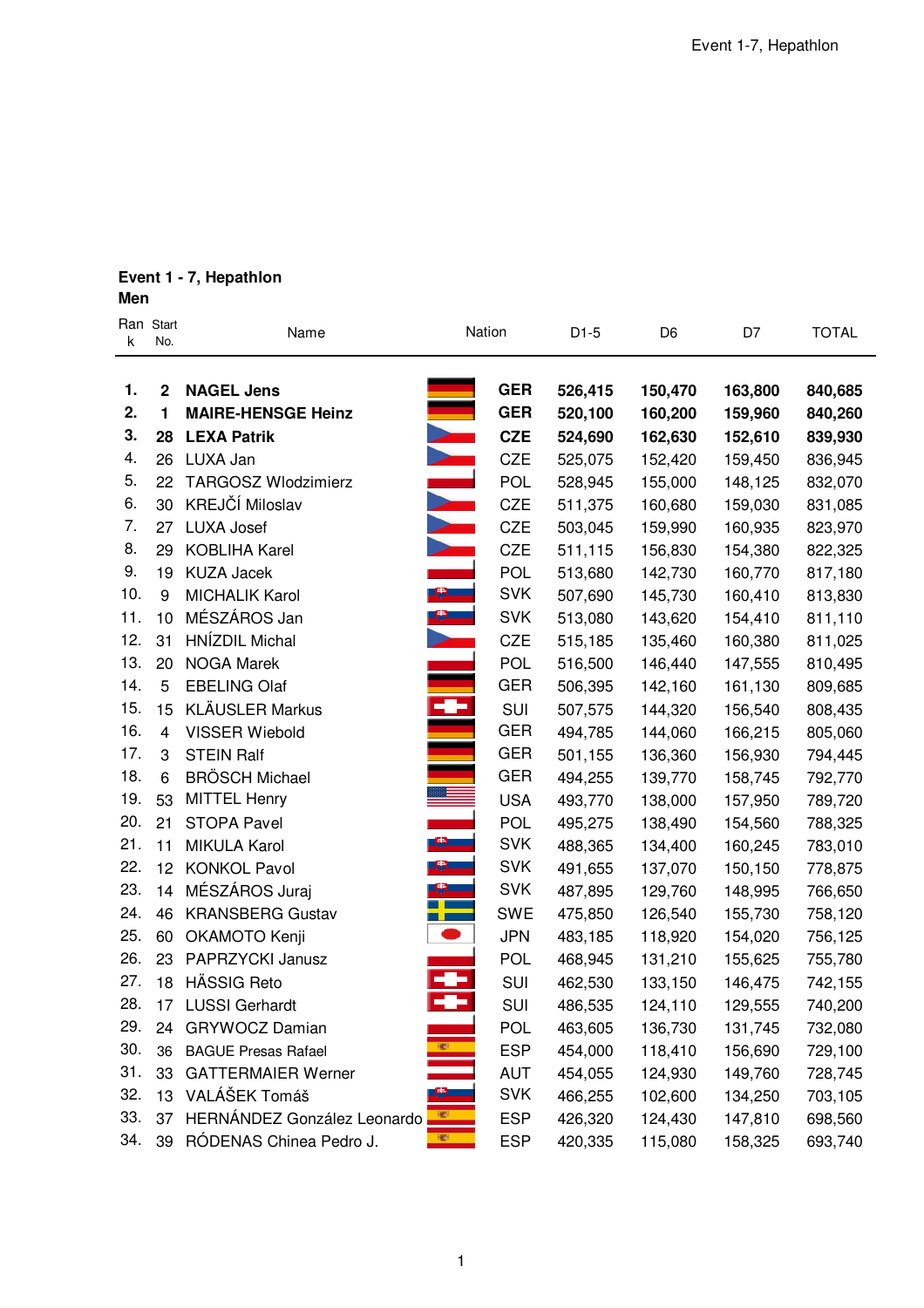| 35. | 55              | <b>GUSTAVSEN Thorgeir</b>   | תר                          | <b>NOR</b> | 424,340 | 117,180 | 145,530 | 687,050 |
|-----|-----------------|-----------------------------|-----------------------------|------------|---------|---------|---------|---------|
| 36. | 44              | <b>ERICSON Lars-Eric</b>    |                             | <b>SWE</b> | 351,010 | 153,450 | 163,395 | 667,855 |
| 37. | 45              | <b>ERICSON Ola</b>          |                             | <b>SWE</b> | 412,585 | 101,020 | 140,760 | 654,365 |
| 38. | 16              | <b>SCHWARZ Markus</b>       |                             | SUI        | 502,535 | 151,650 | 0,000   | 654,185 |
| 39. | 61              | <b>KATO Shinji</b>          |                             | <b>JPN</b> | 470,510 | 124,740 | 0,000   | 595,250 |
| 40. | 38              | <b>CASALS Cano Jorge</b>    | 編                           | <b>ESP</b> | 290,909 | 88,220  | 158,775 | 537,904 |
| 41. | 47              | WÄNLUND Häkan               |                             | <b>SWE</b> | 378,600 | 145,020 | 0,000   | 523,620 |
| 42. | 62              | OBARA Seiji                 |                             | <b>JPN</b> | 399,290 | 121,720 | 0,000   | 521,010 |
| 43. | 50              | OŽBOLT Goran                |                             | CRO        | 516,285 | 0,000   | 0,000   | 516,285 |
| 44. | 70              | SVIRBUTAVICIUS Marijonas    |                             | LIT        | 503,460 | 0,000   | 0,000   | 503,460 |
| 45. | 43              | STEVANOVIČ Dušan            |                             | <b>SLO</b> | 495,975 | 0,000   | 0,000   | 495,975 |
| 46. | 52 <sub>2</sub> | <b>KAVELJ Petar</b>         | ø                           | CRO        | 489,020 | 0,000   | 0,000   | 489,020 |
| 47. | 48              | POPOVIČ Marko               | 羅                           | CRO        | 486,775 | 0,000   | 0,000   | 486,775 |
| 48. | 68              | PRISMANTAS Kristupas        |                             | LIT        | 480,010 | 0,000   | 0,000   | 480,010 |
| 49. | 67              | ROMANOVSKIS Aleksandras     |                             | LIT        | 477,050 | 0,000   | 0,000   | 477,050 |
| 50. | 51              | <b>BROVET Bruno</b>         |                             | CRO        | 473,625 | 0,000   | 0,000   | 473,625 |
| 51. | 32              | <b>LAY Gerhard</b>          |                             | <b>AUT</b> | 465,405 | 0,000   | 0,000   | 465,405 |
| 52. | 49              | <b>TURK Marino</b>          |                             | CRO        | 462,060 | 0,000   | 0,000   | 462,060 |
| 53. | 34              | <b>MEINDL Harald</b>        |                             | <b>AUT</b> | 445,235 | 0,000   | 0,000   | 445,235 |
| 54. | 42              | SOTENŠEK Tomo               | $\blacksquare$              | <b>SLO</b> | 441,435 | 0,000   | 0,000   | 441,435 |
| 55. | 59              | <b>MILLER Andy</b>          | $\mathbb{Z}$                | <b>GBR</b> | 188,295 | 97,460  | 154,440 | 440,195 |
| 56. | 35              | <b>MEINDL Gerhard</b>       |                             | <b>AUT</b> | 438,435 | 0,000   | 0,000   | 438,435 |
| 57. | 56              | <b>HARALD Okern Jensen</b>  | ז ר                         | <b>NOR</b> | 275,165 | 133,870 | 0,000   | 409,035 |
| 58. | 69              | <b>VAITOSKA Pranas</b>      |                             | LIT        | 367,100 | 0,000   | 0,000   | 367,100 |
| 59. | 63              | <b>KITAGAWA Tatsuhisa</b>   |                             | <b>JPN</b> | 200,835 | 0,000   | 165,180 | 366,015 |
| 60. | 58              | <b>HOWLETT Colin</b>        | ↘∠<br>$\blacktriangleright$ | <b>GBR</b> | 95,490  | 100,730 | 160,125 | 356,345 |
| 61. | 54              | PAGANI Edoardo              |                             | <b>ITA</b> | 318,465 | 0,000   | 0,000   | 318,465 |
| 62. | 41              | FEAJARDO Julia Alejandro    | O                           | <b>ESP</b> | 121,530 | 0,000   | 162,300 | 283,830 |
| 63. | 65              | MURAYAMA Hiroshi            |                             | <b>JPN</b> | 100,260 | 0,000   | 165,615 | 265,875 |
| 64. | 40              | <b>FERRAN Valles Vicent</b> | 欖                           | <b>ESP</b> | 107,925 | 0,000   | 152,325 | 260,250 |
| 65. | 64              | <b>TATESHIMA Tatsuya</b>    |                             | <b>JPN</b> | 87,000  | 0,000   | 157,545 | 244,545 |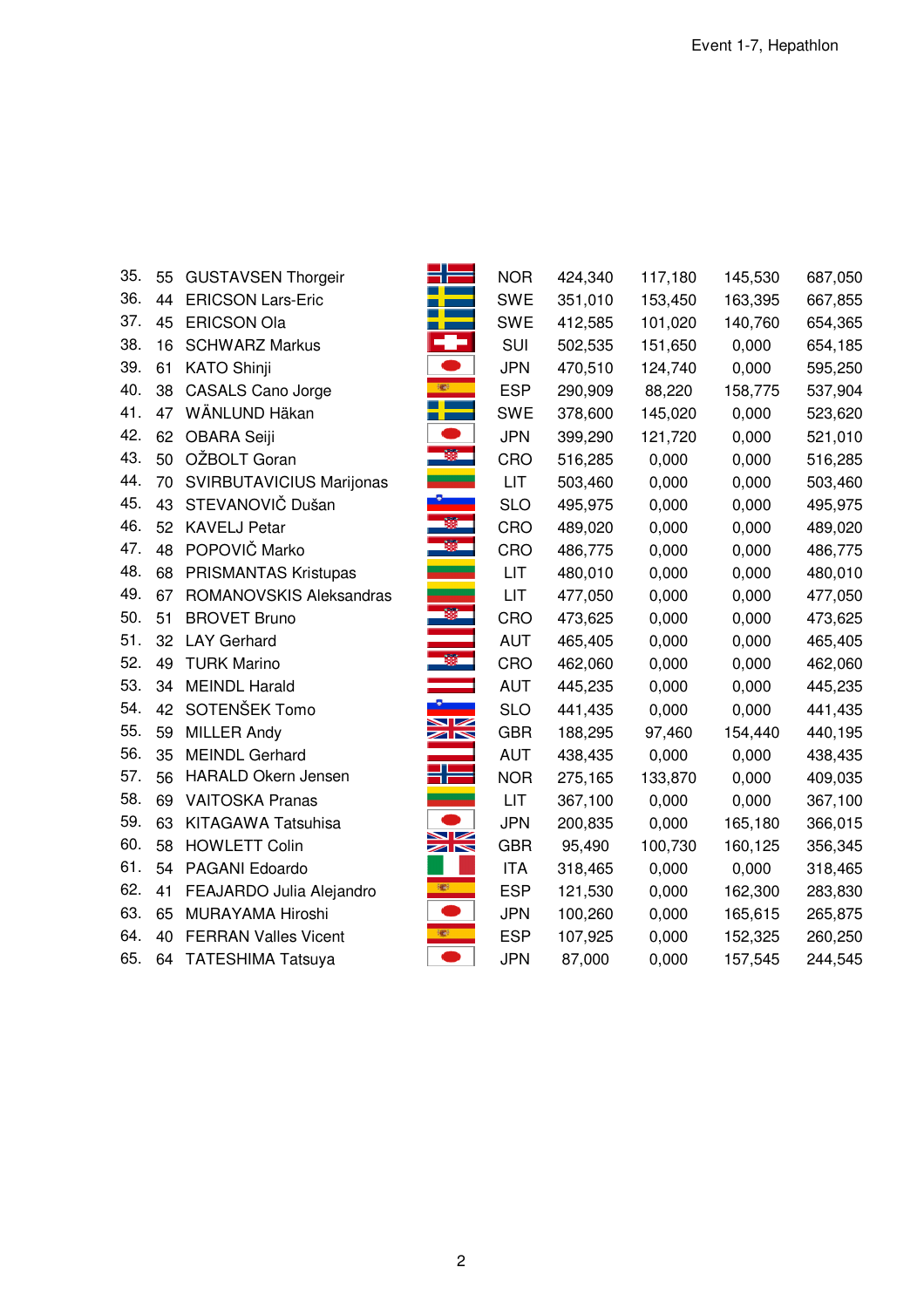# **Event 8: Multiplier Accuracy Men**

| Rank | Start          | Name                        | Nation      |            | Points | Time    | Final  |         |  |
|------|----------------|-----------------------------|-------------|------------|--------|---------|--------|---------|--|
|      | No.            |                             |             |            |        |         | Points | Time    |  |
|      |                |                             |             |            |        |         |        |         |  |
| 1.   | 25             | <b>KITA Jan</b>             |             | <b>POL</b> | 90     | 03:59,1 | 95     | 03:29,5 |  |
| 2.   | 15             | <b>KLÄUSLER Markus</b>      |             | <b>SUI</b> | 90     | 04:53,1 | 95     | 03:34,5 |  |
| 3.   | 8              | <b>NEUMANN Jan</b>          |             | <b>GER</b> | 85     | 03:04,9 | 90     | 02:45,3 |  |
| 4.   | 5              | <b>EBELING Olaf</b>         |             | <b>GER</b> | 90     | 04:08,8 | 90     | 03:28,5 |  |
| 5.   | 1              | MAIRE-HENSGE Heinz          |             | <b>GER</b> | 90     | 05:57,0 | 90     | 03:32,4 |  |
| 6.   | 16             | <b>SCHWARZ Markus</b>       | ÷           | SUI        | 95     | 04:32,8 | 90     | 04:10,6 |  |
| 7.   | 48             | POPOVIČ Marko               | B           | CRO        | 85     | 03:40,5 | 85     | 04:30,5 |  |
| 8.   | 46             | <b>KRANSBERG Gustav</b>     | F           | <b>SWE</b> | 95     | 04:42,0 | 70     | 04:26,8 |  |
| 9.   | $\overline{c}$ | <b>NAGEL Jens</b>           |             | <b>GER</b> | 80     | 03:34,6 |        |         |  |
| 10.  | 20             | <b>NOGA Marek</b>           |             | <b>POL</b> | 80     | 03:52,3 |        |         |  |
| 11.  | 28             | <b>LEXA Patrik</b>          |             | <b>CZE</b> | 80     | 04:24,8 |        |         |  |
| 12.  | 53             | <b>MITTEL Henry</b>         |             | <b>USA</b> | 80     | 05:24,1 |        |         |  |
| 13.  | 3              | <b>STEIN Ralf</b>           |             | <b>GER</b> | 80     | 06:07,5 |        |         |  |
| 14.  | 6              | <b>BRÖSCH Michael</b>       |             | <b>GER</b> | 75     | 04:25,4 |        |         |  |
| 15.  | 23             | PAPRZYCKI Janusz            |             | <b>POL</b> | 75     | 04:42,7 |        |         |  |
| 16.  | 29             | <b>KOBLIHA Karel</b>        | <b>A.L.</b> | <b>CZE</b> | 75     | 05:46,8 |        |         |  |
| 17.  | 17             | <b>LUSSI Gerhardt</b>       | Ŧ           | SUI        | 75     | 05:57,8 |        |         |  |
| 18.  | 26             | LUXA Jan                    |             | <b>CZE</b> | 75     | 06:03,8 |        |         |  |
| 19.  | 19             | <b>KUZA Jacek</b>           |             | <b>POL</b> | 75     | 06:17,5 |        |         |  |
| 20.  | 31             | HNÍZDIL Michal              |             | <b>CZE</b> | 70     | 03:48,2 |        |         |  |
| 21.  | 44             | <b>ERICSON Lars-Eric</b>    |             | <b>SWE</b> | 70     | 04:10,7 |        |         |  |
| 22.  | 22             | <b>TARGOSZ Wlodzimierz</b>  |             | <b>POL</b> | 70     | 04:39,0 |        |         |  |
| 23.  | 10             | MÉSZÁROS Jan                | <u>e </u>   | <b>SVK</b> | 70     | 07:03,7 |        |         |  |
| 24.  | 14             | MÉSZÁROS Juraj              |             | <b>SVK</b> | 70     | 07:08,5 |        |         |  |
| 25.  | 9              | <b>MICHALIK Karol</b>       |             | <b>SVK</b> | 70     | 09:37,5 |        |         |  |
| 26.  | 60             | OKAMOTO Kenji               |             | <b>JPN</b> | 65     | 05:11,8 |        |         |  |
| 27.  | 30             | KREJČÍ Miloslav             |             | <b>CZE</b> | 65     | 05:28,4 |        |         |  |
| 28.  | 37             | HERNÁNDEZ González Leonardo | 覆           | <b>ESP</b> | 65     | 05:51,0 |        |         |  |
| 29.  |                | 61 KATO Shinji              |             | <b>JPN</b> | 65     | 07:12,9 |        |         |  |
| 30.  | 21             | <b>STOPA Pavel</b>          |             | POL        | 60     | 04:38,5 |        |         |  |
| 31.  | 36             | <b>BAGUE Presas Rafael</b>  |             | <b>ESP</b> | 60     | 05:19,3 |        |         |  |
| 32.  |                | 27 LUXA Josef               |             | CZE        | 55     | 04:39,5 |        |         |  |
| 33.  |                | 12 KONKOL Pavol             |             | <b>SVK</b> | 55     | 07:54,4 |        |         |  |
| 34.  |                | 47 WÄNLUND Häkan            |             | <b>SWE</b> | 45     | 04:48,7 |        |         |  |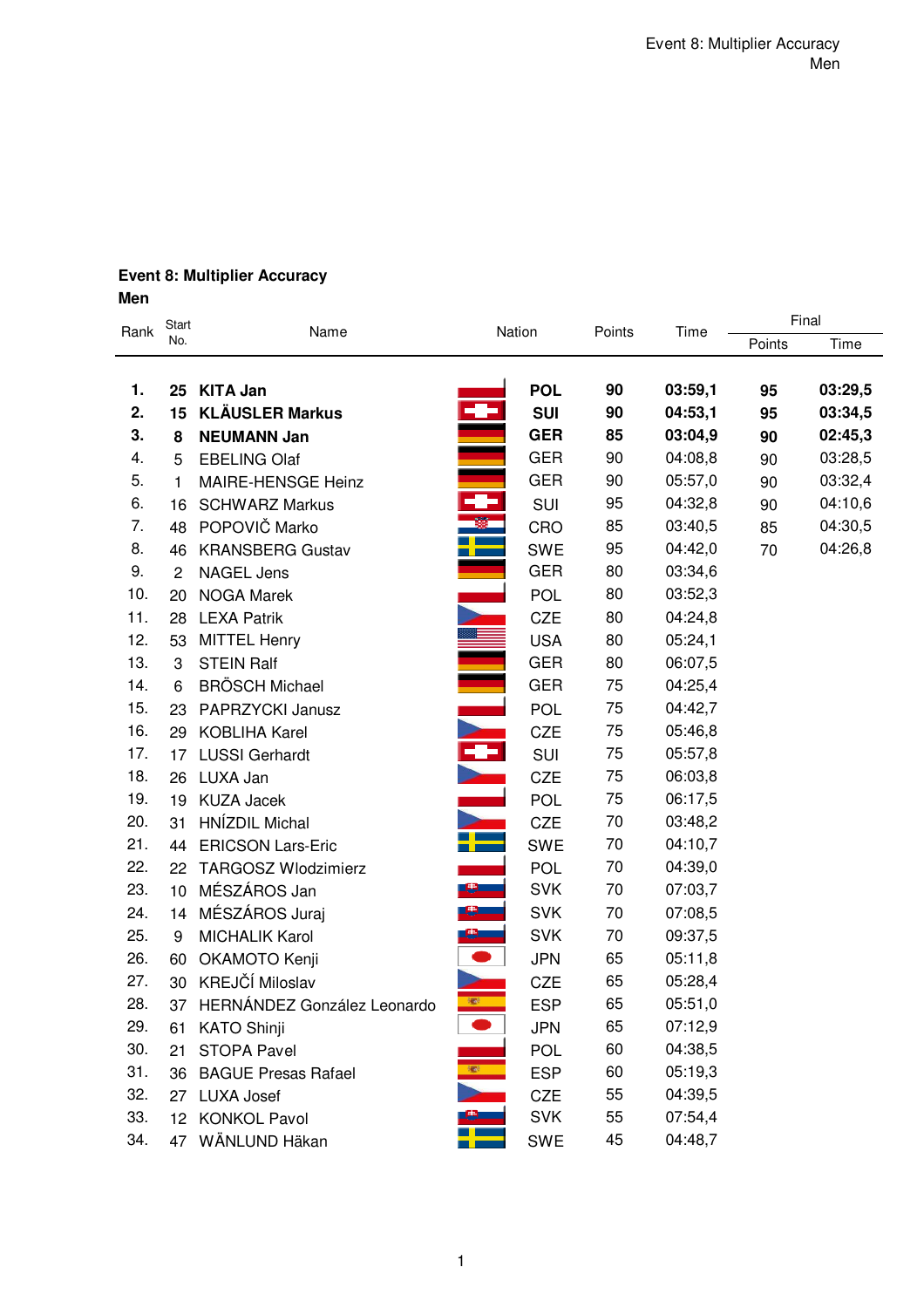| 35. |  |  | 66 NOZAKA Motomichi |
|-----|--|--|---------------------|
|-----|--|--|---------------------|

- 36. 11 MIKULA Karol
- 37. 38 CASALS Cano Jorge
- 38. 32 LAY Gerhard
- 39. 63 KITAGAWA Tatsuhisa
- 40. 49 TURK Marino
- 41. 39 RÓDENAS Chinea Pedro J.
- 42. 64 TATESHIMA Tatsuya

| 35. | 66 NOZAKA Motomichi        |   | JPN.       | 45 | 07:51,7 |
|-----|----------------------------|---|------------|----|---------|
| 36. | 11 MIKULA Karol            |   | <b>SVK</b> | 40 | 04:50,2 |
| 37. | 38 CASALS Cano Jorge       |   | <b>ESP</b> | 40 | 04:51,8 |
| 38. | 32 LAY Gerhard             |   | AUT        | 40 | 05:25,1 |
| 39. | 63 KITAGAWA Tatsuhisa      |   | <b>JPN</b> | 30 | 04:50,4 |
| 40. | 49 TURK Marino             | 籎 | CRO        | 30 | 04:57,1 |
| 41. | 39 RÓDENAS Chinea Pedro J. |   | <b>ESP</b> | 30 | 05:22,0 |
| 42. | 64 TATESHIMA Tatsuya       |   | JPN.       | 30 | 05:55.7 |
|     |                            |   |            |    |         |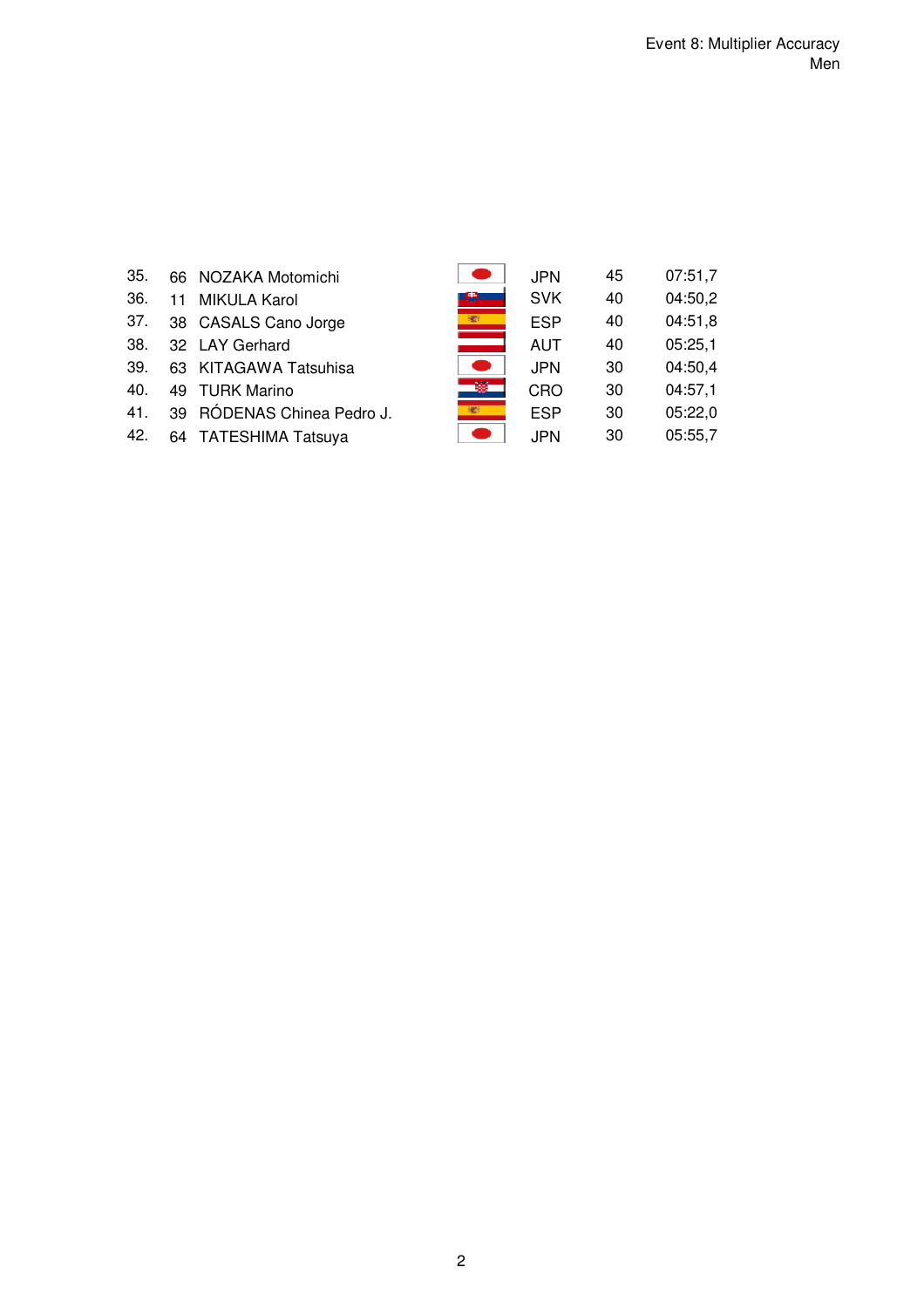#### **Event 9: Multiplier Distance Single Handed Men**

| men |  |
|-----|--|
|     |  |

| Rank | Start<br>No.   | Name                        | Nation                                        |            | Distance | Points  | Final  |
|------|----------------|-----------------------------|-----------------------------------------------|------------|----------|---------|--------|
| 1.   |                | 58 HOWLETT Colin            | $\frac{\sum_{k=1}^{n}x_k}{\sum_{k=1}^{n}x_k}$ | <b>GBR</b> | 101,95   | 152,925 | 108,10 |
| 2.   | 25             | <b>KITA Jan</b>             |                                               | <b>POL</b> | 101,90   | 152,850 | 106,20 |
| 3.   |                | 45 ERICSON Ola              |                                               | <b>SWE</b> | 103,79   | 155,685 | 104,30 |
| 4.   | 1              | MAIRE-HENSGE Heinz          |                                               | <b>GER</b> | 101,89   | 152,835 | 102,34 |
| 5.   | 3              | <b>STEIN Ralf</b>           |                                               | <b>GER</b> | 102,72   | 154,080 | 101,51 |
| 6.   | 65             | MURAYAMA Hiroshi            |                                               | <b>JPN</b> | 101,39   | 152,085 | 101,00 |
| 7.   | 53             | <b>MITTEL Henry</b>         |                                               | <b>USA</b> | 101,01   | 151,515 | 99,32  |
| 8.   | 37             | HERNÁNDEZ González Leonardo | 樂                                             | <b>ESP</b> | 100,93   | 151,395 | 98,95  |
| 9.   | 61             | <b>KATO Shinji</b>          | $\bullet$                                     | <b>JPN</b> | 100,92   | 151,380 |        |
| 10.  | 41             | FEAJARDO Julia Alejandro    | 樂                                             | <b>ESP</b> | 100,56   | 150,840 |        |
| 11.  | 8              | NEUMANN Jan                 |                                               | <b>GER</b> | 100,30   | 150,450 |        |
| 12.  | 64             | <b>TATESHIMA Tatsuya</b>    | $\bullet$                                     | <b>JPN</b> | 100,10   | 150,150 |        |
| 13.  | 22             | <b>TARGOSZ Wlodzimierz</b>  |                                               | <b>POL</b> | 98,69    | 148,035 |        |
| 14.  | $\overline{2}$ | <b>NAGEL Jens</b>           |                                               | <b>GER</b> | 98,61    | 147,915 |        |
| 15.  | 38             | <b>CASALS Cano Jorge</b>    | <b>SEP</b>                                    | <b>ESP</b> | 98,12    | 147,180 |        |
| 16.  | 6              | <b>BRÖSCH Michael</b>       |                                               | <b>GER</b> | 97,99    | 146,985 |        |
| 17.  | 5              | <b>EBELING Olaf</b>         |                                               | <b>GER</b> | 97,68    | 146,520 |        |
| 18.  | 15             | <b>KLÄUSLER Markus</b>      | ÷                                             | <b>SUI</b> | 95,70    | 143,550 |        |
| 19.  | 39             | RÓDENAS Chinea Pedro J.     | <b>SEP</b>                                    | <b>ESP</b> | 95,67    | 143,505 |        |
| 20.  | 19             | <b>KUZA Jacek</b>           |                                               | <b>POL</b> | 95,59    | 143,385 |        |
| 21.  | 23             | PAPRZYCKI Janusz            | ↘∠                                            | <b>POL</b> | 95,41    | 143,115 |        |
| 22.  | 59             | <b>MILLER Andy</b>          | $\blacksquare$                                | <b>GBR</b> | 95,33    | 142,995 |        |
| 23.  |                | 12 KONKOL Pavol             | <u> 2 – 1</u>                                 | <b>SVK</b> | 95,07    | 142,605 |        |
| 24.  | 60             | OKAMOTO Kenji               | $\bullet$                                     | <b>JPN</b> | 94,85    | 142,275 |        |
| 25.  | 27             | <b>LUXA Josef</b>           |                                               | <b>CZE</b> | 94,00    | 141,000 |        |
| 26.  | 30             | KREJČÍ Miloslav             |                                               | <b>CZE</b> | 93,67    | 140,505 |        |
| 27.  |                | 20 NOGA Marek               |                                               | <b>POL</b> | 93,61    | 140,415 |        |
| 28.  | 63             | <b>KITAGAWA Tatsuhisa</b>   |                                               | <b>JPN</b> | 93,06    | 139,590 |        |
| 29.  | 9              | <b>MICHALIK Karol</b>       | -9-                                           | <b>SVK</b> | 92,11    | 138,165 |        |
| 30.  | 36             | <b>BAGUE Presas Rafael</b>  | œ,                                            | <b>ESP</b> | 91,08    | 136,620 |        |
| 31.  | 10             | MÉSZÁROS Jan                | 8.                                            | <b>SVK</b> | 90,20    | 135,300 |        |
| 32.  | 26             | LUXA Jan                    |                                               | CZE        | 90,09    | 135,135 |        |
| 33.  | 44             | <b>ERICSON Lars-Eric</b>    |                                               | <b>SWE</b> | 88,00    | 132,000 |        |
| 34.  | 17             | <b>LUSSI Gerhardt</b>       |                                               | SUI        | 87,73    | 131,595 |        |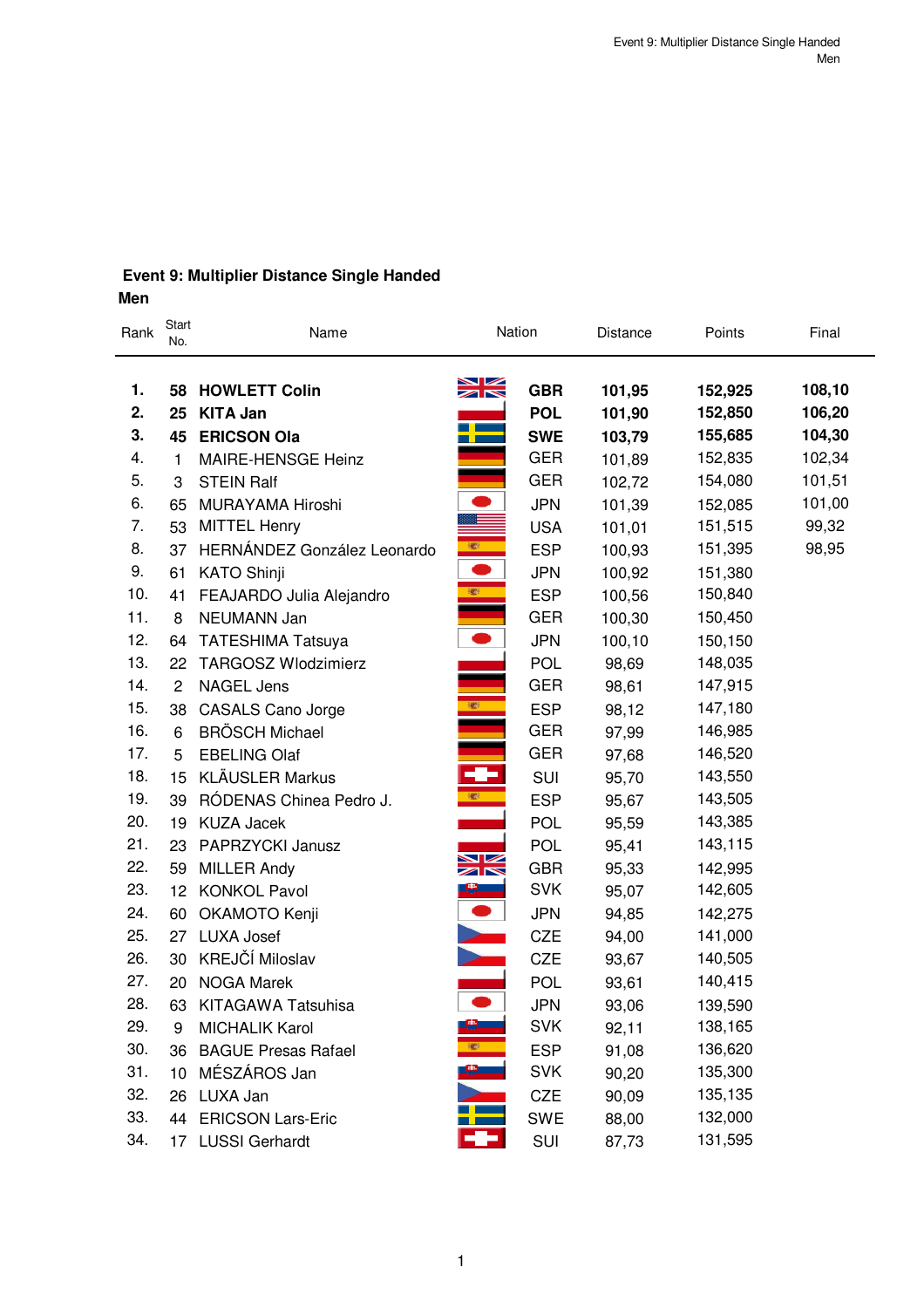| 35.  | 29 KOBLIHA Karel  |
|------|-------------------|
| 36.  | 31 HNÍZDIL Michal |
| 37.  | 16 SCHWARZ Markus |
| 38.  | 28 LEXA Patrik    |
| 39 M | 14 MÉSZÁROS Jurai |

- 40. 66 NOZAKA Motomichi
- 39. 14 MÉSZÁROS Juraj<br>40. 66 NOZAKA Motomichi<br>41. 46 KRANSBERG Gustav 41. 46 KRANSBERG Gustav

| 35. | 29 KOBLIHA Karel    |      | C <sub>7</sub> F | 87,22 | 130,830 |
|-----|---------------------|------|------------------|-------|---------|
| 36. | 31 HNÍZDIL Michal   |      | <b>CZE</b>       | 84,90 | 127,350 |
| 37. | 16 SCHWARZ Markus   | I-e- | <b>SUI</b>       | 81.04 | 121,560 |
| 38. | 28 LEXA Patrik      |      | C <sub>7</sub> F | 80,62 | 120,930 |
| 39. | 14 MÉSZÁROS Juraj   |      | <b>SVK</b>       | 78.59 | 117,885 |
| 40. | 66 NOZAKA Motomichi |      | <b>JPN</b>       | 77.23 | 115,845 |
| 41. | 46 KRANSBERG Gustav |      | <b>SWE</b>       | 75.50 | 113,250 |
|     |                     |      |                  |       |         |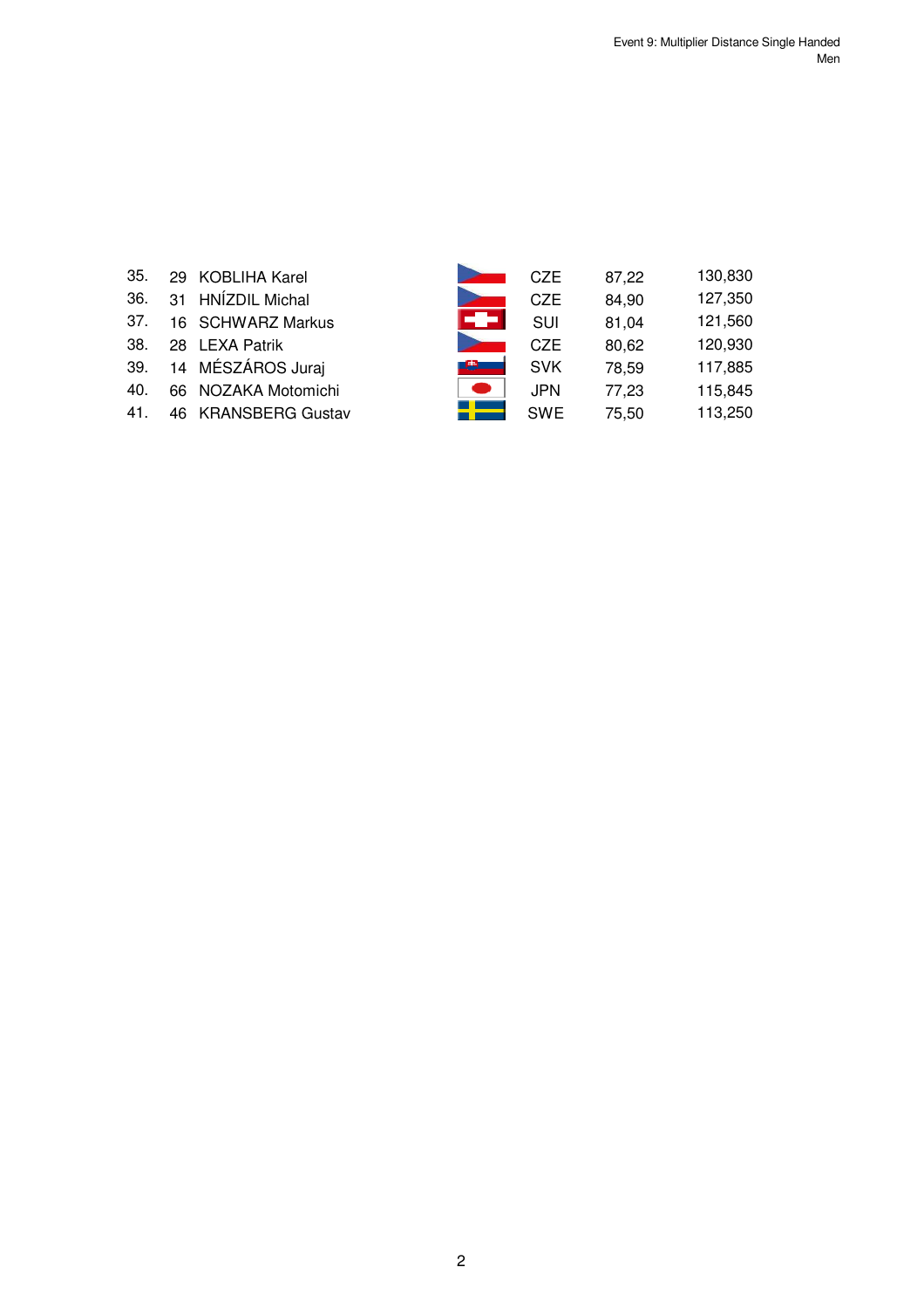# **Event 1 - 9, All Round**

# **Men**

| k   | Ran Start<br>No. | Name                        | Nation                                  | $D1-7$  | D <sub>8</sub> | D <sub>9</sub> | <b>TOTAL</b> |
|-----|------------------|-----------------------------|-----------------------------------------|---------|----------------|----------------|--------------|
| 1.  | 1                | <b>MAIRE-HENSGE Heinz</b>   | <b>GER</b>                              | 840,260 | 90             | 152,835        | 1083,095     |
| 2.  | $\overline{2}$   | <b>NAGEL Jens</b>           | <b>GER</b>                              | 840,685 | 80             | 147,915        | 1068,600     |
| 3.  | 22               | <b>TARGOSZ Wlodzimierz</b>  | <b>POL</b>                              | 832,070 | 70             | 148,035        | 1050,105     |
| 4.  | 26               | LUXA Jan                    | <b>CZE</b>                              | 836,945 | 75             | 135,135        | 1047,080     |
| 5.  | 5                | <b>EBELING Olaf</b>         | <b>GER</b>                              | 809,685 | 90             | 146,520        | 1046,205     |
| 6.  | 15               | <b>KLÄUSLER Markus</b>      | Ξ<br>SUI                                | 808,435 | 90             | 143,550        | 1041,985     |
| 7.  | 28               | <b>LEXA Patrik</b>          | <b>CZE</b>                              | 839,930 | 80             | 120,930        | 1040,860     |
| 8.  | 30               | KREJČÍ Miloslav             | <b>CZE</b>                              | 831,085 | 65             | 140,505        | 1036,590     |
| 9.  | 19               | <b>KUZA Jacek</b>           | <b>POL</b>                              | 817,180 | 75             | 143,385        | 1035,565     |
| 10. | 20               | <b>NOGA Marek</b>           | <b>POL</b>                              | 810,495 | 80             | 140,415        | 1030,910     |
| 11. | 3                | <b>STEIN Ralf</b>           | <b>GER</b>                              | 794,445 | 80             | 154,080        | 1028,525     |
| 12. | 29               | <b>KOBLIHA Karel</b>        | CZE                                     | 822,325 | 75             | 130,830        | 1028,155     |
| 13. | 9                | <b>MICHALIK Karol</b>       | <b>SVK</b>                              | 813,830 | 70             | 138,165        | 1021,995     |
| 14. | 53               | <b>MITTEL Henry</b>         | <b>USA</b>                              | 789,720 | 80             | 151,515        | 1021,235     |
| 15. | 27               | <b>LUXA Josef</b>           | CZE                                     | 823,970 | 55             | 141,000        | 1019,970     |
| 16. | 10               | MÉSZÁROS Jan                | <b>SVK</b>                              | 811,110 | 70             | 135,300        | 1016,410     |
| 17. | 6                | <b>BRÖSCH Michael</b>       | <b>GER</b>                              | 792,770 | 75             | 146,985        | 1014,755     |
| 18. | 31               | HNÍZDIL Michal              | <b>CZE</b>                              | 811,025 | 70             | 127,350        | 1008,375     |
| 19. | 12               | <b>KONKOL Pavol</b>         | <b>SVK</b>                              | 778,875 | 55             | 142,605        | 976,480      |
| 20. | 23               | PAPRZYCKI Janusz            | <b>POL</b>                              | 755,780 | 75             | 143,115        | 973,895      |
| 21. | 46               | <b>KRANSBERG Gustav</b>     | <b>SWE</b><br><b>The Contract State</b> | 758,120 | 95             | 113,250        | 966,370      |
| 22. | 60               | OKAMOTO Kenji               | <b>JPN</b>                              | 756,125 | 65             | 142,275        | 963,400      |
| 23. | 14               | MÉSZÁROS Juraj              | 8<br><b>SVK</b>                         | 766,650 | 70             | 117,885        | 954,535      |
| 24. | 17               | <b>LUSSI Gerhardt</b>       | ÷<br>SUI                                | 740,200 | 75             | 131,595        | 946,795      |
| 25. | 36               | <b>BAGUE Presas Rafael</b>  | 欄<br><b>ESP</b>                         | 729,100 | 60             | 136,620        | 925,720      |
| 26. | 37               | HERNÁNDEZ González Leonardo | 膠<br><b>ESP</b>                         | 698,560 | 65             | 151,395        | 914,955      |
| 27. | 16               | <b>SCHWARZ Markus</b>       | SUI                                     | 654,185 | 95             | 121,560        | 870,745      |
| 28. | 44               | <b>ERICSON Lars-Eric</b>    | <b>SWE</b>                              | 667,855 | 70             | 132,000        | 869,855      |
| 29. | 39               | RÓDENAS Chinea Pedro J.     | 覆<br><b>ESP</b>                         | 693,740 | 30             | 143,505        | 867,245      |
| 30. | 21               | <b>STOPA Pavel</b>          | <b>POL</b>                              | 788,325 | 60             | 0,000          | 848,325      |
| 31. | 11               | MIKULA Karol                | <b>SVK</b>                              | 783,010 | 40             | 0,000          | 823,010      |
| 32. | 61               | <b>KATO Shinji</b>          | <b>JPN</b>                              | 595,250 | 65             | 151,380        | 811,630      |
| 33. | 45               | <b>ERICSON Ola</b>          | <b>SWE</b>                              | 654,365 | 0              | 155,685        | 810,050      |
| 34. | 4                | VISSER Wiebold              | GER                                     | 805,060 | 0              | 0,000          | 805,060      |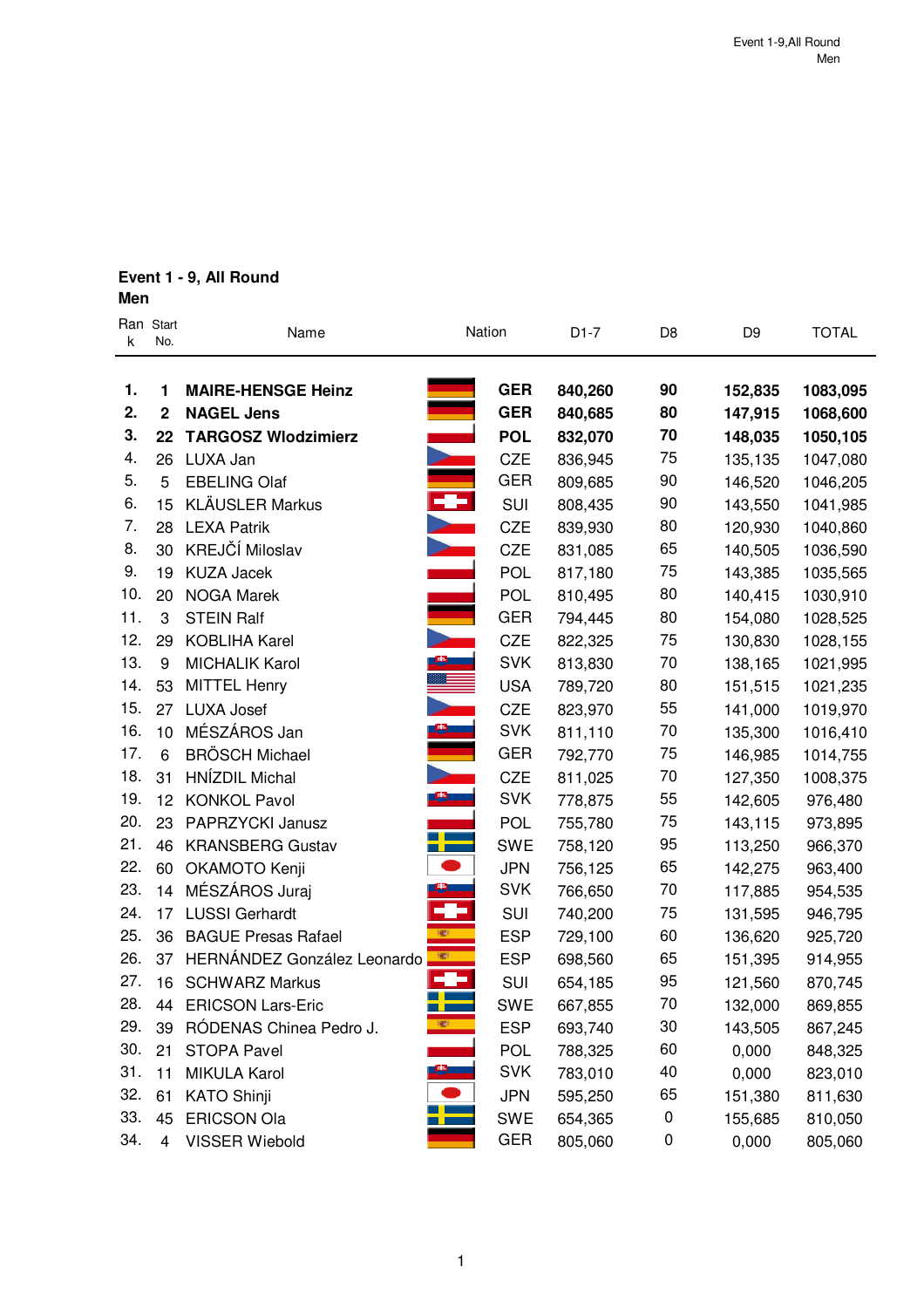| 35. | 18     | <b>HÄSSIG Reto</b>          |                                         | SUI        | 742,155 | 0         | 0,000   | 742,155 |
|-----|--------|-----------------------------|-----------------------------------------|------------|---------|-----------|---------|---------|
| 36. | 24     | GRYWOCZ Damian              |                                         | POL        | 732,080 | 0         | 0,000   | 732,080 |
| 37. | 33     | <b>GATTERMAIER Werner</b>   |                                         | <b>AUT</b> | 728,745 | 0         | 0,000   | 728,745 |
| 38. | 38     | <b>CASALS Cano Jorge</b>    | <b>SECT</b>                             | <b>ESP</b> | 537,904 | 40        | 147,180 | 725,084 |
| 39. |        | 13 VALÁŠEK Tomáš            |                                         | <b>SVK</b> | 703,105 | 0         | 0,000   | 703,105 |
| 40. | 55     | <b>GUSTAVSEN Thorgeir</b>   |                                         | <b>NOR</b> | 687,050 | 0         | 0,000   | 687,050 |
| 41. | 59     | <b>MILLER Andy</b>          | ↗下                                      | <b>GBR</b> | 440,195 | $\pmb{0}$ | 142,995 | 583,190 |
| 42. | 48     | POPOVIČ Marko               |                                         | CRO        | 486,775 | 85        | 0,000   | 571,775 |
| 43. | 47     | WÄNLUND Häkan               |                                         | <b>SWE</b> | 523,620 | 45        | 0,000   | 568,620 |
| 44. | 63     | KITAGAWA Tatsuhisa          |                                         | <b>JPN</b> | 366,015 | 30        | 139,590 | 535,605 |
| 45. |        | 62 OBARA Seiji              |                                         | <b>JPN</b> | 521,010 | $\pmb{0}$ | 0,000   | 521,010 |
| 46. | 50     | OŽBOLT Goran                |                                         | CRO        | 516,285 | 0         | 0,000   | 516,285 |
| 47. | 58     | <b>HOWLETT Colin</b>        | $\blacksquare$<br>$\blacktriangleright$ | <b>GBR</b> | 356,345 | 0         | 152,925 | 509,270 |
| 48. |        | 32 LAY Gerhard              |                                         | <b>AUT</b> | 465,405 | 40        | 0,000   | 505,405 |
| 49. | 70     | SVIRBUTAVICIUS Marijonas    |                                         | <b>LIT</b> | 503,460 | $\pmb{0}$ | 0,000   | 503,460 |
| 50. | 43     | STEVANOVIČ Dušan            |                                         | <b>SLO</b> | 495,975 | $\pmb{0}$ | 0,000   | 495,975 |
| 51. | 49     | <b>TURK Marino</b>          |                                         | CRO        | 462,060 | 30        | 0,000   | 492,060 |
| 52. |        | 52 KAVELJ Petar             |                                         | CRO        | 489,020 | 0         | 0,000   | 489,020 |
| 53. | 68     | <b>PRISMANTAS Kristupas</b> |                                         | LIT        | 480,010 | 0         | 0,000   | 480,010 |
| 54. | 67     | ROMANOVSKIS Aleksandras     |                                         | <b>LIT</b> | 477,050 | 0         | 0,000   | 477,050 |
| 55. | 51     | <b>BROVET Bruno</b>         |                                         | CRO        | 473,625 | 0         | 0,000   | 473,625 |
| 56. | 34     | <b>MEINDL Harald</b>        |                                         | <b>AUT</b> | 445,235 | 0         | 0,000   | 445,235 |
| 57. |        | 42 SOTENŠEK Tomo            |                                         | <b>SLO</b> | 441,435 | 0         | 0,000   | 441,435 |
| 58. | 35     | <b>MEINDL Gerhard</b>       |                                         | <b>AUT</b> | 438,435 | 0         | 0,000   | 438,435 |
| 59. | 41     | FEAJARDO Julia Alejandro    | <b>SEP</b>                              | <b>ESP</b> | 283,830 | $\pmb{0}$ | 150,840 | 434,670 |
| 60. | 64     | <b>TATESHIMA Tatsuya</b>    |                                         | <b>JPN</b> | 244,545 | 30        | 150,150 | 424,695 |
| 61. | 65     | MURAYAMA Hiroshi            |                                         | <b>JPN</b> | 265,875 | $\pmb{0}$ | 152,085 | 417,960 |
| 62. | 56     | <b>HARALD Okern Jensen</b>  |                                         | <b>NOR</b> | 409,035 | 0         | 0,000   | 409,035 |
| 63. | 69     | <b>VAITOSKA Pranas</b>      |                                         | LIT        | 367,100 | 0         | 0,000   | 367,100 |
| 64. |        | 54 PAGANI Edoardo           |                                         | <b>ITA</b> | 318,465 | 0         | 0,000   | 318,465 |
| 65. | 40     | <b>FERRAN Valles Vicent</b> |                                         | <b>ESP</b> | 260,250 | 0         | 0,000   | 260,250 |
| 66. | 25     | KITA Jan                    |                                         | <b>POL</b> | 0,000   | 90        | 152,850 | 242,850 |
| 67. | $\, 8$ | NEUMANN Jan                 |                                         | <b>GER</b> | 0,000   | 85        | 150,450 | 235,450 |
| 68. | 66     | NOZAKA Motomichi            |                                         | <b>JPN</b> | 0,000   | 45        | 115,845 | 160,845 |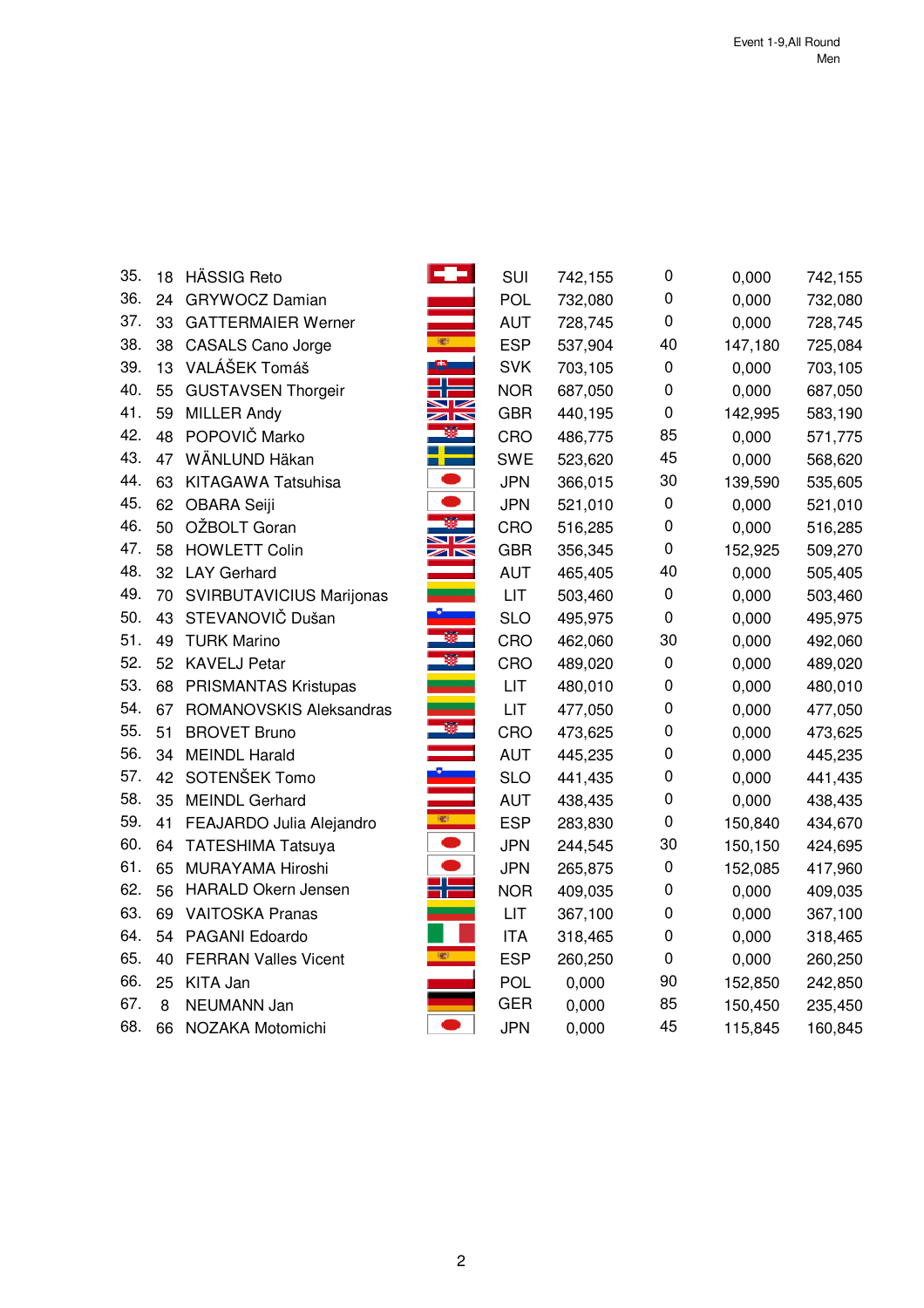### **Event 1: Fly Accuracy Ladies**

| Rank | <b>Start</b> | Name                        | Nation               |            | Points | Time    | Final  |         |  |
|------|--------------|-----------------------------|----------------------|------------|--------|---------|--------|---------|--|
|      | No.          |                             |                      |            |        |         | Points | Time    |  |
|      |              |                             |                      |            |        |         |        |         |  |
| 1.   | 74           | <b>MAISEL Jana</b>          |                      | <b>GER</b> | 95     | 01:59,0 | 100    | 01:54,2 |  |
| 2.   | 71           | <b>HAVELKOVÁ Tereza</b>     |                      | <b>CZE</b> | 100    | 03:10,9 | 100    | 02:21,6 |  |
| 3.   | 81           | <b>KLÄUSLER Alena</b>       | ania<br>1990<br>1990 | <b>AUT</b> | 100    | 03:54,8 | 100    | 02:31,5 |  |
| 4.   | 75           | DÜRRWALD Sabrina            |                      | <b>GER</b> | 95     | 02:28,7 | 90     | 02:27,8 |  |
| 5.   | 76           | <b>OPITZ Verena</b>         |                      | <b>GER</b> | 100    | 03:09,3 | 90     | 02:46,7 |  |
| 6.   | 73           | BRONČKOVÁ Jana              |                      | <b>CZE</b> | 100    | 04:01,5 | 90     | 03:32,3 |  |
| 7.   | 72           | MÍKOVÁ Barbora              |                      | <b>CZE</b> | 95     | 03:00,7 |        |         |  |
| 8.   | 83           | KUZA Magdalena              |                      | <b>POL</b> | 95     | 03:04,0 |        |         |  |
| 9.   | 85           | <b>KRZYZANOWSKA Paulina</b> |                      | <b>POL</b> | 90     | 03:08,0 |        |         |  |
| 10.  | 86           | NEMETHOVÁ Michaela          |                      | <b>SVK</b> | 90     | 03:54,5 |        |         |  |
| 11.  | 77           | <b>MORILD Linea</b>         |                      | <b>SWE</b> | 80     | 03:08,6 |        |         |  |
| 12.  | 84           | PECYNA Natalia              |                      | <b>POL</b> | 80     | 03:41,9 |        |         |  |
| 13.  | 82           | <b>STEINBERGER Sabine</b>   |                      | <b>AUT</b> | 80     | 03:50,9 |        |         |  |
| 14.  | 88           | SVIRBUTAVICIUTE Ugne Gabija |                      | LIT        | 75     | 03:32,6 |        |         |  |
| 15.  | 79           | <b>ERENT Rebeka</b>         | Ø.                   | CRO        | 60     | 03:39,6 |        |         |  |
| 16.  | 80           | MEDIČ Azra                  | 寥                    | CRO        | 60     | 03:54,0 |        |         |  |
| 17.  | 89           | <b>MIKSTEINE Vilma</b>      |                      | LIT        | 50     | 04:13,2 |        |         |  |
| 18.  | 87           | <b>GURSKÁ Lucia</b>         |                      | <b>SVK</b> | 40     | 03:34,8 |        |         |  |
| 19.  | 78           | <b>JOSEPHSEN Christine</b>  |                      | <b>NOR</b> | 25     | 04:01,5 |        |         |  |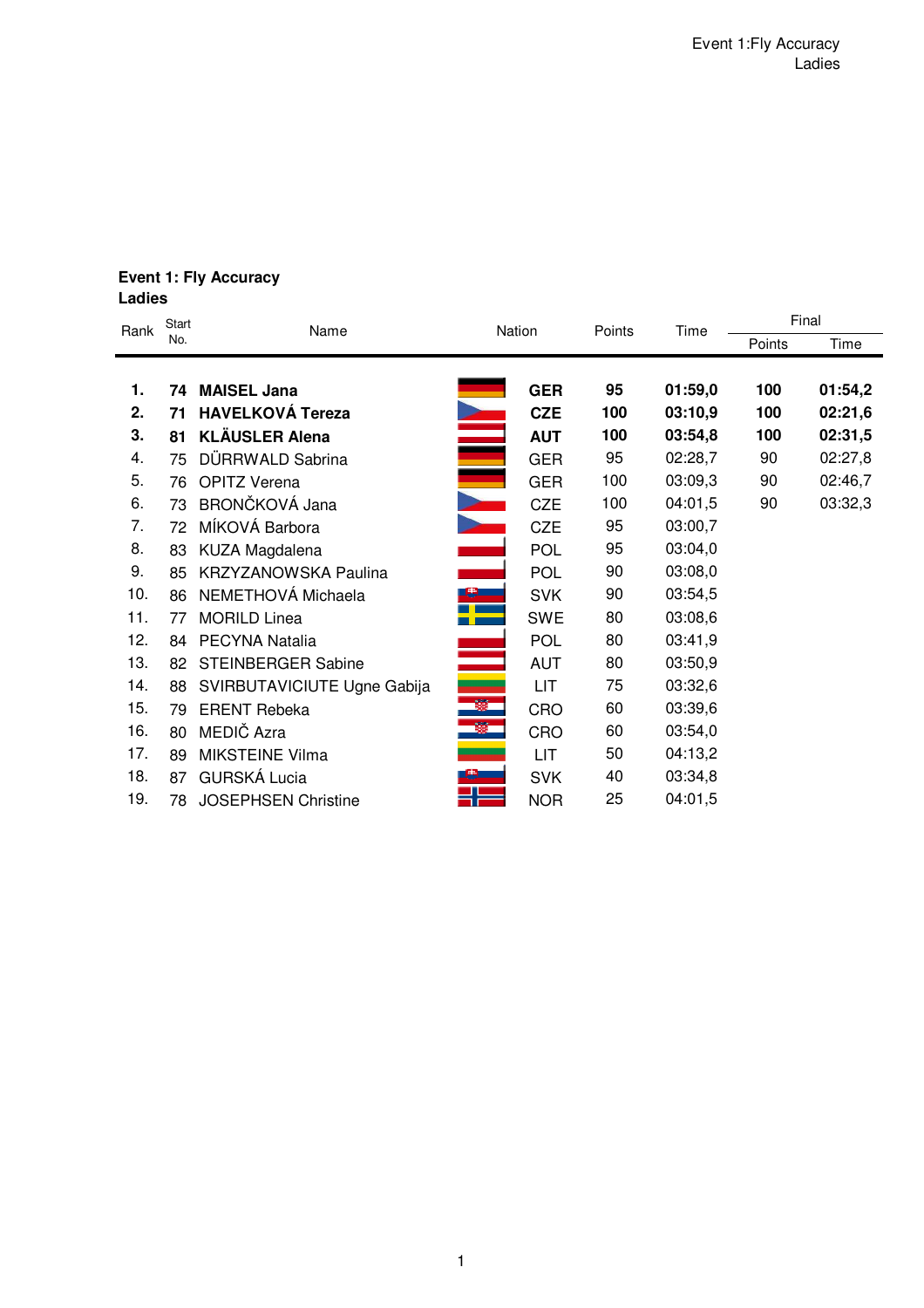| Rank | <b>Start</b><br>No. | Name                        | Nation     | Distance 1 | Distance 2 | Points | Final |
|------|---------------------|-----------------------------|------------|------------|------------|--------|-------|
| 1.   | 75                  | DÜRRWALD Sabrina            | <b>GER</b> | 53,5       | 49,56      | 103,06 | 53,72 |
| 2.   | 81                  | <b>KLÄUSLER Alena</b>       | <b>AUT</b> | 53,26      | 51,61      | 104,87 | 50,49 |
| 3.   | 74                  | ÷,<br><b>MAISEL Jana</b>    | <b>GER</b> | 50,29      | 49,85      | 100,14 | 49,42 |
| 4.   | 72                  | MÍKOVÁ Barbora              | CZE        | 48,19      | 44,46      | 92,65  | 46,60 |
| 5.   | 76                  | <b>OPITZ Verena</b>         | <b>GER</b> | 50,4       | 49,79      | 100,19 | 45,92 |
| 6.   | 73                  | BRONČKOVÁ Jana              | <b>CZE</b> | 51,62      | 50,67      | 102,29 | 45,82 |
| 7.   | 71                  | HAVELKOVÁ Tereza            | <b>CZE</b> | 48,04      | 47,69      | 95,73  |       |
| 8.   | 83                  | KUZA Magdalena              | <b>POL</b> | 45,86      | 45,32      | 91,18  |       |
| 9.   | 89                  | <b>MIKSTEINE Vilma</b>      | LIT.       | 44,85      | 42,11      | 86,96  |       |
| 10.  | 86                  | NEMETHOVÁ Michaela          | <b>SVK</b> | 44,33      | 43,92      | 88,25  |       |
| 11.  | 84                  | PECYNA Natalia              | <b>POL</b> | 44,25      | 43,72      | 87,97  |       |
| 12.  | 79                  | <b>ERENT Rebeka</b>         | S.<br>CRO  | 42,96      | 42,43      | 85,39  |       |
| 13.  | 82                  | <b>STEINBERGER Sabine</b>   | <b>AUT</b> | 41,37      | 38,54      | 79,91  |       |
| 14.  | 87                  | <b>GURSKÁ Lucia</b>         | <b>SVK</b> | 40,39      | 38,88      | 79,27  |       |
| 15.  | 78                  | <b>JOSEPHSEN Christine</b>  | <b>NOR</b> | 39,19      | 38,21      | 77,4   |       |
| 16.  | 77                  | <b>MORILD Linea</b>         | <b>SWE</b> | 38,19      | 35,72      | 73,91  |       |
| 17.  | 88                  | SVIRBUTAVICIUTE Ugne G      | LIT        | 37,83      | 37,36      | 75,19  |       |
| 18.  | 80                  | MEDIČ Azra                  | CRO        | 37,18      | 36,99      | 74,17  |       |
| 19.  | 85                  | <b>KRZYZANOWSKA Paulina</b> | <b>POL</b> | 33,71      | 33,32      | 67,03  |       |

# **Event 2: Fly Distance Single Handed Ladies**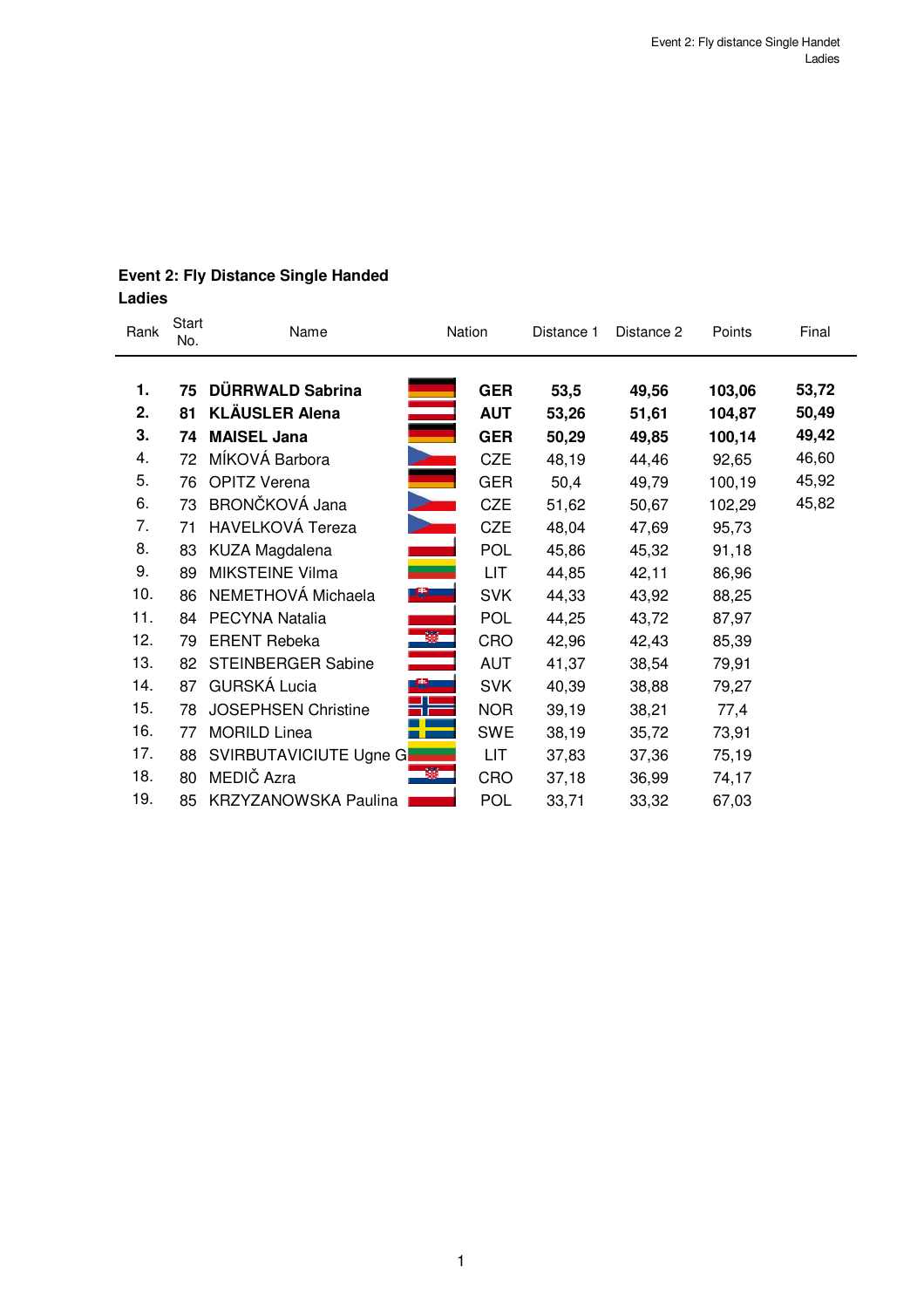# **Event 3: Spinning Accouracy Arenberg Target Ladies**

| Rank | Start | Name                        |    | Nation     |        | Time    | Final  |         |  |
|------|-------|-----------------------------|----|------------|--------|---------|--------|---------|--|
|      | No.   |                             |    |            | Points |         | Points | Time    |  |
| 1.   | 74    | <b>MAISEL Jana</b>          |    | <b>GER</b> | 96     | 01:48,8 | 100    | 01:35,3 |  |
| 2.   | 72    | MÍKOVÁ Barbora              |    | <b>CZE</b> | 98     | 02:02,9 | 98     | 01:43,6 |  |
| 3.   | 75    | DÜRRWALD Sabrina            |    | <b>GER</b> | 96     | 02:14,9 | 96     | 02:00,1 |  |
| 4.   | 73    | BRONČKOVÁ Jana              |    | <b>CZE</b> | 94     | 02:46,7 | 96     | 02:05,8 |  |
| 5.   | 71    | HAVELKOVÁ Tereza            |    | <b>CZE</b> | 98     | 02:43,4 | 94     | 02:05,9 |  |
| 6.   | 77    | <b>MORILD Linea</b>         |    | <b>SWE</b> | 96     | 03:42,6 | 90     | 02:55,3 |  |
| 7.   | 79    | <b>ERENT Rebeka</b>         | 蹘  | CRO        | 92     | 01:59,2 |        |         |  |
| 8.   |       |                             |    |            | 92     | 02:02,7 |        |         |  |
|      | 83    | KUZA Magdalena              |    | <b>POL</b> |        |         |        |         |  |
| 9.   | 88    | SVIRBUTAVICIUTE Ugne Gabija |    | LIT        | 92     | 02:04,1 |        |         |  |
| 10.  | 85    | <b>KRZYZANOWSKA Paulina</b> |    | <b>POL</b> | 92     | 02:28,8 |        |         |  |
| 11.  | 86    | NEMETHOVÁ Michaela          |    | <b>SVK</b> | 90     | 02:17,2 |        |         |  |
| 12.  | 84    | PECYNA Natalia              |    | <b>POL</b> | 90     | 03:08,9 |        |         |  |
| 13.  | 89    | <b>MIKSTEINE Vilma</b>      |    | LIT        | 90     | 03:08,9 |        |         |  |
| 14.  | 76    | <b>OPITZ Verena</b>         |    | <b>GER</b> | 86     | 02:04,7 |        |         |  |
| 15.  | 81    | KLÄUSLER Alena              |    | <b>AUT</b> | 86     | 03:01,6 |        |         |  |
| 16.  | 87    | GURSKÁ Lucia                |    | <b>SVK</b> | 86     | 03:04,0 |        |         |  |
| 17.  | 82    | <b>STEINBERGER Sabine</b>   |    | <b>AUT</b> | 82     | 03:08,8 |        |         |  |
| 18.  | 80    | MEDIČ Azra                  | B. | CRO        | 76     | 02:49,6 |        |         |  |
| 19.  | 78    | <b>JOSEPHSEN Christine</b>  | ╬═ | <b>NOR</b> | 64     | 02:38,0 |        |         |  |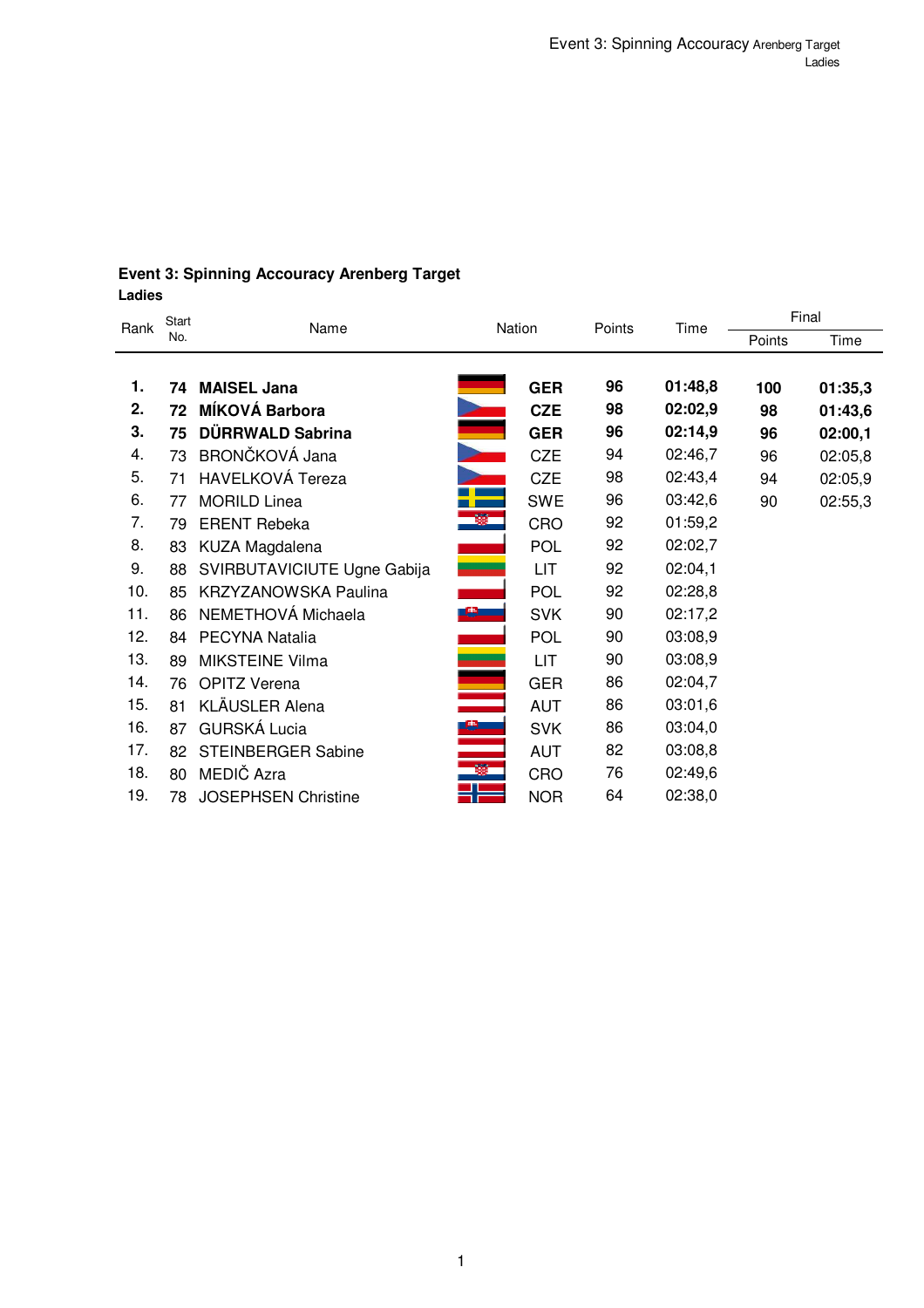# **Event 4: Spinning Accuracy Ladies**

| Rank | Start | Name                               |           | Nation     |        | Time    |        | Final   |
|------|-------|------------------------------------|-----------|------------|--------|---------|--------|---------|
|      | No.   |                                    |           |            | Points |         | Points | Time    |
| 1.   | 74    | <b>MAISEL Jana</b>                 |           | <b>GER</b> | 100    | 03:26,3 | 100    | 02:47,9 |
| 2.   | 83    | <b>KUZA Magdalena</b>              |           | <b>POL</b> | 95     | 03:21,8 | 95     | 02:55,8 |
| 3.   | 88    | <b>SVIRBUTAVICIUTE Ugne Gabija</b> |           | <b>LIT</b> | 95     | 03:22,9 | 95     | 03:21,9 |
| 4.   | 71    | <b>HAVELKOVÁ Tereza</b>            |           | <b>CZE</b> | 95     | 05:19,1 | 95     | 04:00,9 |
| 5.   | 72    | MÍKOVÁ Barbora                     |           | <b>CZE</b> | 100    | 04:25,0 | 95     | 04:03,8 |
| 6.   | 73    | BRONČKOVÁ Jana                     |           | <b>CZE</b> | 95     | 04:24,2 | 85     | 03:31,0 |
| 7.   | 75    | DÜRRWALD Sabrina                   |           | <b>GER</b> | 85     | 04:14,0 |        |         |
| 8.   | 79    | <b>ERENT Rebeka</b>                | ×         | CRO        | 80     | 03:40,7 |        |         |
| 9.   | 76    | <b>OPITZ Verena</b>                |           | <b>GER</b> | 80     | 04:10,4 |        |         |
| 10.  | 81    | KLÄUSLER Alena                     |           | <b>AUT</b> | 80     | 04:39,1 |        |         |
| 11.  | 84    | PECYNA Natalia                     |           | <b>POL</b> | 75     | 03:19,3 |        |         |
| 12.  | 85    | <b>KRZYZANOWSKA Paulina</b>        |           | <b>POL</b> | 75     | 03:54,5 |        |         |
| 13.  | 86    | NEMETHOVÁ Michaela                 | <u>e </u> | <b>SVK</b> | 65     | 04:18,3 |        |         |
| 14.  | 87    | <b>GURSKÁ Lucia</b>                |           | <b>SVK</b> | 65     | 06:04,7 |        |         |
| 15.  | 80    | MEDIČ Azra                         | $\bullet$ | <b>CRO</b> | 60     | 04:47,1 |        |         |
| 16.  | 82    | <b>STEINBERGER Sabine</b>          |           | <b>AUT</b> | 55     | 05:00,2 |        |         |
| 17.  | 89    | <b>MIKSTEINE Vilma</b>             |           | LIT        | 55     | 05:17,5 |        |         |
| 18.  | 77    | <b>MORILD Linea</b>                |           | <b>SWE</b> | 55     | 05:46,3 |        |         |
| 19.  | 78    | <b>JOSEPHSEN Christine</b>         | d١        | <b>NOR</b> | 10     | 05:30,3 |        |         |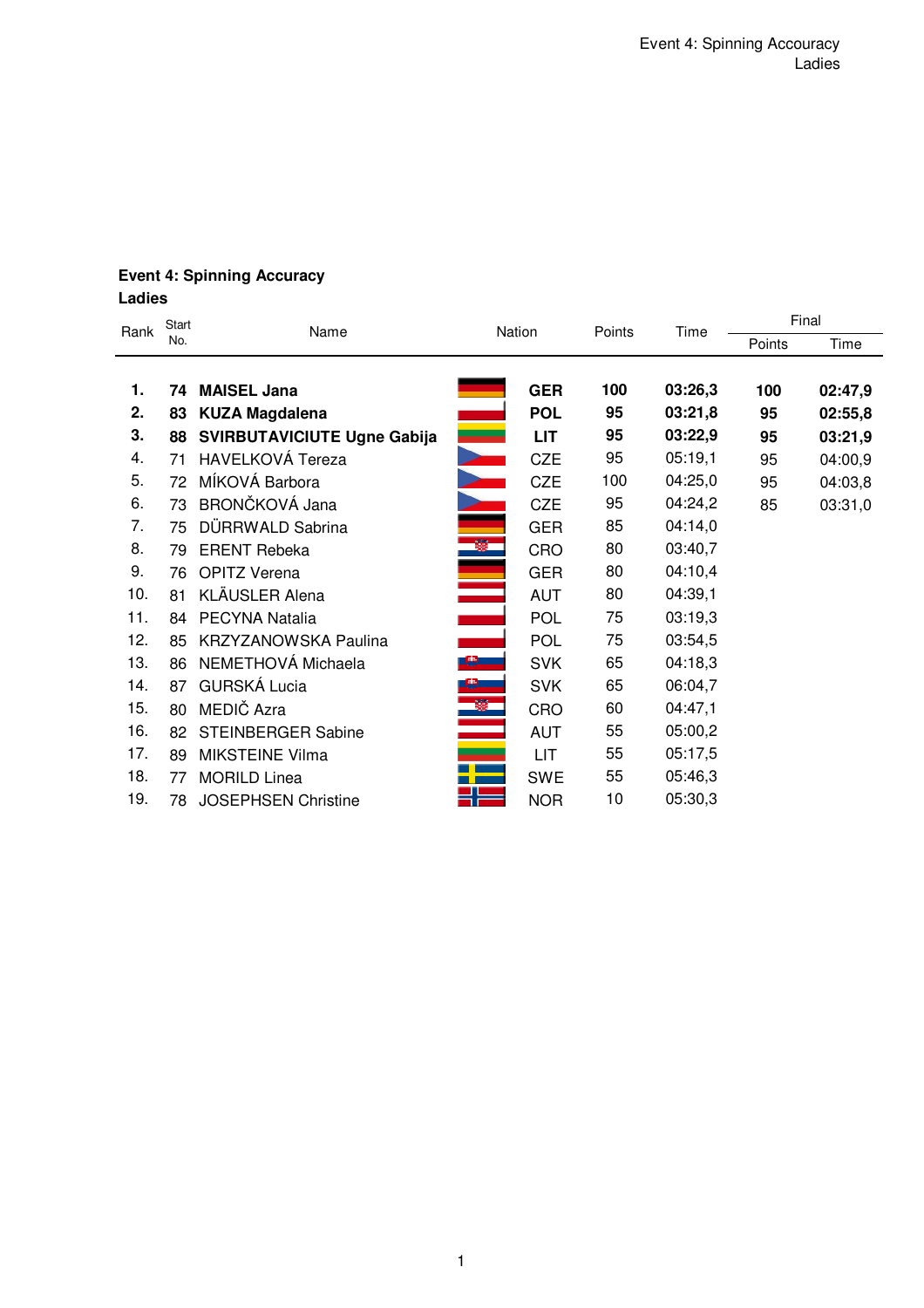# **Event 5: Spinning Distance Single Handed Ladies**

| Rank | Start<br>No. | Name                        | Nation         |            | <b>Distance</b> | Points  | Final |
|------|--------------|-----------------------------|----------------|------------|-----------------|---------|-------|
| 1.   | 83           | <b>KUZA Magdalena</b>       |                | <b>POL</b> | 71,68           | 107,520 | 73,11 |
| 2.   | 75           | DÜRRWALD Sabrina            |                | <b>GER</b> | 71,18           | 106,770 | 70,40 |
| 3.   | 72           | MÍKOVÁ Barbora              |                | <b>CZE</b> | 67,48           | 101,220 | 66,48 |
| 4.   | 84           | PECYNA Natalia              |                | <b>POL</b> | 68,91           | 103,365 | 66,31 |
| 5.   | 86           | NEMETHOVÁ Michaela          |                | <b>SVK</b> | 68,95           | 103,425 | 65,68 |
| 6.   | 76           | <b>OPITZ Verena</b>         |                | <b>GER</b> | 69,65           | 104,475 | 63,30 |
| 7.   | 88           | SVIRBUTAVICIUTE Ugne Gabija |                | LIT        | 66,35           | 99,525  |       |
| 8.   | 85           | <b>KRZYZANOWSKA Paulina</b> |                | <b>POL</b> | 64,93           | 97,395  |       |
| 9.   | 74           | MAISEL Jana                 |                | <b>GER</b> | 64,57           | 96,855  |       |
| 10.  | 71           | <b>HAVELKOVÁ Tereza</b>     |                | <b>CZE</b> | 64,40           | 96,600  |       |
| 11.  | 73           | BRONČKOVÁ Jana              | $\blacksquare$ | <b>CZE</b> | 64,38           | 96,570  |       |
| 12.  | 81           | <b>KLÄUSER Alena</b>        |                | <b>AUT</b> | 63,30           | 94,950  |       |
| 13.  | 77           | <b>MORILD Linea</b>         | Ŧ              | <b>SWE</b> | 60,85           | 91,275  |       |
| 14.  | 79           | <b>ERENT Rebeka</b>         | <b>B</b>       | CRO        | 59,83           | 89,745  |       |
| 15.  | 89           | <b>MIKSTEINE Vilma</b>      |                | <b>LIT</b> | 59,08           | 88,620  |       |
| 16.  | 82           | <b>STEINBERGER Sabine</b>   |                | <b>AUT</b> | 58,15           | 87,225  |       |
| 17.  | 87           | <b>GURSKÁ Lucia</b>         |                | <b>SVK</b> | 55,83           | 83,745  |       |
| 18.  | 80           | MEDIČ Azra                  | Ø.             | CRO        | 53,52           | 80,280  |       |
| 19.  | 78           | <b>JOSEPHSEN Christine</b>  | Æ              | <b>NOR</b> | 51,76           | 77,640  |       |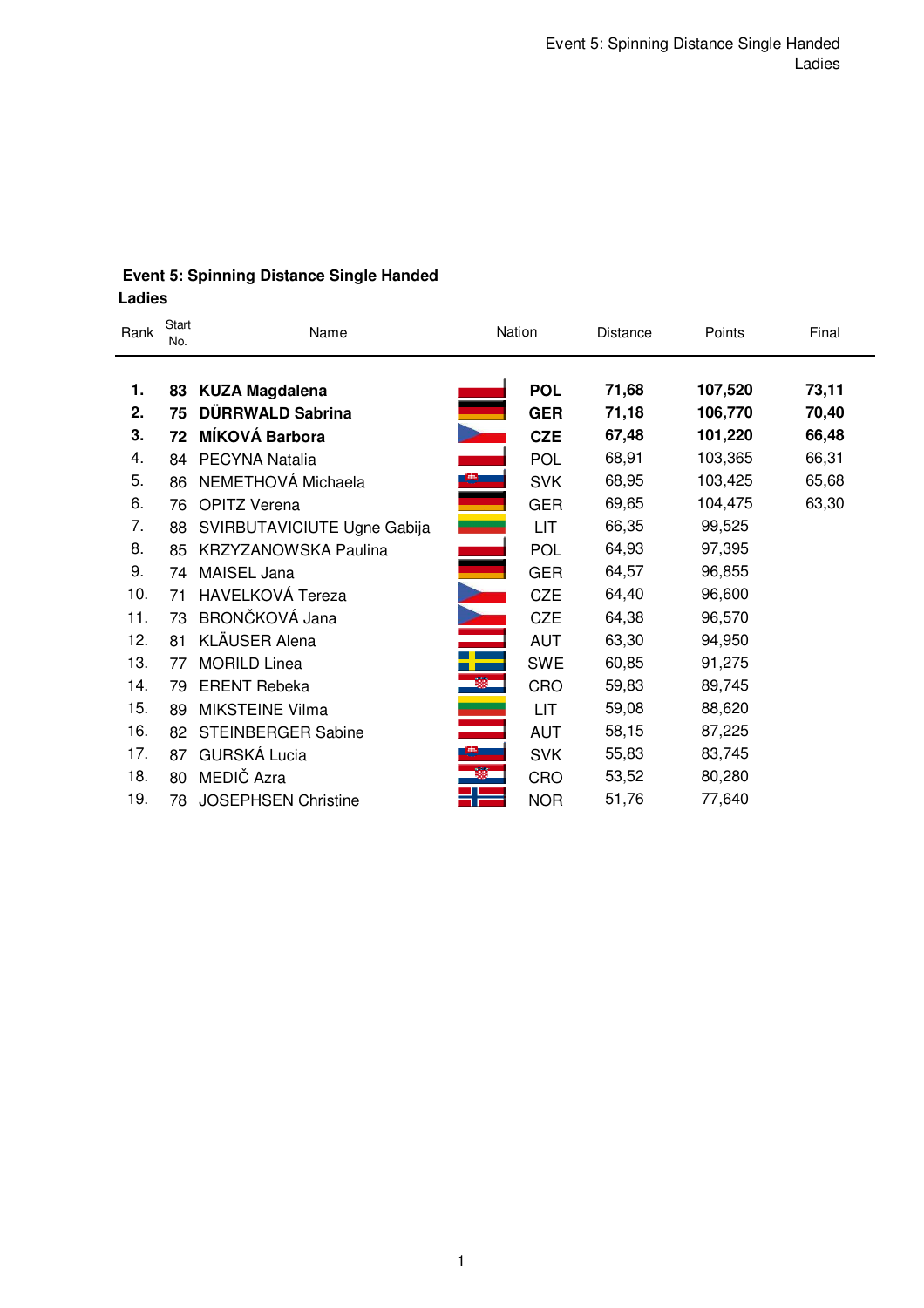# **Event 1 - 5 Pentathlon**

# **Ladies**

| Rank | Start<br>No. | Name                        |                          | Nation     | D <sub>1</sub> | D <sub>2</sub> | D <sub>3</sub> | D <sub>4</sub> | D <sub>5</sub> | <b>TOTAL</b> |
|------|--------------|-----------------------------|--------------------------|------------|----------------|----------------|----------------|----------------|----------------|--------------|
| 1.   | 74           | <b>MAISEL Jana</b>          |                          | <b>GER</b> | 95             | 100,14         | 96             | 100            | 96,855         | 487,995      |
| 2.   | 73           | <b>BRONČKOVÁ Jana</b>       |                          | <b>CZE</b> | 100            | 102,29         | 94             | 95             | 96,570         | 487,860      |
| 3.   | 72           | MÍKOVÁ Barbora              |                          | <b>CZE</b> | 95             | 92,65          | 98             | 100            | 101,220        | 486,870      |
| 4.   | 75           | DÜRRWALD Sabrina            |                          | <b>GER</b> | 95             | 103,06         | 96             | 85             | 106,770        | 485,830      |
| 5.   | 71           | HAVELKOVÁ Tereza            |                          | CZE        | 100            | 95,73          | 98             | 95             | 96,600         | 485,330      |
| 6.   | 83           | KUZA Magdalena              |                          | <b>POL</b> | 95             | 91,18          | 92             | 95             | 107,520        | 480,700      |
| 7.   | 76           | <b>OPITZ Verena</b>         |                          | <b>GER</b> | 100            | 100,19         | 86             | 80             | 104,475        | 470,665      |
| 8.   | 81           | KLÄUSLER Alena              |                          | <b>AUT</b> | 100            | 104,87         | 86             | 80             | 94,950         | 465,820      |
| 9.   | 88           | SVIRBUTAVICIUTE Ugne Gabija |                          | LIT        | 75             | 75,19          | 92             | 95             | 99,525         | 436,715      |
| 10.  | 86           | NEMETHOVÁ Michaela          | <b>B</b>                 | <b>SVK</b> | 90             | 88,25          | 90             | 65             | 103,425        | 436,675      |
| 11.  | 84           | PECYNA Natalia              |                          | <b>POL</b> | 80             | 87,97          | 90             | 75             | 103,365        | 436,335      |
| 12.  | 85           | <b>KRZYZANOWSKA Paulina</b> |                          | <b>POL</b> | 90             | 67,03          | 92             | 75             | 97,395         | 421,425      |
| 13.  | 79           | <b>ERENT Rebeka</b>         | Ø                        | CRO        | 60             | 85,39          | 92             | 80             | 89,745         | 407,135      |
| 14.  | 77           | <b>MORILD Linea</b>         | $\ddot{\phantom{m}}$     | <b>SWE</b> | 80             | 73,91          | 96             | 55             | 91,275         | 396,185      |
| 15.  | 82           | <b>STEINBERGER Sabine</b>   | a a shekara              | <b>AUT</b> | 80             | 79,91          | 82             | 55             | 87,225         | 384,135      |
| 16.  | 89           | <b>MIKSTEINE Vilma</b>      |                          | LIT        | 50             | 86,96          | 90             | 55             | 88,620         | 370,580      |
| 17.  | 87           | <b>GURSKÁ Lucia</b>         | $\mathbf{e}$             | <b>SVK</b> | 40             | 79,27          | 86             | 65             | 83,745         | 354,015      |
| 18.  | 80           | MEDIČ Azra                  | $\overline{\mathscr{B}}$ | CRO        | 60             | 74,17          | 76             | 60             | 80,280         | 350,450      |
| 19.  | 78           | <b>JOSEPHSEN Christine</b>  | 22                       | <b>NOR</b> | 25             | 77,4           | 64             | 10             | 77,640         | 254,040      |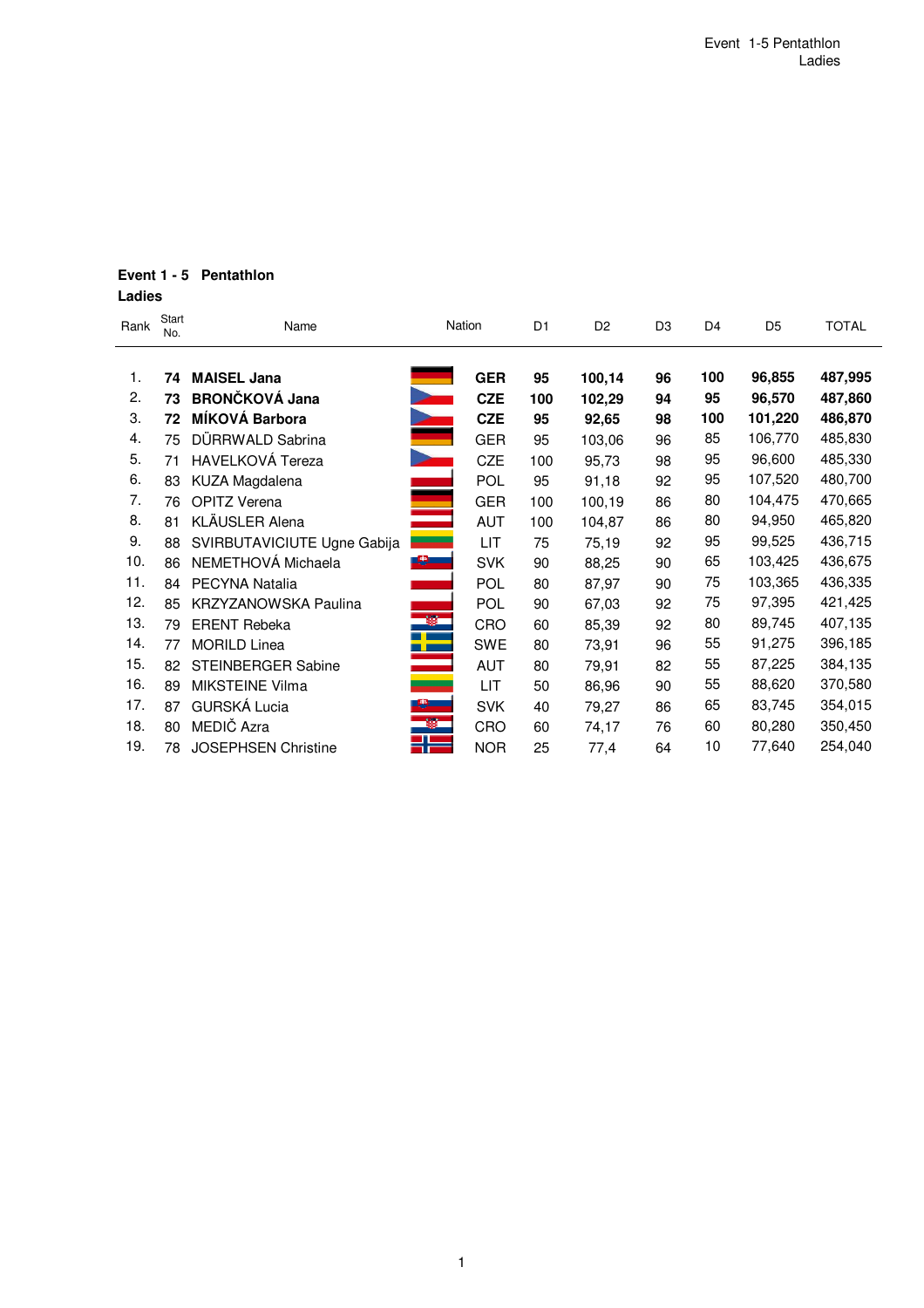| Rank           | <b>Nation</b> | Name 1                         | Points  | Name 2                       | Points  | Teamscore |
|----------------|---------------|--------------------------------|---------|------------------------------|---------|-----------|
| 1              | <b>GER</b>    | <b>MAISEL</b><br>Jana          | 487,995 | DÜRRWALD<br>Sabrina          | 485,830 | 973,825   |
| $\overline{2}$ | <b>CZE</b>    | <b>BRONČKOVÁ</b><br>Jana       | 487,860 | HAVELKOVÁ<br>Tereza          | 485,330 | 973,190   |
| 3              | <b>POL</b>    | <b>KUZA</b><br>Magdalena       | 480,700 | <b>PECYNA</b><br>Natalia     | 436,335 | 917,035   |
| $\overline{4}$ | <b>AUT</b>    | <b>KLÄUSLER</b><br>Alena       | 465,820 | <b>STEINBERGER</b><br>Sabine | 384,135 | 849,955   |
| 5              | LIT           | <b>SVIRBUTAVICIUTE</b><br>Ugne | 436,715 | <b>MIKSTIENE</b><br>Vilma    | 370,580 | 807,295   |
| 6              | <b>SVK</b>    | <b>MÉMETHOVÁ</b><br>Michaela   | 436,675 | <b>GURSKÁ</b><br>Lucia       | 354,015 | 790,690   |
| 7              | CRO           | <b>ERENT</b><br>Rebeka         | 407,135 | MEDIČ<br>Azra                | 350,450 | 757,585   |

# **Team Results 5 Camp Ladies**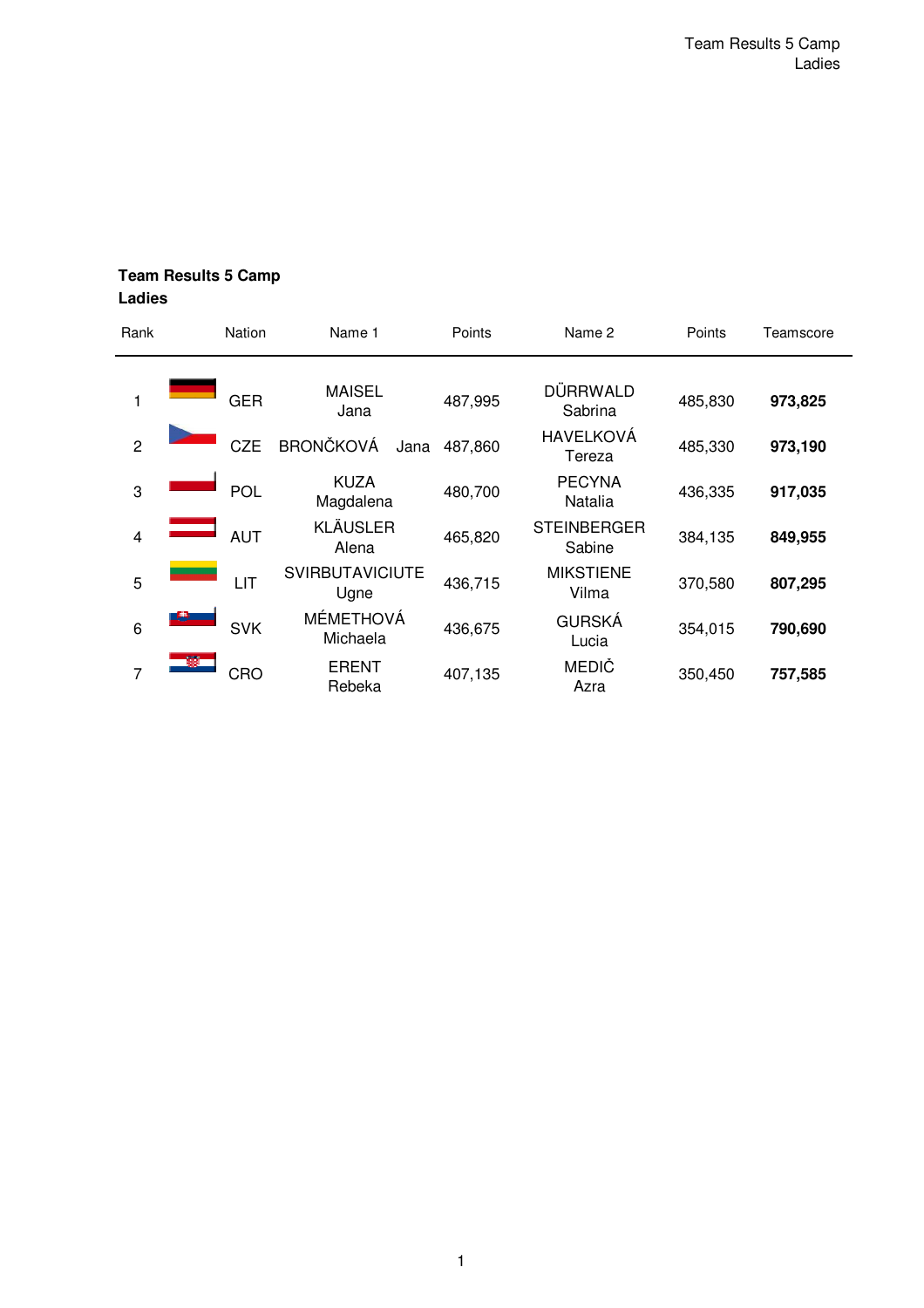# **Event 8: Multiplier Accuracy Ladies**

| Rank | Start | Name                             | Nation     | Points | Time    | Final  |         |  |
|------|-------|----------------------------------|------------|--------|---------|--------|---------|--|
|      | No.   |                                  |            |        |         | Points | Time    |  |
|      |       |                                  |            |        |         |        |         |  |
| 1.   | 74    | <b>MAISEL Jana</b>               | <b>GER</b> | 80     | 04:01,5 | 95     | 03:45,0 |  |
| 2.   | 83    | <b>KUZA Magdalena</b>            | <b>POL</b> | 90     | 03:46,2 | 85     | 03:08,3 |  |
| 3.   | 76    | <b>OPITZ Verena</b>              | <b>GER</b> | 90     | 03:56,2 | 85     | 03:31,4 |  |
| 4.   | 85    | <b>KRZYZANOWSKA Paulina</b>      | POL        | 70     | 04:34,3 | 75     | 04:40,9 |  |
| 5.   | 71    | <b>HAVELKOVÁ Tereza</b>          | <b>CZE</b> | 75     | 06:06,3 | 75     | 06:03,2 |  |
| 6.   | 81    | <b>KLÄUSLER Alena</b><br>المستحق | <b>AUT</b> | 75     | 05:49,3 | 60     | 05:51,8 |  |
| 7.   |       | 84 PECYNA Natalia                | POL        | 65     | 03:44,7 |        |         |  |
| 8.   | 73    | BRONČKOVÁ Jana                   | <b>CZE</b> | 60     | 05:45,5 |        |         |  |
| 9.   | 77    | <b>MORILD Linea</b>              | <b>SWE</b> | 55     | 05:34,8 |        |         |  |
| 10.  | 72    | MÍKOVÁ Barbora                   | <b>CZE</b> | 50     | 04:03,2 |        |         |  |
| 11.  | 75    | DÜRRWALD Sabrina                 | <b>GER</b> | 50     | 06:58,1 |        |         |  |
| 12.  | 86    | NEMETHOVÁ Michaela               | <b>SVK</b> | 45     | 05:19,0 |        |         |  |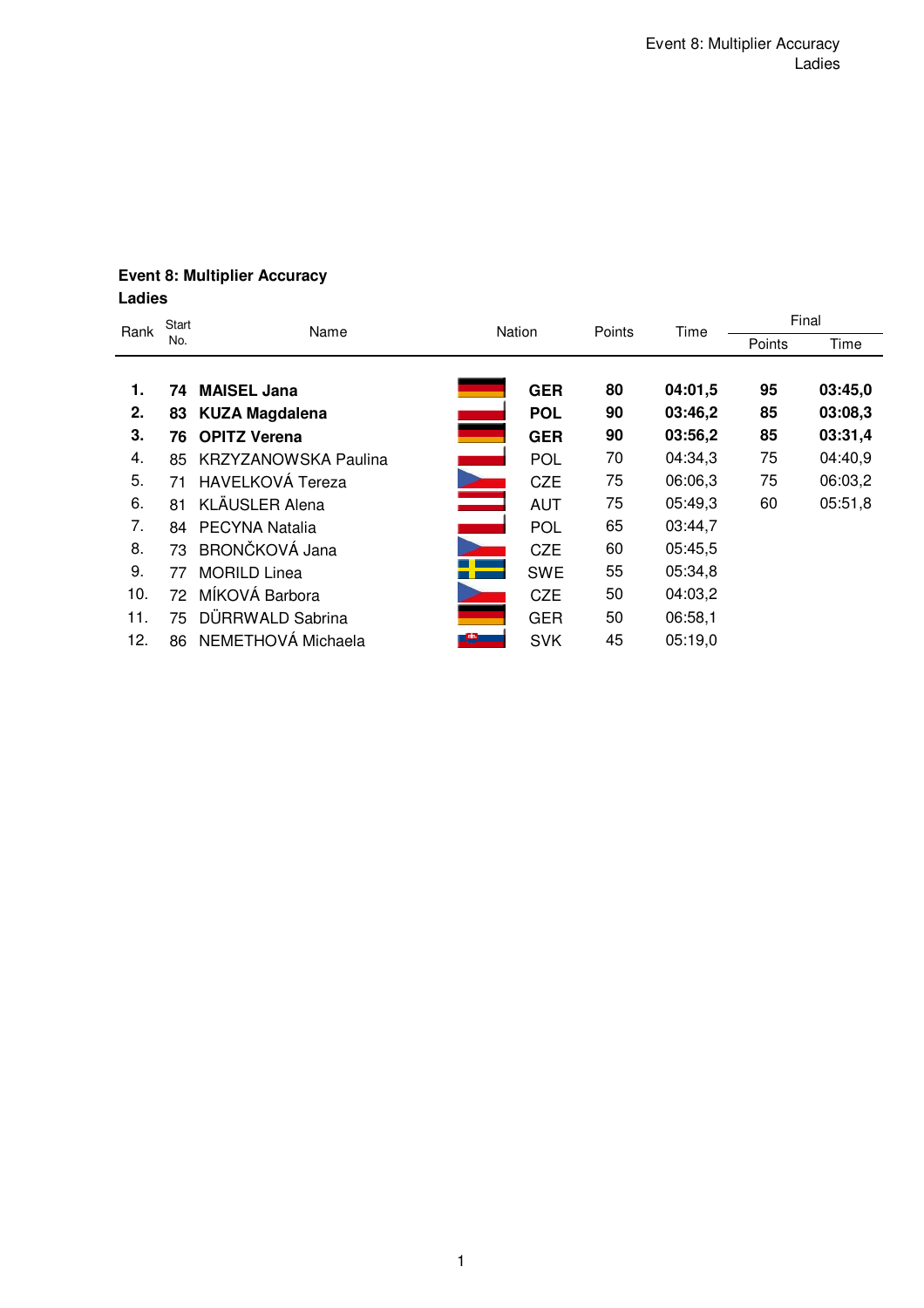# **Event 9: Multiplier Distance Single Handed Ladies**

| Rank | Start<br>No. | Name                        |                          | Nation     | <b>Distance</b> | Points  | Final |
|------|--------------|-----------------------------|--------------------------|------------|-----------------|---------|-------|
|      |              |                             |                          |            |                 |         |       |
| 1.   | 83           | <b>KUZA Magdalena</b>       |                          | <b>POL</b> | 89,47           | 134,205 | 92,76 |
| 2.   | 74           | <b>MAISEL Jana</b>          |                          | <b>GER</b> | 90,26           | 135,390 | 88,25 |
| 3.   | 75           | DÜRRWALD Sabrina            |                          | <b>GER</b> | 77,59           | 116,385 | 84,65 |
| 4.   | 76.          | <b>OPITZ Verena</b>         |                          | <b>GER</b> | 83,86           | 125,790 | 83,72 |
| 5.   | 73           | BRONČKOVÁ Jana              |                          | <b>CZE</b> | 86,04           | 129,060 | 82,44 |
| 6.   | 84           | <b>PECYNA Natalia</b>       |                          | <b>POL</b> | 78,18           | 117,270 | 76,05 |
| 7.   | 72           | MÍKOVÁ Barbora              |                          | <b>CZE</b> | 77,10           | 115,650 |       |
| 8.   | 85           | <b>KRZYZANOWSKA Paulina</b> |                          | <b>POL</b> | 76,56           | 114,840 |       |
| 9.   | 81           | <b>KLÄUSLER Alena</b>       | <b>Contract Contract</b> | <b>AUT</b> | 76,30           | 114,450 |       |
| 10.  | 71           | <b>HAVELKOVÁ Tereza</b>     |                          | <b>CZE</b> | 75,86           | 113,790 |       |